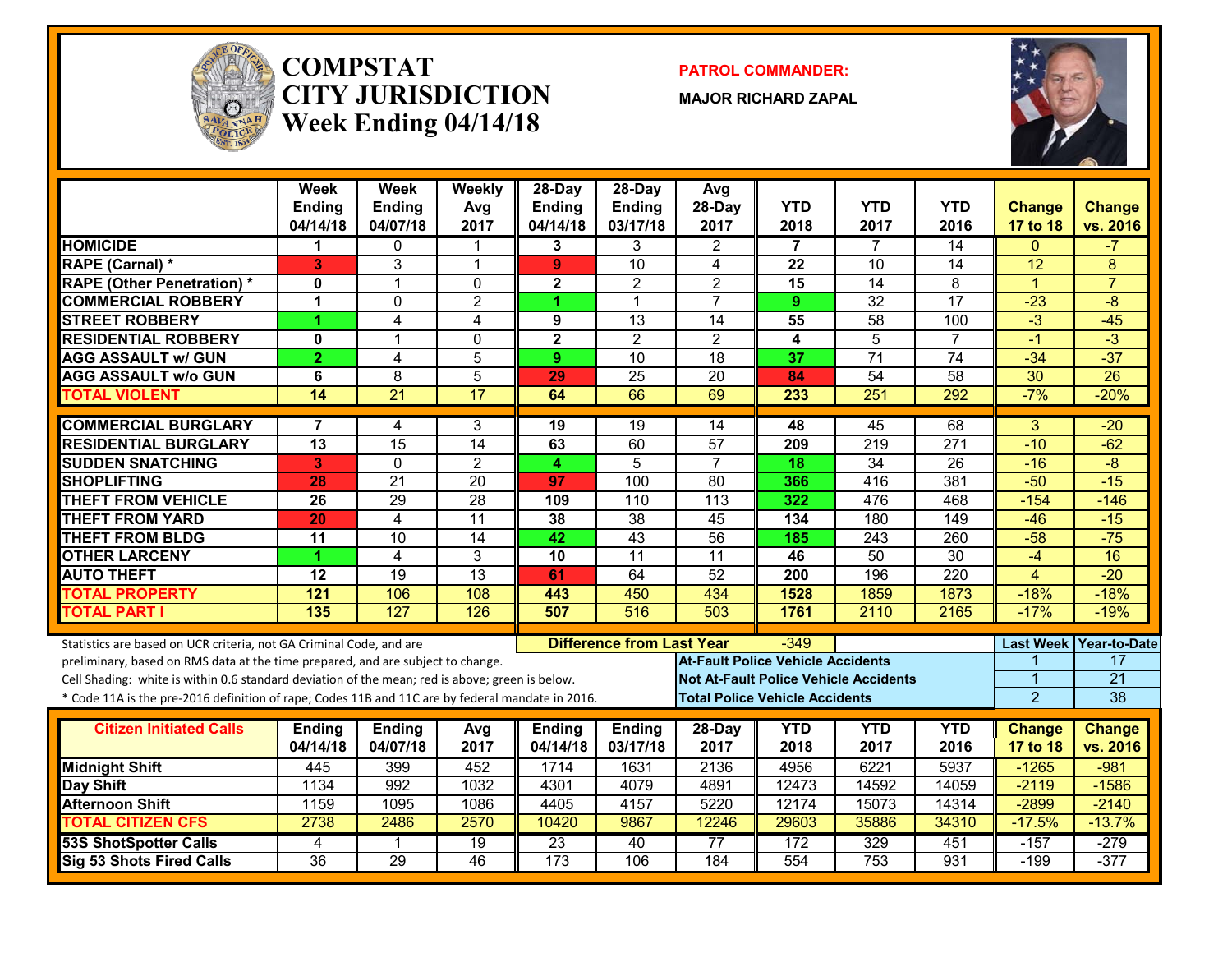

#### **COMPSTATNORTH PRECINCTWeek Ending 04/14/18**

**PRECINCT COMMANDER:**

**CAPT. CARY HILL**



|                                                                                                  | Week<br><b>Ending</b>   | <b>Week</b><br><b>Ending</b> | Weekly<br>Avg   | $28-Dav$<br><b>Ending</b> | $28$ -Day<br><b>Ending</b>       | Avg<br>28-Day                                | <b>YTD</b>                            | <b>YTD</b>      | <b>YTD</b>       | <b>Change</b>    | <b>Change</b>        |
|--------------------------------------------------------------------------------------------------|-------------------------|------------------------------|-----------------|---------------------------|----------------------------------|----------------------------------------------|---------------------------------------|-----------------|------------------|------------------|----------------------|
|                                                                                                  | 04/14/18                | 04/07/18                     | 2017            | 04/14/18                  | 03/17/18                         | 2017                                         | 2018                                  | 2017            | 2016             | 17 to 18         | vs. 2016             |
| <b>HOMICIDE</b>                                                                                  | 0                       | 0                            | 0               | 0                         | 0                                | $\mathbf{0}$                                 | 1                                     | 3               |                  | -2               | $\Omega$             |
| <b>RAPE (Carnal) *</b>                                                                           | 1                       | $\mathbf 0$                  | $\mathbf 0$     | $\overline{\mathbf{2}}$   | $\overline{2}$                   | $\overline{1}$                               | 4                                     | $\overline{5}$  | 4                | -1               | $\Omega$             |
| <b>RAPE (Other Penetration) *</b>                                                                | $\mathbf{0}$            | $\mathbf 1$                  | $\mathbf{0}$    | 1                         | $\Omega$                         | $\mathbf{0}$                                 | 3                                     | $\overline{2}$  | 3                | 1                | $\Omega$             |
| <b>COMMERCIAL ROBBERY</b>                                                                        | $\mathbf 0$             | $\Omega$                     | $\Omega$        | 0                         | $\Omega$                         | $\overline{\mathbf{1}}$                      | $\mathbf{2}$                          | 3               | 3                | -1               | $-1$                 |
| <b>STREET ROBBERY</b>                                                                            | $\mathbf{0}$            | $\Omega$                     | 1               | $\mathbf{0}$              | $\overline{4}$                   | 4                                            | $\overline{24}$                       | $\overline{27}$ | 40               | $-3$             | $-16$                |
| <b>RESIDENTIAL ROBBERY</b>                                                                       | 0                       | $\mathbf{1}$                 | $\mathbf 0$     | $\overline{2}$            | $\overline{2}$                   | $\Omega$                                     | $\mathbf{2}$                          | 1               | 1                | $\overline{1}$   | $\blacktriangleleft$ |
| <b>AGG ASSAULT w/ GUN</b>                                                                        | $\bf{0}$                | $\overline{2}$               | $\mathbf 1$     | $\overline{2}$            | $\overline{4}$                   | $\overline{4}$                               | 8                                     | $\overline{17}$ | $\overline{11}$  | $-9$             | $\overline{\cdot}$   |
| <b>AGG ASSAULT w/o GUN</b>                                                                       | $\overline{\mathbf{c}}$ | $\overline{2}$               | $\overline{2}$  | 6                         | 8                                | $6\phantom{1}$                               | 28                                    | $\overline{14}$ | 18               | $\overline{14}$  | 10                   |
| <b>TOTAL VIOLENT</b>                                                                             | $\overline{3}$          | $\overline{6}$               | $\overline{4}$  | $\overline{13}$           | $\overline{20}$                  | 17                                           | $\overline{72}$                       | $\overline{72}$ | 81               | 0%               | $-11%$               |
| <b>COMMERCIAL BURGLARY</b>                                                                       | $\mathbf{2}$            | 1                            | 1               | 5                         | 5                                | 4                                            | 8                                     | 14              | 13               | -6               | -5                   |
| <b>RESIDENTIAL BURGLARY</b>                                                                      | $\overline{\mathbf{2}}$ | $\Omega$                     | $\overline{2}$  | 3                         | 4                                | $\overline{7}$                               | 23                                    | 21              | 31               | $\overline{2}$   | $-8$                 |
| <b>SUDDEN SNATCHING</b>                                                                          | $\overline{2}$          | $\Omega$                     | $\overline{1}$  | 3                         | $\overline{4}$                   | 3                                            | 10                                    | 19              | 17               | $-9$             | $-7$                 |
| <b>SHOPLIFTING</b>                                                                               | 3                       | $\overline{4}$               | 3               | 12                        | 14                               | 12                                           | 74                                    | 59              | 45               | 15               | 29                   |
| <b>THEFT FROM VEHICLE</b>                                                                        | 5                       | 5                            | 6               | 16                        | 17                               | 24                                           | 58                                    | 123             | 167              | $-65$            | $-109$               |
| <b>THEFT FROM YARD</b>                                                                           | 8                       | $\Omega$                     | $\overline{3}$  | $\overline{11}$           | 10                               | $\overline{11}$                              | 38                                    | 68              | 51               | $-30$            | $-13$                |
| <b>THEFT FROM BLDG</b>                                                                           | 6                       | 4                            | $\overline{4}$  | $\overline{14}$           | $\overline{15}$                  | $\overline{15}$                              | 59                                    | 87              | $\overline{80}$  | $-28$            | $-21$                |
| <b>OTHER LARCENY</b>                                                                             | 0                       | $\mathbf{0}$                 | $\mathbf{1}$    | 1                         | $\mathbf 1$                      | $\overline{2}$                               | 8                                     | 12              | 11               | $-4$             | $-3$                 |
| <b>AUTO THEFT</b>                                                                                | 5                       | 5                            | 3               | 15                        | 16                               | 12                                           | 31                                    | 57              | 63               | $-26$            | $-32$                |
| <b>TOTAL PROPERTY</b>                                                                            | 33                      | $\overline{19}$              | $\overline{22}$ | 80                        | 86                               | $\overline{90}$                              | 309                                   | 460             | 478              | $-33%$           | $-35%$               |
| <b>TOTAL PART I</b>                                                                              | 36                      | $\overline{25}$              | $\overline{27}$ | 93                        | 106                              | 107                                          | 381                                   | 532             | 559              | $-28%$           | $-32%$               |
| Statistics are based on UCR criteria, not GA Criminal Code, and are                              |                         |                              |                 |                           | <b>Difference from Last Year</b> |                                              | $-151$                                |                 |                  | <b>Last Week</b> | <b>Year-to-Date</b>  |
| preliminary, based on RMS data at the time prepared, and are subject to change.                  |                         |                              |                 |                           |                                  | <b>At-Fault Police Vehicle Accidents</b>     |                                       |                 |                  | 0                | 5                    |
| Cell Shading: white is within 0.6 standard deviation of the mean; red is above; green is below.  |                         |                              |                 |                           |                                  | <b>Not At-Fault Police Vehicle Accidents</b> |                                       |                 |                  | $\mathbf 0$      | 4                    |
| * Code 11A is the pre-2016 definition of rape; Codes 11B and 11C are by federal mandate in 2016. |                         |                              |                 |                           |                                  |                                              | <b>Total Police Vehicle Accidents</b> |                 |                  | $\overline{0}$   | 9                    |
|                                                                                                  | Week                    | <b>Week</b>                  | Weekly          | $28-Day$                  | $28$ -Day                        | Avg                                          |                                       |                 |                  |                  |                      |
| <b>Citizen Initiated Calls</b>                                                                   | <b>Ending</b>           | <b>Ending</b>                | Avg             | <b>Ending</b>             | <b>Ending</b>                    | 28-Day                                       | <b>YTD</b>                            | <b>YTD</b>      | <b>YTD</b>       | <b>Change</b>    | <b>Change</b>        |
|                                                                                                  | 04/14/18                | 04/07/18                     | 2017            | 03/24/18                  | 03/17/18                         | 2017                                         | 2018                                  | 2017            | 2016             | 17 to 18         | vs. 2016             |
| <b>Midnight Shift</b>                                                                            | 110                     | 101                          | 121             | 506                       | 460                              | 484                                          | 1600                                  | 1743            | 1707             | $-143$           | $-107$               |
| Day Shift                                                                                        | 305                     | 238                          | 233             | 1095                      | 1070                             | 931                                          | 3605                                  | 3338            | 3468             | 267              | 137                  |
| <b>Afternoon Shift</b>                                                                           | $\overline{270}$        | 250                          | 252             | 1055                      | 1048                             | 1010                                         | 3334                                  | 3599            | 3532             | $-265$           | $-198$               |
| <b>TOTAL CITIZEN CFS</b>                                                                         | 685                     | 589                          | 606             | 2656                      | 2578                             | 2425                                         | 8539                                  | 8680            | 8707             | $-1.6%$          | $-1.9%$              |
| 53S ShotSpotter Calls                                                                            | 0                       | 0                            | 3               | 4                         | $\overline{7}$                   | 12                                           | 21                                    | 38              | 71               | -17              | $-50$                |
| Sig 53 Shots Fired Calls                                                                         | 6                       | 4                            | $\overline{7}$  | 28                        | 10                               | $\overline{28}$                              | 74                                    | $\overline{95}$ | $\overline{142}$ | $-21$            | $-68$                |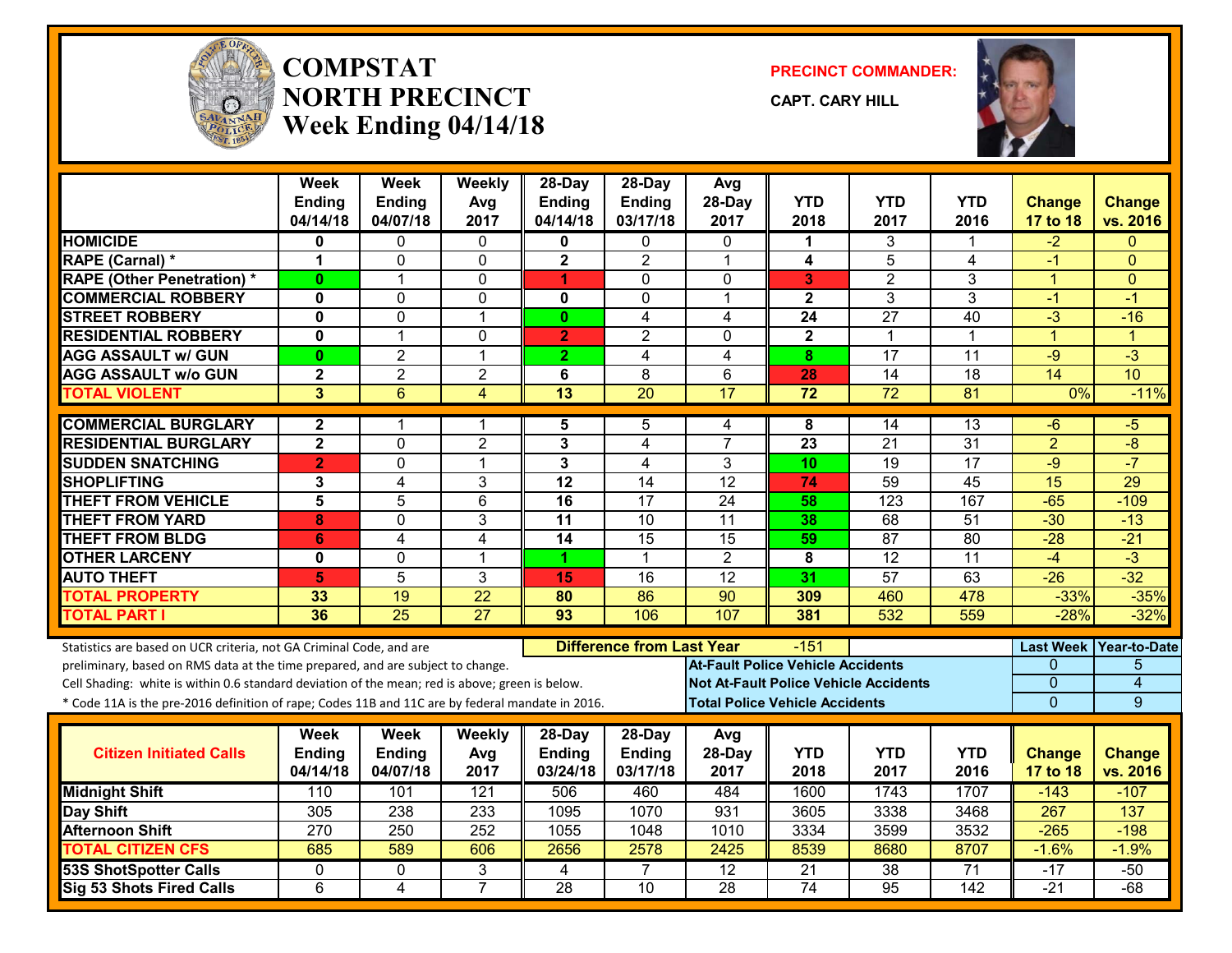# **BEAT 21 North Precinct Week Ending 04/14/18**

|                                   |               |                | <b>Last 4 Weeks</b> |              | 28 Days       | 28 Day  |                |                |                |                |                      |
|-----------------------------------|---------------|----------------|---------------------|--------------|---------------|---------|----------------|----------------|----------------|----------------|----------------------|
|                                   | <b>Ending</b> | <b>Ending</b>  | <b>Ending</b>       | Ending       | <b>Ending</b> | Average | <b>YTD</b>     | <b>YTD</b>     | <b>YTD</b>     | <b>Change</b>  | <b>Change</b>        |
|                                   | 04/14/18      | 04/07/18       | 03/31/18            | 03/24/18     | 03/17/18      | 2017    | 2018           | 2017           | 2016           | 17 to 18       | vs. 2016             |
| <b>HOMICIDE</b>                   | $\Omega$      | 0              | $\Omega$            | 0            | $\Omega$      | 0.0     | $\Omega$       | $\Omega$       | $\Omega$       | $\mathbf{0}$   | $\mathbf{0}$         |
| RAPE (Carnal) *                   | 0             | 0              | $\mathbf{0}$        | 0            | $\Omega$      | 0.1     | $\mathbf{0}$   | 0              | $\mathbf{1}$   | $\mathbf{0}$   | $-1$                 |
| <b>RAPE (Other Penetration) *</b> | $\Omega$      | 0              | $\mathbf{0}$        | $\Omega$     | $\Omega$      | 0.0     | $\mathbf{1}$   | $\Omega$       | $\Omega$       | $\mathbf{1}$   | $\overline{1}$       |
| <b>COMMERCIAL ROBBERY</b>         | 0             | 0              | $\mathbf 0$         | 0            | 0             | 0.1     | $\mathbf{0}$   | $\mathbf{1}$   | $\mathbf{1}$   | $-1$           | $-1$                 |
| <b>STREET ROBBERY</b>             | $\Omega$      | 0              | $\mathbf 0$         | 0            | 0             | 0.2     | $\mathbf 0$    | $\mathbf{1}$   | 0              | $-1$           | $\mathbf{0}$         |
| <b>RESIDENTIAL ROBBERY</b>        | $\Omega$      | $\Omega$       | $\mathbf 0$         | $\Omega$     | 0             | 0.0     | $\Omega$       | $\Omega$       | $\Omega$       | $\overline{0}$ | $\overline{0}$       |
| <b>AGG ASSAULT w/ GUN</b>         | $\Omega$      | 0              | $\mathbf 0$         | 0            | 0             | 0.2     | $\mathbf 0$    | $\mathbf{1}$   | 0              | $-1$           | $\mathbf{0}$         |
| <b>AGG ASSAULT w/o GUN</b>        | 0             | 0              | $\mathbf 0$         | 0            | 0             | 0.2     | $\mathbf 1$    | $\mathbf{1}$   | $\overline{2}$ | $\overline{0}$ | $-1$                 |
| <b>TOTAL VIOLENT</b>              | $\mathbf{0}$  | $\overline{0}$ | $\overline{0}$      | $\mathbf{0}$ | $\mathbf{0}$  | 0.7     | $\overline{2}$ | $\overline{4}$ | 4              | $-50%$         | $-50%$               |
| <b>COMMERCIAL BURGLARY</b>        | $\Omega$      | 0              | $\mathbf{0}$        | $\Omega$     | $\Omega$      | 0.2     | $\Omega$       | $\Omega$       | 1              | $\mathbf{0}$   | $-1$                 |
| <b>RESIDENTIAL BURGLARY</b>       | 0             | 0              | $\mathbf 0$         | 0            | 0             | 1.1     | 4              | 4              | $\overline{2}$ | $\mathbf{0}$   | $\overline{2}$       |
| <b>SUDDEN SNATCHING</b>           | 0             | 0              | $\mathbf 0$         | 0            | 0             | 0.1     | $\mathbf 0$    | 0              | 0              | $\mathbf{0}$   | $\mathbf{0}$         |
| <b>SHOPLIFTING</b>                | 0             | 0              | $\mathbf 0$         | 0            | 0             | 0.2     | $\mathbf{1}$   | $\mathbf{1}$   | 0              | $\mathbf{0}$   | $\mathbf{1}$         |
| <b>THEFT FROM VEHICLE</b>         | $\mathbf{1}$  | $\mathbf{1}$   | 1                   | 0            | 3             | 2.8     | 8              | $\overline{7}$ | 7              | $\mathbf{1}$   | $\blacktriangleleft$ |
| <b>THEFT FROM YARD</b>            | 0             | 0              | $\mathbf 0$         | 0            | 0             | 1.2     | $\overline{2}$ | $\overline{2}$ | 4              | $\mathbf{0}$   | $-2$                 |
| <b>THEFT FROM BLDG</b>            | 0             | 0              | $\mathbf 0$         | 0            | 0             | 3.0     | 5              | 16             | $\overline{7}$ | $-11$          | $-2$                 |
| <b>OTHER LARCENY</b>              | 0             | 0              | $\mathbf 0$         | 0            | 0             | 0.2     | $\mathbf 0$    | $\overline{2}$ | $\mathbf{1}$   | $-2$           | $-1$                 |
| <b>AUTO THEFT</b>                 | 0             | $\overline{2}$ | $\mathbf{1}$        | 0            | 3             | 1.1     | 4              | 3              | 4              | $\mathbf{1}$   | $\overline{0}$       |
| <b>TOTAL PROPERTY</b>             | $\mathbf{1}$  | 3              | $\overline{2}$      | $\mathbf{0}$ | 6             | 9.7     | 24             | 35             | 26             | $-31%$         | $-8%$                |
| <b>TOTAL PART I</b>               | $\mathbf{1}$  | $\overline{3}$ | $\overline{2}$      | $\mathbf{0}$ | 6             | 10.4    | 26             | 39             | 30             | $-33%$         | $-13%$               |
|                                   |               |                |                     |              |               |         |                |                |                |                |                      |

 **Difference from Last Year**r -13

Statistics are based on UCR criteria, not GA Criminal Code.

\* Rape Code 11A is the historical definition of rape (aka Legacy Rape); Rape Codes 11B and 11C are those moved from Part II to Part I in 2017.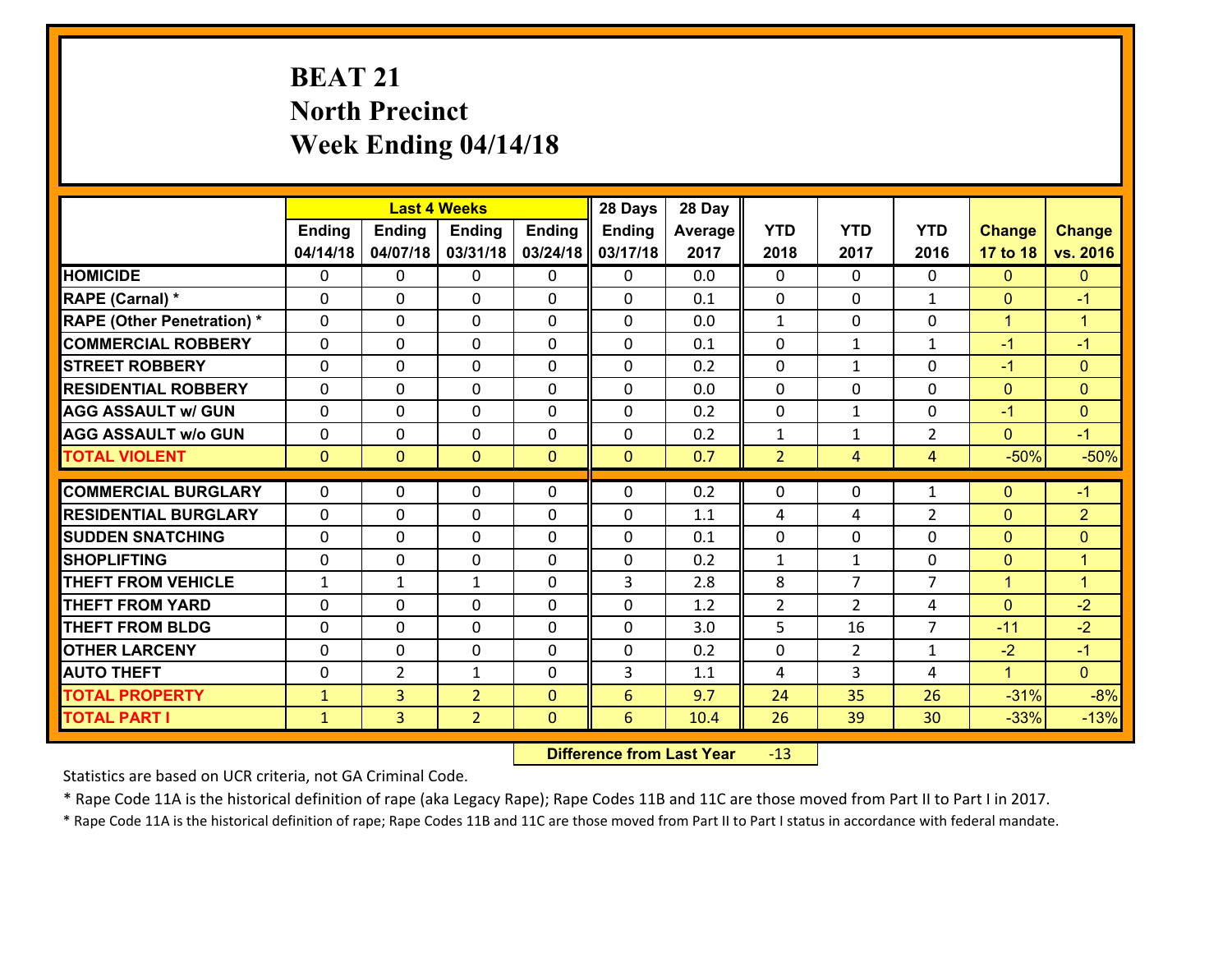# **BEAT 22 North Precinct Week Ending 04/14/18**

|                                              |                     |                                  | <b>Last 4 Weeks</b> |               | 28 Days        | 28 Day       |                |                |                |                |                      |
|----------------------------------------------|---------------------|----------------------------------|---------------------|---------------|----------------|--------------|----------------|----------------|----------------|----------------|----------------------|
|                                              | <b>Ending</b>       | <b>Ending</b>                    | <b>Ending</b>       | <b>Ending</b> | <b>Ending</b>  | Average      | <b>YTD</b>     | <b>YTD</b>     | <b>YTD</b>     | <b>Change</b>  | <b>Change</b>        |
|                                              | 04/14/18            | 04/07/18                         | 03/31/18            | 03/24/18      | 03/17/18       | 2017         | 2018           | 2017           | 2016           | 17 to 18       | vs. 2016             |
| <b>HOMICIDE</b>                              | 0                   | 0                                | 0                   | 0             | 0              | 0.0          | $\mathbf{1}$   | $\Omega$       | $\mathbf{1}$   | $\mathbf{1}$   | $\mathbf{0}$         |
| RAPE (Carnal) *                              | 0                   | 0                                | $\mathbf{0}$        | 0             | 0              | 0.2          | $\mathbf{0}$   | 0              | 0              | $\mathbf{0}$   | $\mathbf{0}$         |
| <b>RAPE (Other Penetration) *</b>            | $\Omega$            | 0                                | 1                   | $\Omega$      | $\mathbf{1}$   | 0.1          | $\mathbf{1}$   | $\Omega$       | $\mathbf{1}$   | $\mathbf{1}$   | $\mathbf{0}$         |
| <b>COMMERCIAL ROBBERY</b>                    | $\Omega$            | 0                                | $\mathbf{0}$        | 0             | 0              | 0.2          | 0              | $\Omega$       | $\overline{2}$ | $\mathbf{0}$   | $-2$                 |
| <b>STREET ROBBERY</b>                        | 0                   | 0                                | $\mathbf 0$         | 0             | 0              | 0.8          | 3              | 5              | 4              | $-2$           | $-1$                 |
| <b>RESIDENTIAL ROBBERY</b>                   | $\Omega$            | 0                                | 0                   | 0             | 0              | 0.0          | 0              | $\Omega$       | $\Omega$       | $\mathbf{0}$   | $\mathbf{0}$         |
| <b>AGG ASSAULT w/ GUN</b>                    | 0                   | 0                                | 1                   | 0             | $\mathbf{1}$   | 2.2          | $\overline{2}$ | 11             | $\overline{2}$ | $-9$           | $\mathbf{0}$         |
| <b>AGG ASSAULT w/o GUN</b>                   | $\mathbf{1}$        | 0                                | $\mathbf{1}$        | 0             | $\overline{2}$ | 1.8          | $\overline{7}$ | $\overline{2}$ | $\overline{7}$ | 5              | $\overline{0}$       |
| <b>TOTAL VIOLENT</b>                         | $\mathbf{1}$        | $\mathbf{0}$                     | 3                   | $\mathbf{0}$  | $\overline{4}$ | 5.2          | 14             | 18             | 17             | $-22%$         | $-18%$               |
| <b>COMMERCIAL BURGLARY</b>                   | $\mathbf{1}$        | $\mathbf{1}$                     | $\mathbf{0}$        | 0             | $\overline{2}$ | 1.0          | 3              | $\overline{2}$ | $\mathbf{1}$   | 1              | 2 <sup>1</sup>       |
| <b>RESIDENTIAL BURGLARY</b>                  | $\Omega$            | 1                                | $\mathbf{0}$        | 0             | 1              | 2.2          | 6              | 5              | 8              | $\mathbf{1}$   | $-2$                 |
|                                              |                     |                                  |                     |               |                |              |                |                |                |                |                      |
|                                              |                     |                                  |                     |               |                |              |                |                |                |                |                      |
| <b>SUDDEN SNATCHING</b>                      | 0                   | 0                                | 0                   | 0             | $\Omega$       | 0.1          | $\mathbf{1}$   | 0              | $\Omega$       | $\mathbf{1}$   | $\blacktriangleleft$ |
| <b>SHOPLIFTING</b>                           | 1                   | 0                                | $\mathbf 0$         | $\mathbf{1}$  | $\overline{2}$ | 2.7          | 10             | 11             | 4              | $-1$           | $6\phantom{1}$       |
| <b>THEFT FROM VEHICLE</b>                    | 0                   | 0                                | $\overline{2}$      | $\mathbf{1}$  | 3              | 2.8          | 12             | 6              | $\overline{7}$ | 6              | $5\phantom{.}$       |
| <b>THEFT FROM YARD</b>                       | 0                   | 0                                | $\mathbf{0}$        | 3             | 3              | 1.2          | 4              | 4              | 5.             | $\mathbf{0}$   | $-1$                 |
| <b>THEFT FROM BLDG</b>                       | 0                   | 0                                | $\mathbf{0}$        | 0             | $\Omega$       | 2.1          | 4              | 8              | 11             | $-4$           | $-7$                 |
| <b>OTHER LARCENY</b>                         | 0                   | 0                                | $\mathbf{0}$        | 0             | $\Omega$       | 0.4          | 0              | $\mathbf{1}$   | $\mathcal{L}$  | $-1$           | $-2$                 |
| <b>AUTO THEFT</b>                            | $\mathbf{0}$        | 1                                | $\overline{2}$      | $\mathbf{1}$  | 4              | 2.6          | 8              | 12             | 14             | $-4$           | $-6$                 |
| <b>TOTAL PROPERTY</b><br><b>TOTAL PART I</b> | $\overline{2}$<br>3 | $\overline{3}$<br>$\overline{3}$ | 4<br>$\overline{7}$ | 6<br>6        | 15<br>19       | 15.1<br>20.3 | 48<br>62       | 49<br>67       | 52<br>69       | $-2%$<br>$-7%$ | $-8%$<br>$-10%$      |

 **Difference from Last Year**‐5

Statistics are based on UCR criteria, not GA Criminal Code.

\* Rape Code 11A is the historical definition of rape (aka Legacy Rape); Rape Codes 11B and 11C are those moved from Part II to Part I in 2017.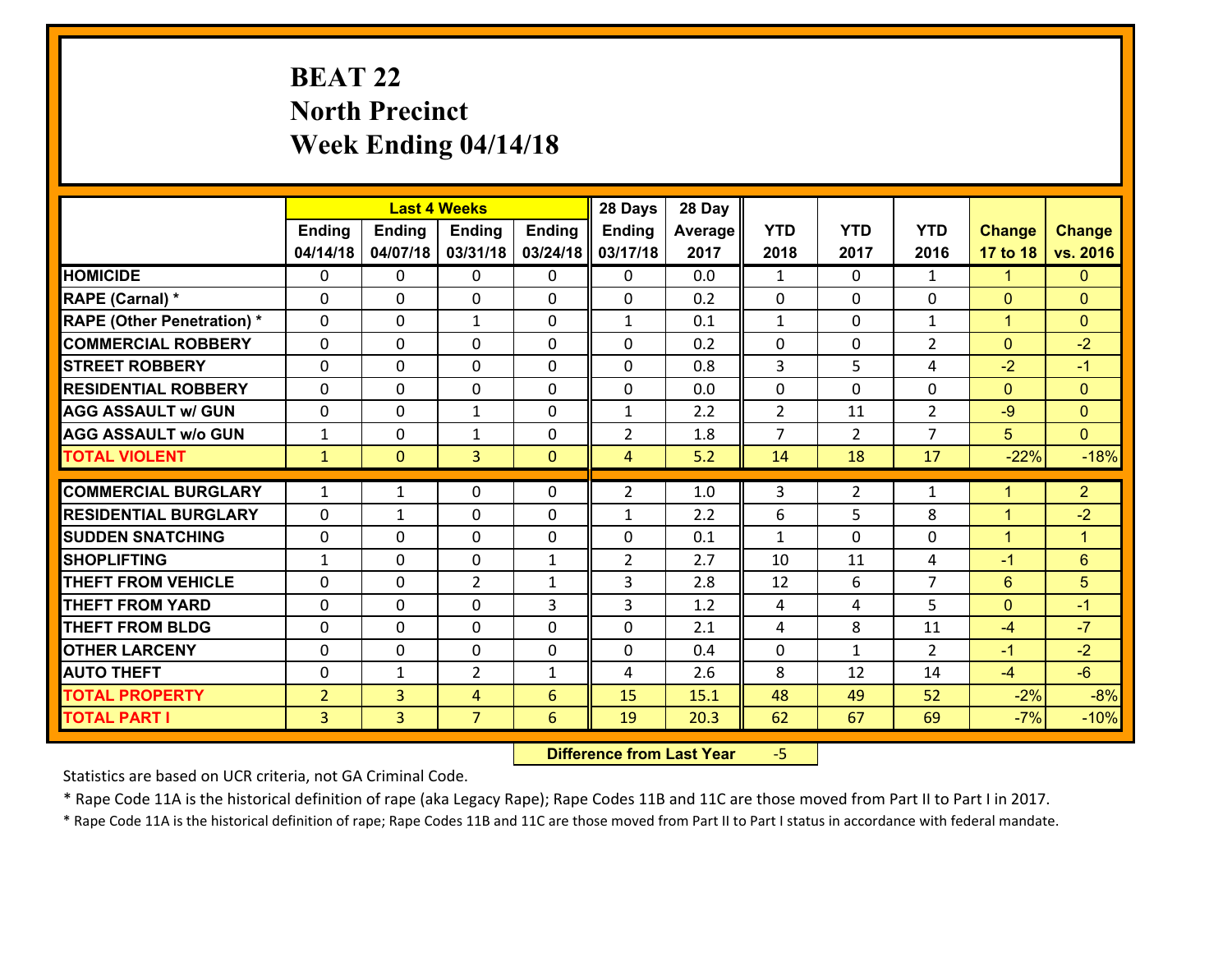# **BEAT 23 North Precinct Week Ending 04/14/18**

|                                                  |                   |                | <b>Last 4 Weeks</b>         |                     | 28 Days             | 28 Day     |                      |                |                |                                |                                        |
|--------------------------------------------------|-------------------|----------------|-----------------------------|---------------------|---------------------|------------|----------------------|----------------|----------------|--------------------------------|----------------------------------------|
|                                                  | <b>Ending</b>     | <b>Ending</b>  | <b>Ending</b>               | <b>Ending</b>       | <b>Ending</b>       | Average    | <b>YTD</b>           | <b>YTD</b>     | <b>YTD</b>     | <b>Change</b>                  | <b>Change</b>                          |
|                                                  | 04/14/18          | 04/07/18       | 03/31/18                    | 03/24/18            | 03/17/18            | 2017       | 2018                 | 2017           | 2016           | 17 to 18                       | vs. 2016                               |
| <b>HOMICIDE</b>                                  | $\mathbf{0}$      | 0              | $\mathbf{0}$                | 0                   | 0                   | 0.1        | $\Omega$             | $\mathbf{1}$   | $\Omega$       | $-1$                           | $\mathbf{0}$                           |
| RAPE (Carnal) *                                  | $\Omega$          | 0              | $\mathbf{0}$                | 0                   | $\Omega$            | 0.2        | 1                    | $\mathbf{1}$   | 3              | $\mathbf{0}$                   | $-2$                                   |
| <b>RAPE (Other Penetration) *</b>                | $\Omega$          | $\Omega$       | $\Omega$                    | $\Omega$            | $\Omega$            | 0.0        | $\Omega$             | $\Omega$       | $\overline{2}$ | $\mathbf{0}$                   | $-2$                                   |
| <b>COMMERCIAL ROBBERY</b>                        | 0                 | 0              | $\mathbf 0$                 | 0                   | 0                   | 0.2        | 0                    | $\mathbf{1}$   | 0              | $-1$                           | $\mathbf{0}$                           |
| <b>STREET ROBBERY</b>                            | $\Omega$          | 0              | $\mathbf 0$                 | $\Omega$            | 0                   | 0.5        | 3                    | $\mathbf{1}$   | 5              | $\overline{2}$                 | $-2$                                   |
| <b>RESIDENTIAL ROBBERY</b>                       | $\Omega$          | 1              | $\mathbf{1}$                | $\Omega$            | $\overline{2}$      | 0.1        | $\overline{2}$       | $\mathbf{1}$   | $\mathbf{1}$   | $\mathbf{1}$                   | $\blacktriangleleft$                   |
| <b>AGG ASSAULT w/ GUN</b>                        | $\Omega$          | 0              | 1                           | $\Omega$            | $\mathbf{1}$        | 0.7        | 3                    | 3              | 6              | $\mathbf{0}$                   | $-3$                                   |
| <b>AGG ASSAULT w/o GUN</b>                       | 0                 | 1              | $\mathbf 0$                 | $\mathbf{1}$        | $\overline{2}$      | 1.2        | $\overline{7}$       | $\overline{7}$ | 3              | $\mathbf{0}$                   | $\overline{4}$                         |
| <b>TOTAL VIOLENT</b>                             | $\mathbf{0}$      | $\overline{2}$ | $\overline{2}$              | $\mathbf{1}$        | 5                   | 2.8        | 16                   | 15             | 20             | 7%                             | $-20%$                                 |
|                                                  |                   |                |                             |                     |                     |            |                      |                |                |                                |                                        |
|                                                  |                   |                |                             |                     |                     |            |                      |                |                |                                |                                        |
| <b>COMMERCIAL BURGLARY</b>                       | $\Omega$          | 0              | 1                           | $\overline{2}$      | 3                   | 1.9        | 3                    | 5              | 1              | $-2$                           | $\overline{2}$                         |
| <b>RESIDENTIAL BURGLARY</b>                      | $\Omega$          | 0              | $\mathbf{0}$                | $\mathbf{1}$        | 1                   | 1.8        | $\overline{7}$       | 6              | $\overline{7}$ | 1                              | $\mathbf{0}$                           |
| <b>SUDDEN SNATCHING</b>                          | $\Omega$          | 0              | $\mathbf{0}$                | $\Omega$            | $\Omega$            | 0.3        | $\mathbf{1}$         | $\Omega$       | $\Omega$       | $\mathbf{1}$                   | $\overline{1}$<br>$\blacktriangleleft$ |
| <b>SHOPLIFTING</b>                               | 0                 | 0              | $\mathbf 0$                 | 0                   | 0                   | 1.0        | 3                    | 5              | $\overline{2}$ | $-2$                           |                                        |
| <b>THEFT FROM VEHICLE</b>                        | 0                 | 1              | $\mathbf{0}$                | $\mathbf{1}$        | $\overline{2}$      | 3.1        | 8<br>4               | 6              | 26<br>6        | $\overline{2}$                 | $-18$                                  |
| <b>THEFT FROM YARD</b><br><b>THEFT FROM BLDG</b> | $\mathbf{1}$<br>0 | 0<br>1         | $\mathbf 0$<br>$\mathbf{1}$ | 1<br>$\overline{2}$ | $\overline{2}$<br>4 | 1.9<br>1.9 |                      | 8<br>8         | 6              | $-4$                           | $-2$<br>$\overline{4}$                 |
| <b>OTHER LARCENY</b>                             | 0                 | 0              | $\mathbf 0$                 | 0                   | 0                   | 0.3        | 10<br>$\overline{2}$ | $\mathbf{1}$   | 0              | $\overline{2}$<br>$\mathbf{1}$ | $\overline{2}$                         |
| <b>AUTO THEFT</b>                                | $\mathbf{0}$      | $\mathbf{1}$   | $\mathbf 0$                 | $\overline{2}$      | 3                   | 3.1        | 5                    | 12             | 9              | $-7$                           | $-4$                                   |
| <b>TOTAL PROPERTY</b>                            | $\mathbf{1}$      | $\overline{3}$ | $\overline{2}$              | 9                   | 15                  | 15.3       | 43                   | 51             | 57             | $-16%$                         | $-25%$                                 |
| <b>TOTAL PART I</b>                              | $\mathbf{1}$      | 5              | $\overline{4}$              | 10                  | 20                  | 18.1       | 59                   | 66             | 77             | $-11%$                         | $-23%$                                 |

 **Difference from Last Year**‐7

Statistics are based on UCR criteria, not GA Criminal Code.

\* Rape Code 11A is the historical definition of rape (aka Legacy Rape); Rape Codes 11B and 11C are those moved from Part II to Part I in 2017.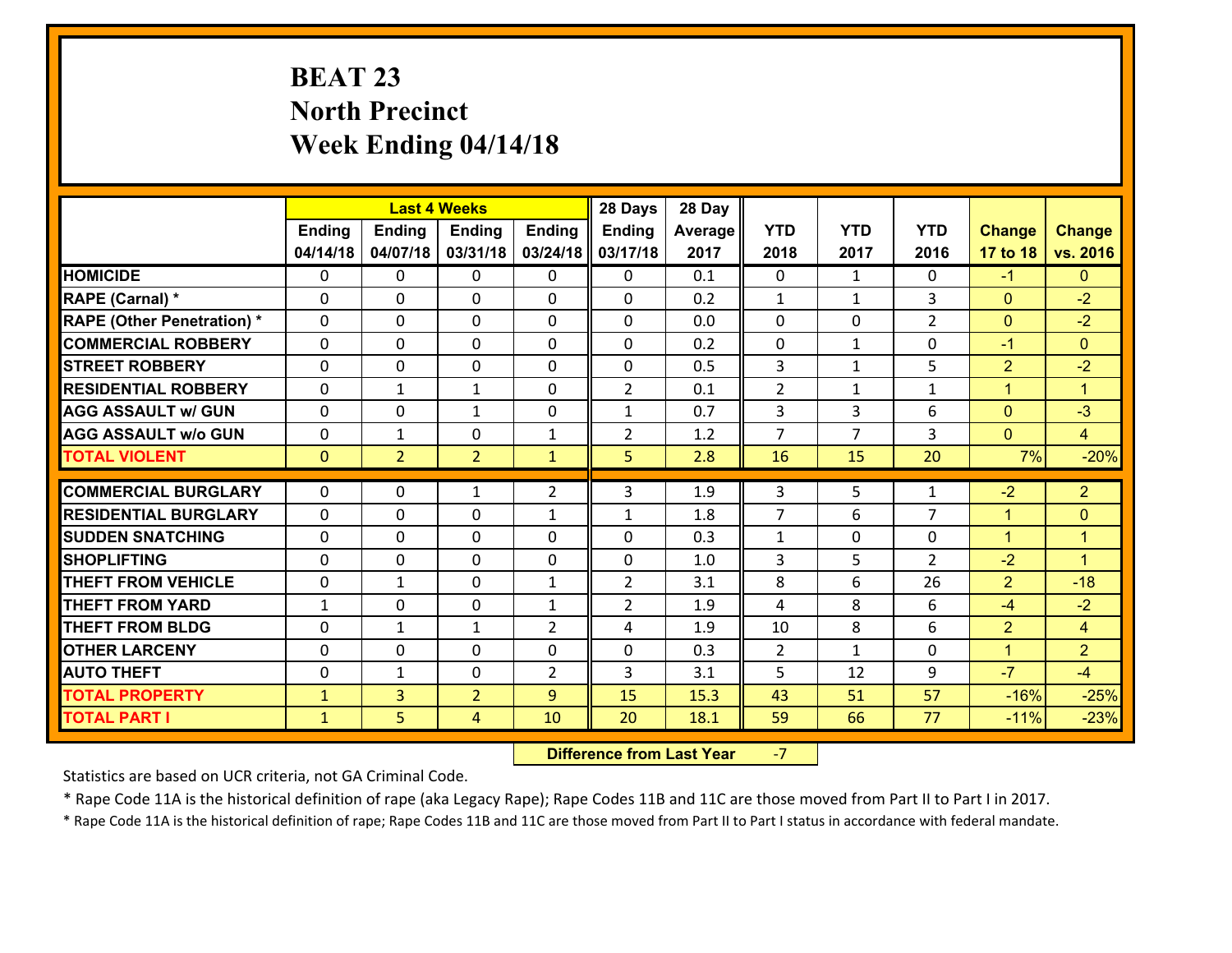# **BEAT 24 North Precinct Week Ending 04/14/18**

|                                   |               |                | <b>Last 4 Weeks</b> |               | 28 Days        | 28 Day  |                |              |                |                |                      |
|-----------------------------------|---------------|----------------|---------------------|---------------|----------------|---------|----------------|--------------|----------------|----------------|----------------------|
|                                   | <b>Ending</b> | <b>Ending</b>  | <b>Ending</b>       | <b>Ending</b> | Ending         | Average | <b>YTD</b>     | <b>YTD</b>   | <b>YTD</b>     | <b>Change</b>  | <b>Change</b>        |
|                                   | 04/14/18      | 04/07/18       | 03/31/18            | 03/24/18      | 03/17/18       | 2017    | 2018           | 2017         | 2016           | 17 to 18       | vs. 2016             |
| <b>HOMICIDE</b>                   | $\Omega$      | 0              | $\mathbf{0}$        | $\Omega$      | 0              | 0.1     | $\Omega$       | $\Omega$     | $\Omega$       | $\Omega$       | $\Omega$             |
| RAPE (Carnal) *                   | $\Omega$      | 0              | $\mathbf{0}$        | $\Omega$      | 0              | 0.1     | 0              | $\Omega$     | 0              | $\mathbf{0}$   | $\mathbf{0}$         |
| <b>RAPE (Other Penetration) *</b> | $\Omega$      | 0              | $\mathbf 0$         | 0             | 0              | 0.0     | 0              | $\Omega$     | $\Omega$       | $\mathbf{0}$   | $\mathbf{0}$         |
| <b>COMMERCIAL ROBBERY</b>         | 0             | 0              | $\mathbf 0$         | 0             | 0              | 0.4     | $\mathbf 0$    | $\mathbf{1}$ | 0              | $-1$           | $\mathbf{0}$         |
| <b>STREET ROBBERY</b>             | $\Omega$      | 0              | $\mathbf 0$         | 0             | 0              | 1.0     | 3              | 4            | 11             | $-1$           | $-8$                 |
| <b>RESIDENTIAL ROBBERY</b>        | 0             | 0              | $\mathbf 0$         | 0             | 0              | 0.0     | $\mathbf 0$    | $\mathbf 0$  | 0              | $\mathbf{0}$   | $\mathbf{0}$         |
| <b>AGG ASSAULT w/ GUN</b>         | 0             | 0              | $\mathbf 0$         | 0             | 0              | 0.4     | $\mathbf{1}$   | 0            | $\mathbf{1}$   | $\mathbf{1}$   | $\mathbf{0}$         |
| <b>AGG ASSAULT w/o GUN</b>        | 0             | 0              | 0                   | 0             | 0              | 0.4     | $\overline{2}$ | 0            | 1              | $\overline{2}$ | $\blacktriangleleft$ |
| <b>TOTAL VIOLENT</b>              | $\mathbf{0}$  | $\overline{0}$ | $\mathbf{O}$        | $\mathbf{0}$  | $\mathbf{0}$   | 2.3     | 6              | 5            | 13             | 20%            | $-54%$               |
|                                   |               |                |                     |               |                |         |                |              |                |                |                      |
| <b>COMMERCIAL BURGLARY</b>        | $\Omega$      | 0              | $\mathbf{0}$        | 0             | 0              | 0.3     | $\mathbf{0}$   | $\mathbf{0}$ | 6              | $\mathbf{0}$   | $-6$                 |
| <b>RESIDENTIAL BURGLARY</b>       | $\Omega$      | 0              | $\mathbf 0$         | 0             | 0              | 1.2     | 1              | 5            | 5              | $-4$           | $-4$                 |
| <b>SUDDEN SNATCHING</b>           | 0             | 0              | $\mathbf 0$         | $\mathbf{1}$  | $\mathbf{1}$   | 0.2     | $\overline{2}$ | $\mathbf{1}$ | $\overline{2}$ | $\mathbf{1}$   | $\Omega$             |
| <b>SHOPLIFTING</b>                | $\mathbf{1}$  | 0              | $\mathbf 0$         | $\mathbf{1}$  | $\overline{2}$ | 4.2     | 41             | 16           | 13             | 25             | 28                   |
| <b>THEFT FROM VEHICLE</b>         | 0             | 0              | $\mathbf 0$         | $\mathbf{1}$  | $\mathbf{1}$   | 7.9     | 8              | 44           | 24             | $-36$          | $-16$                |
| <b>THEFT FROM YARD</b>            | 0             | 0              | $\mathbf 0$         | $\mathbf{1}$  | $\mathbf{1}$   | 2.8     | 5              | 13           | 12             | $-8$           | $-7$                 |
| <b>THEFT FROM BLDG</b>            | $\Omega$      | 0              | 1                   | $\Omega$      | $\mathbf{1}$   | 1.2     | 9              | 5            | $\overline{7}$ | $\overline{4}$ | $\overline{2}$       |
| <b>OTHER LARCENY</b>              | $\mathbf 0$   | 1              | $\mathbf 0$         | $\Omega$      | $\mathbf{1}$   | 0.9     | $\overline{2}$ | $\mathbf{1}$ | $\overline{2}$ | $\mathbf{1}$   | $\overline{0}$       |
| <b>AUTO THEFT</b>                 | 0             | 0              | $\mathbf 0$         | $\mathbf{1}$  | $\mathbf{1}$   | 2.4     | $\mathbf{1}$   | 13           | 14             | $-12$          | $-13$                |
| <b>TOTAL PROPERTY</b>             | $\mathbf{1}$  | $\mathbf{1}$   | $\mathbf{1}$        | 5             | 8              | 21.2    | 69             | 98           | 85             | $-30%$         | $-19%$               |
| <b>TOTAL PART I</b>               | $\mathbf{1}$  | $\mathbf{1}$   | $\mathbf{1}$        | 5             | 8              | 23.5    | 75             | 103          | 98             | $-27%$         | $-23%$               |

 **Difference from Last Year**‐28

Statistics are based on UCR criteria, not GA Criminal Code.

\* Rape Code 11A is the historical definition of rape (aka Legacy Rape); Rape Codes 11B and 11C are those moved from Part II to Part I in 2017.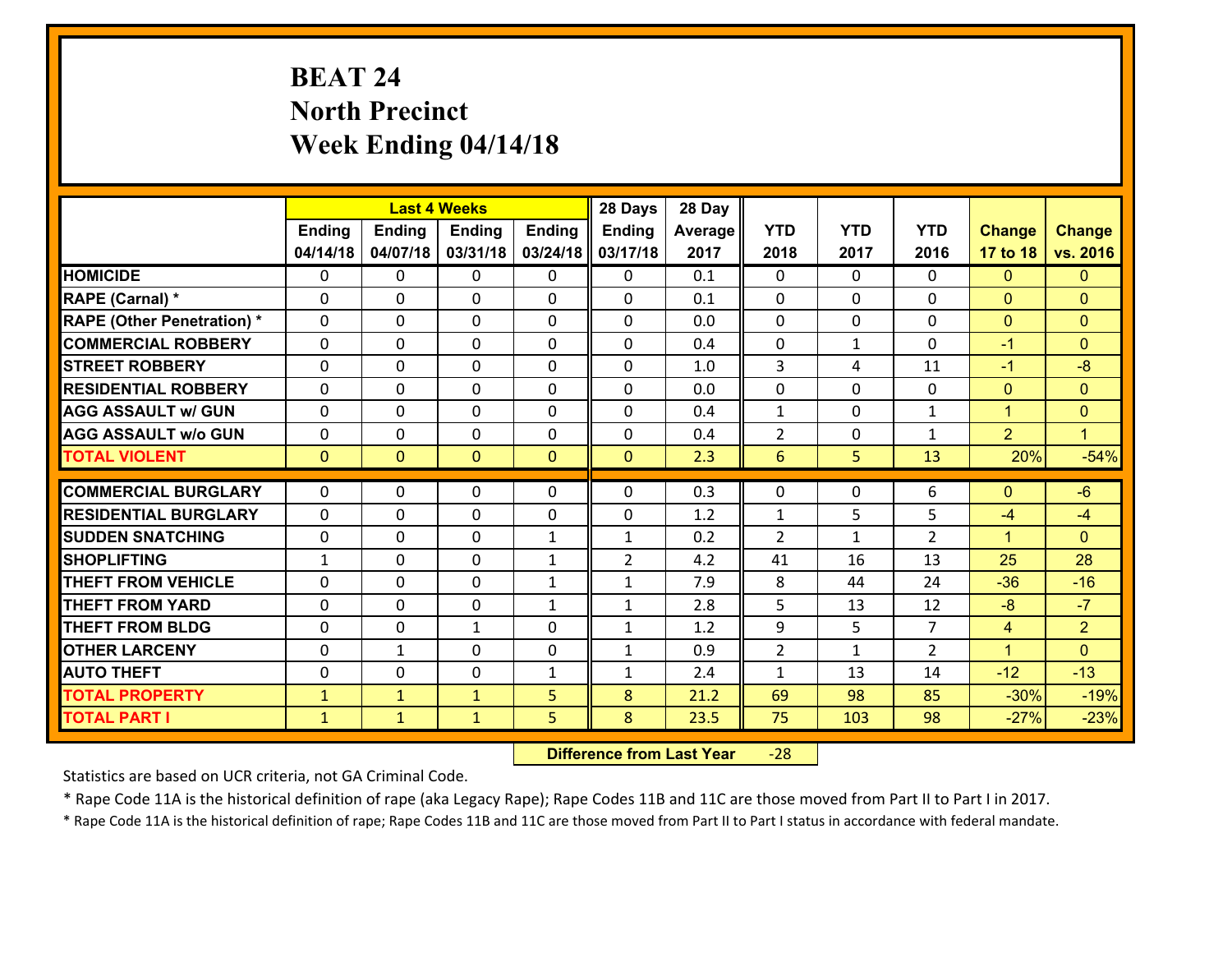# **BEAT 25 North Precinct Week Ending 04/14/18**

|                                              |                                  |                                  | <b>Last 4 Weeks</b>          |                | 28 Days           | 28 Day     |                     |                                  |                |                  |                      |
|----------------------------------------------|----------------------------------|----------------------------------|------------------------------|----------------|-------------------|------------|---------------------|----------------------------------|----------------|------------------|----------------------|
|                                              | <b>Ending</b>                    | <b>Ending</b>                    | <b>Ending</b>                | <b>Ending</b>  | <b>Ending</b>     | Average    | <b>YTD</b>          | <b>YTD</b>                       | <b>YTD</b>     | <b>Change</b>    | <b>Change</b>        |
|                                              | 04/14/18                         | 04/07/18                         | 03/31/18                     | 03/24/18       | 03/17/18          | 2017       | 2018                | 2017                             | 2016           | 17 to 18         | vs. 2016             |
| <b>HOMICIDE</b>                              | 0                                | 0                                | $\mathbf{0}$                 | 0              | 0                 | 0.0        | $\Omega$            | $\Omega$                         | $\Omega$       | $\mathbf{0}$     | $\mathbf{0}$         |
| RAPE (Carnal) *                              | $\Omega$                         | 1                                | $\mathbf{0}$                 | $\mathbf{1}$   | $\overline{2}$    | 0.0        | 2                   | $\mathbf{1}$                     | $\Omega$       | $\mathbf{1}$     | $\overline{2}$       |
| <b>RAPE (Other Penetration) *</b>            | $\Omega$                         | $\Omega$                         | $\Omega$                     | $\Omega$       | $\Omega$          | 0.0        | $\Omega$            | $\Omega$                         | $\Omega$       | $\Omega$         | $\Omega$             |
| <b>COMMERCIAL ROBBERY</b>                    | 0                                | 0                                | $\mathbf 0$                  | 0              | 0                 | 0.0        | 0                   | $\Omega$                         | 0              | $\mathbf{0}$     | $\mathbf{0}$         |
| <b>STREET ROBBERY</b>                        | $\Omega$                         | 0                                | $\mathbf 0$                  | $\Omega$       | 0                 | 0.0        | 6                   | 11                               | $\overline{7}$ | $-5$             | $-1$                 |
| <b>RESIDENTIAL ROBBERY</b>                   | $\Omega$                         | $\Omega$                         | $\mathbf 0$                  | $\Omega$       | $\Omega$          | 0.0        | 0                   | $\Omega$                         | $\Omega$       | $\mathbf{0}$     | $\mathbf{0}$         |
| <b>AGG ASSAULT w/ GUN</b>                    | $\Omega$                         | 0                                | $\mathbf 0$                  | $\Omega$       | 0                 | 0.0        | $\mathbf{1}$        | $\Omega$                         | $\Omega$       | $\mathbf{1}$     | $\blacktriangleleft$ |
| <b>AGG ASSAULT w/o GUN</b>                   | 0                                | 0                                | $\mathbf 0$                  | $\mathbf{1}$   | $\mathbf{1}$      | 0.0        | $\overline{2}$      | $\mathbf 0$                      | $\mathbf{1}$   | 2                | $\mathbf{1}$         |
| <b>TOTAL VIOLENT</b>                         | $\mathbf{0}$                     | $\mathbf{1}$                     | $\mathbf{0}$                 | $\overline{2}$ | $\overline{3}$    | 0.0        | 11                  | 12                               | 8              | $-8%$            | 38%                  |
|                                              |                                  |                                  |                              |                |                   |            |                     |                                  |                |                  |                      |
|                                              |                                  |                                  |                              |                |                   |            |                     |                                  |                |                  |                      |
| <b>COMMERCIAL BURGLARY</b>                   | $\Omega$                         | 0                                | 0                            | 0              | $\Omega$          | 0.0        | $\mathbf{0}$        | $\overline{2}$                   | 2              | $-2$             | $-2$                 |
| <b>RESIDENTIAL BURGLARY</b>                  | $\Omega$                         | 0                                | $\mathbf{0}$                 | 0              | $\Omega$          | 0.0        | 0                   | $\mathbf{1}$                     | 3              | $-1$             | $-3$                 |
| <b>SUDDEN SNATCHING</b>                      | $\Omega$                         | 0                                | $\mathbf{0}$                 | $\Omega$       | $\Omega$          | 0.0        | $\Omega$            | $\Omega$                         | $\mathbf{1}$   | $\mathbf{0}$     | $-1$                 |
| <b>SHOPLIFTING</b>                           | 0                                | 0                                | $\mathbf 0$                  | 0              | 0                 | 0.0        | $\overline{2}$      | 9                                | 5.             | $-7$             | $-3$                 |
| <b>THEFT FROM VEHICLE</b>                    | $\mathbf{1}$                     | 0                                | $\mathbf{0}$                 | $\mathbf{1}$   | $\overline{2}$    | 0.0        | 13                  | 27                               | 45             | $-14$            | $-32$                |
| <b>THEFT FROM YARD</b>                       | 0                                | 1                                | $\mathbf 0$                  | $\overline{2}$ | 3                 | 0.0        | 9                   | 22                               | 10             | $-13$            | $-1$                 |
| <b>THEFT FROM BLDG</b>                       | $\overline{2}$                   | 1                                | $\mathbf 0$                  | 0              | 3                 | 0.0        | 9                   | 15                               | 10             | $-6$             | $-1$                 |
| <b>OTHER LARCENY</b><br><b>AUTO THEFT</b>    | 0<br>0                           | 0<br>0                           | $\mathbf 0$                  | 0<br>0         | 0<br>$\mathbf{1}$ | 0.0<br>0.0 | $\overline{3}$<br>4 | $\overline{4}$<br>$\overline{7}$ | 4<br>6         | $-1$             | $-1$                 |
|                                              |                                  |                                  | 1                            |                | 9                 | 0.0        |                     | 87                               | 86             | $-3$             | $-2$                 |
| <b>TOTAL PROPERTY</b><br><b>TOTAL PART I</b> | $\overline{3}$<br>3 <sup>1</sup> | $\overline{2}$<br>$\overline{3}$ | $\mathbf{1}$<br>$\mathbf{1}$ | 3<br>5         | 12                | 0.0        | 40<br>51            | 99                               | 94             | $-54%$<br>$-48%$ | $-53%$<br>$-46%$     |

 **Difference from Last Year**r -48

Statistics are based on UCR criteria, not GA Criminal Code.

\* Rape Code 11A is the historical definition of rape (aka Legacy Rape); Rape Codes 11B and 11C are those moved from Part II to Part I in 2017.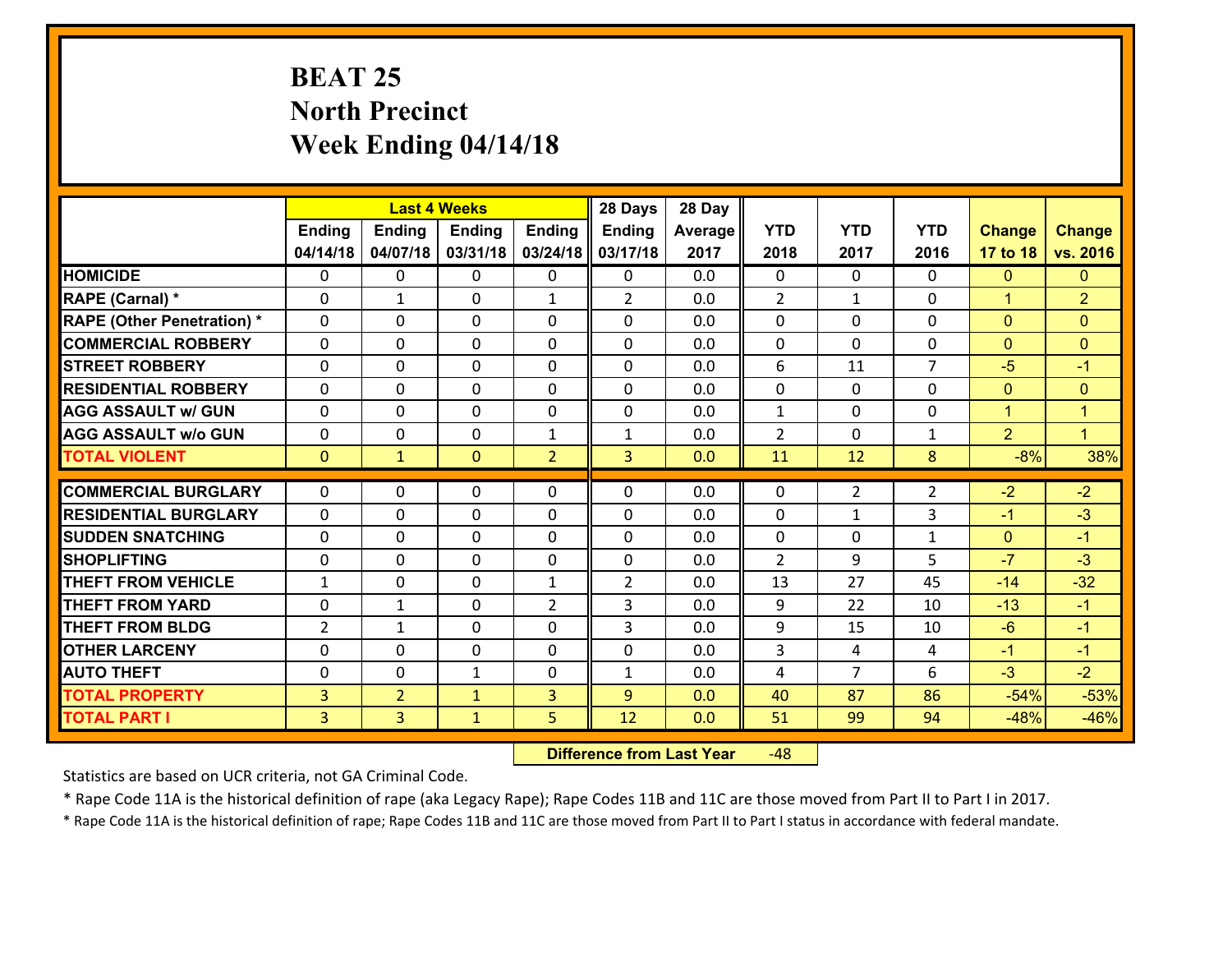# **BEAT 26 North Precinct Week Ending 04/14/18**

|                                   |                |                | <b>Last 4 Weeks</b> |                | 28 Days        | 28 Day  |                |                |                |                |                      |
|-----------------------------------|----------------|----------------|---------------------|----------------|----------------|---------|----------------|----------------|----------------|----------------|----------------------|
|                                   | <b>Ending</b>  | <b>Ending</b>  | <b>Ending</b>       | Ending         | <b>Ending</b>  | Average | <b>YTD</b>     | <b>YTD</b>     | <b>YTD</b>     | <b>Change</b>  | <b>Change</b>        |
|                                   | 04/14/18       | 04/07/18       | 03/31/18            | 03/24/18       | 03/17/18       | 2017    | 2018           | 2017           | 2016           | 17 to 18       | vs. 2016             |
| <b>HOMICIDE</b>                   | $\Omega$       | 0              | $\Omega$            | 0              | $\Omega$       | 0.0     | $\Omega$       | $\Omega$       | 0              | $\Omega$       | $\mathbf{0}$         |
| RAPE (Carnal) *                   | 0              | 0              | $\mathbf{0}$        | 0              | $\Omega$       | 0.1     | $\mathbf{1}$   | $\mathbf{1}$   | $\Omega$       | $\mathbf{0}$   | $\blacktriangleleft$ |
| <b>RAPE (Other Penetration) *</b> | $\Omega$       | 0              | $\mathbf{0}$        | $\Omega$       | $\Omega$       | 0.1     | $\Omega$       | $\Omega$       | $\Omega$       | $\mathbf{0}$   | $\mathbf{0}$         |
| <b>COMMERCIAL ROBBERY</b>         | 0              | 0              | 0                   | 0              | 0              | 0.2     | $\mathbf{0}$   | 0              | $\Omega$       | $\mathbf{0}$   | $\mathbf{0}$         |
| <b>STREET ROBBERY</b>             | $\Omega$       | 0              | $\mathbf 0$         | 0              | 0              | 0.6     | $\overline{7}$ | $\overline{3}$ | $\overline{7}$ | 4              | $\mathbf{0}$         |
| <b>RESIDENTIAL ROBBERY</b>        | $\Omega$       | $\Omega$       | $\mathbf 0$         | $\Omega$       | 0              | 0.0     | $\Omega$       | $\Omega$       | $\Omega$       | $\mathbf{0}$   | $\mathbf{0}$         |
| <b>AGG ASSAULT w/ GUN</b>         | $\Omega$       | 0              | $\mathbf 0$         | $\Omega$       | 0              | 0.2     | $\mathbf 0$    | $\mathbf 0$    | $\mathbf{1}$   | $\mathbf{0}$   | $-1$                 |
| <b>AGG ASSAULT w/o GUN</b>        | 0              | 0              | $\mathbf 0$         | 0              | 0              | 0.5     | 8              | $\mathbf{1}$   | $\overline{2}$ | $\overline{7}$ | $6\overline{6}$      |
| <b>TOTAL VIOLENT</b>              | $\mathbf{0}$   | $\overline{0}$ | $\mathbf{O}$        | $\mathbf{0}$   | $\mathbf{0}$   | 1.6     | 16             | 5              | 10             | 220%           | 60%                  |
| <b>COMMERCIAL BURGLARY</b>        | $\Omega$       | 0              | $\mathbf{0}$        | $\Omega$       | $\Omega$       | 0.7     | $\mathbf{1}$   | 3              | 2              | $-2$           | $-1$                 |
|                                   |                |                |                     |                |                |         |                |                |                |                |                      |
| <b>RESIDENTIAL BURGLARY</b>       | 0              | 0              | $\mathbf 0$         | 0              | 0              | 0.0     | 0              | 0              | 4              | $\mathbf{0}$   | $-4$                 |
| <b>SUDDEN SNATCHING</b>           | 0              | 0              | $\mathbf 0$         | $\mathbf{1}$   | $\mathbf{1}$   | 0.5     | 3<br>6         | 9              | 4<br>11        | $-6$           | $-1$<br>$-5$         |
| <b>SHOPLIFTING</b>                | 0              | 0              | 3                   | 0              | 3              | 2.0     |                | 10             |                | $-4$           |                      |
| <b>THEFT FROM VEHICLE</b>         | $\mathbf{1}$   | 0              | $\mathbf{1}$        | $\mathbf{1}$   | 3              | 3.3     | 4              | 16             | 33             | $-12$          | $-29$                |
| <b>THEFT FROM YARD</b>            | $\mathbf{1}$   | 0              | $\mathbf 0$         | $\mathbf{1}$   | $\overline{2}$ | 2.2     | 8              | 14             | 9              | $-6$           | $-1$                 |
| <b>THEFT FROM BLDG</b>            | 0              | 0              | $\mathbf 0$         | $\overline{2}$ | $\overline{2}$ | 2.5     | 11             | 20             | 19             | $-9$           | $-8$                 |
| <b>OTHER LARCENY</b>              | 0              | 0              | $\mathbf 0$         | 0              | 0              | 0.3     | $\mathbf{1}$   | $\overline{2}$ | $\overline{2}$ | $-1$           | $-1$                 |
| <b>AUTO THEFT</b>                 | $\mathbf{0}$   | 1              | $\mathbf{1}$        | 0              | $\overline{2}$ | 1.3     | 6              | 5              | $\overline{7}$ | $\mathbf{1}$   | $-1$                 |
| <b>TOTAL PROPERTY</b>             | $\overline{2}$ | $\mathbf{1}$   | 5                   | 5              | 13             | 12.7    | 40             | 79             | 91             | $-49%$         | $-56%$               |
| <b>TOTAL PART I</b>               | $\overline{2}$ | $\mathbf{1}$   | 5                   | 5              | 13             | 14.3    | 56             | 84             | 101            | $-33%$         | $-45%$               |

 **Difference from Last Year**‐28

Statistics are based on UCR criteria, not GA Criminal Code.

\* Rape Code 11A is the historical definition of rape (aka Legacy Rape); Rape Codes 11B and 11C are those moved from Part II to Part I in 2017.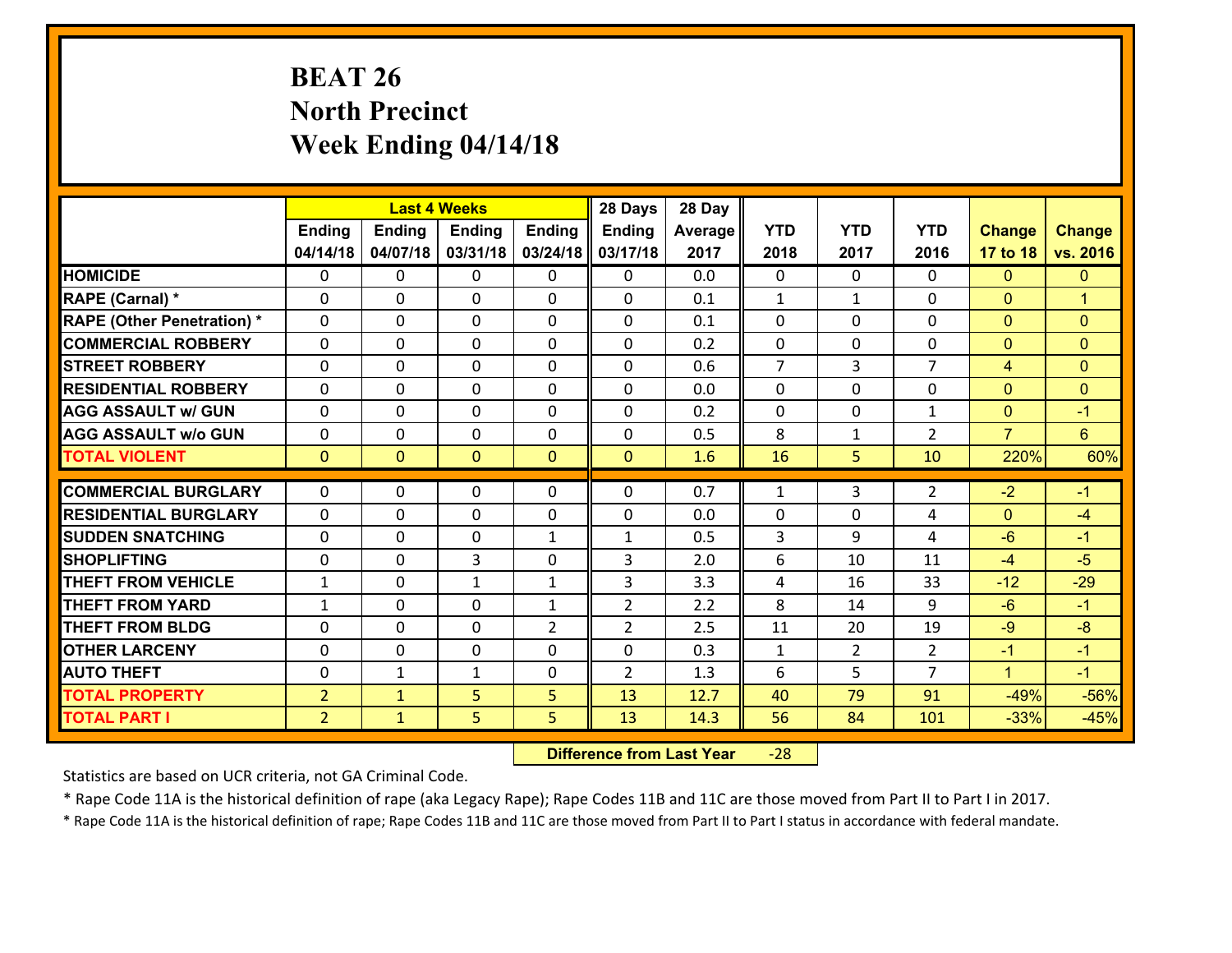# **BEAT 27 North Precinct Week Ending 04/14/18**

|                                   |                |                | <b>Last 4 Weeks</b> |                | 28 Days        | 28 Day  |                |                |                |                |                      |
|-----------------------------------|----------------|----------------|---------------------|----------------|----------------|---------|----------------|----------------|----------------|----------------|----------------------|
|                                   | <b>Ending</b>  | <b>Ending</b>  | <b>Ending</b>       | Ending         | <b>Ending</b>  | Average | <b>YTD</b>     | <b>YTD</b>     | <b>YTD</b>     | <b>Change</b>  | <b>Change</b>        |
|                                   | 04/14/18       | 04/07/18       | 03/31/18            | 03/24/18       | 03/17/18       | 2017    | 2018           | 2017           | 2016           | 17 to 18       | vs. 2016             |
| <b>HOMICIDE</b>                   | $\Omega$       | 0              | $\Omega$            | 0              | $\Omega$       | 0.2     | $\Omega$       | $\overline{2}$ | 0              | $-2$           | $\mathbf{0}$         |
| RAPE (Carnal) *                   | 0              | 0              | $\mathbf{0}$        | 0              | 0              | 0.6     | $\mathbf{0}$   | $\overline{2}$ | 0              | $-2$           | $\mathbf{0}$         |
| <b>RAPE (Other Penetration) *</b> | $\Omega$       | 0              | $\mathbf{0}$        | $\Omega$       | 0              | 0.2     | $\mathbf{1}$   | $\overline{2}$ | $\Omega$       | $-1$           | $\blacktriangleleft$ |
| <b>COMMERCIAL ROBBERY</b>         | 0              | 0              | 0                   | 0              | 0              | 0.0     | $\overline{2}$ | 0              | 0              | $\overline{2}$ | $\overline{2}$       |
| <b>STREET ROBBERY</b>             | $\Omega$       | 0              | $\mathbf 0$         | 0              | 0              | 1.0     | $\overline{2}$ | $\overline{2}$ | 6              | $\mathbf{0}$   | $-4$                 |
| <b>RESIDENTIAL ROBBERY</b>        | $\Omega$       | $\Omega$       | $\mathbf 0$         | $\Omega$       | 0              | 0.0     | $\mathbf 0$    | $\Omega$       | $\Omega$       | $\mathbf{0}$   | $\overline{0}$       |
| <b>AGG ASSAULT w/ GUN</b>         | $\Omega$       | 0              | $\mathbf 0$         | $\Omega$       | 0              | 0.5     | $\mathbf 1$    | $\overline{2}$ | $\mathbf{1}$   | $-1$           | $\mathbf{0}$         |
| <b>AGG ASSAULT w/o GUN</b>        | 0              | 0              | $\mathbf{1}$        | 0              | $\mathbf{1}$   | 2.1     | $\mathbf 1$    | 3              | $\overline{2}$ | $-2$           | $-1$                 |
| <b>TOTAL VIOLENT</b>              | $\mathbf{0}$   | $\overline{0}$ | $\mathbf{1}$        | $\mathbf{0}$   | $\mathbf{1}$   | 4.5     | $\overline{7}$ | 13             | 9              | $-46%$         | $-22%$               |
| <b>COMMERCIAL BURGLARY</b>        | $\Omega$       | 0              | $\mathbf{0}$        | $\Omega$       | $\Omega$       | 0.3     | $\mathbf{1}$   | $\overline{2}$ | $\Omega$       | $-1$           | $\blacktriangleleft$ |
|                                   |                |                |                     |                |                |         |                |                |                |                |                      |
| <b>RESIDENTIAL BURGLARY</b>       | 0              | 0              | $\mathbf 0$         | $\mathbf{1}$   | $\mathbf{1}$   | 0.5     | 5              | 0              | $\overline{2}$ | 5              | 3                    |
| <b>SUDDEN SNATCHING</b>           | $\mathbf{1}$   | 0              | $\mathbf 0$         | 0              | $\mathbf{1}$   | 2.2     | 3              | 9              | 10             | $-6$           | $-7$                 |
| <b>SHOPLIFTING</b>                | $\mathbf{1}$   | $\overline{2}$ | 1                   | $\mathbf{1}$   | 5              | 1.6     | 11             | $\overline{7}$ | 10             | $\overline{4}$ | $\blacktriangleleft$ |
| <b>THEFT FROM VEHICLE</b>         | $\Omega$       | $\mathbf{1}$   | 1                   | 0              | $\overline{2}$ | 3.9     | 5              | 17             | 25             | $-12$          | $-20$                |
| <b>THEFT FROM YARD</b>            | 0              | 0              | $\mathbf 0$         | 0              | 0              | 1.5     | 6              | 5              | 5              | $\mathbf{1}$   | $\blacktriangleleft$ |
| <b>THEFT FROM BLDG</b>            | 0              | 0              | $\overline{2}$      | $\overline{2}$ | 4              | 4.3     | 11             | 15             | 20             | $-4$           | $-9$                 |
| <b>OTHER LARCENY</b>              | 0              | 0              | $\mathbf 0$         | 0              | 0              | 0.2     | $\mathbf 0$    | $\mathbf{1}$   | 0              | $-1$           | $\overline{0}$       |
| <b>AUTO THEFT</b>                 | 0              | 0              | $\mathbf{0}$        | $\mathbf{1}$   | $\mathbf{1}$   | 1.1     | 3              | 5              | 9              | $-2$           | $-6$                 |
| <b>TOTAL PROPERTY</b>             | $\overline{2}$ | 3              | 4                   | 5              | 14             | 15.7    | 45             | 61             | 81             | $-26%$         | $-44%$               |
| <b>TOTAL PART I</b>               | $\overline{2}$ | $\overline{3}$ | 5                   | 5              | 15             | 20.3    | 52             | 74             | 90             | $-30%$         | $-42%$               |

 **Difference from Last Year**r -22

Statistics are based on UCR criteria, not GA Criminal Code.

\* Rape Code 11A is the historical definition of rape (aka Legacy Rape); Rape Codes 11B and 11C are those moved from Part II to Part I in 2017.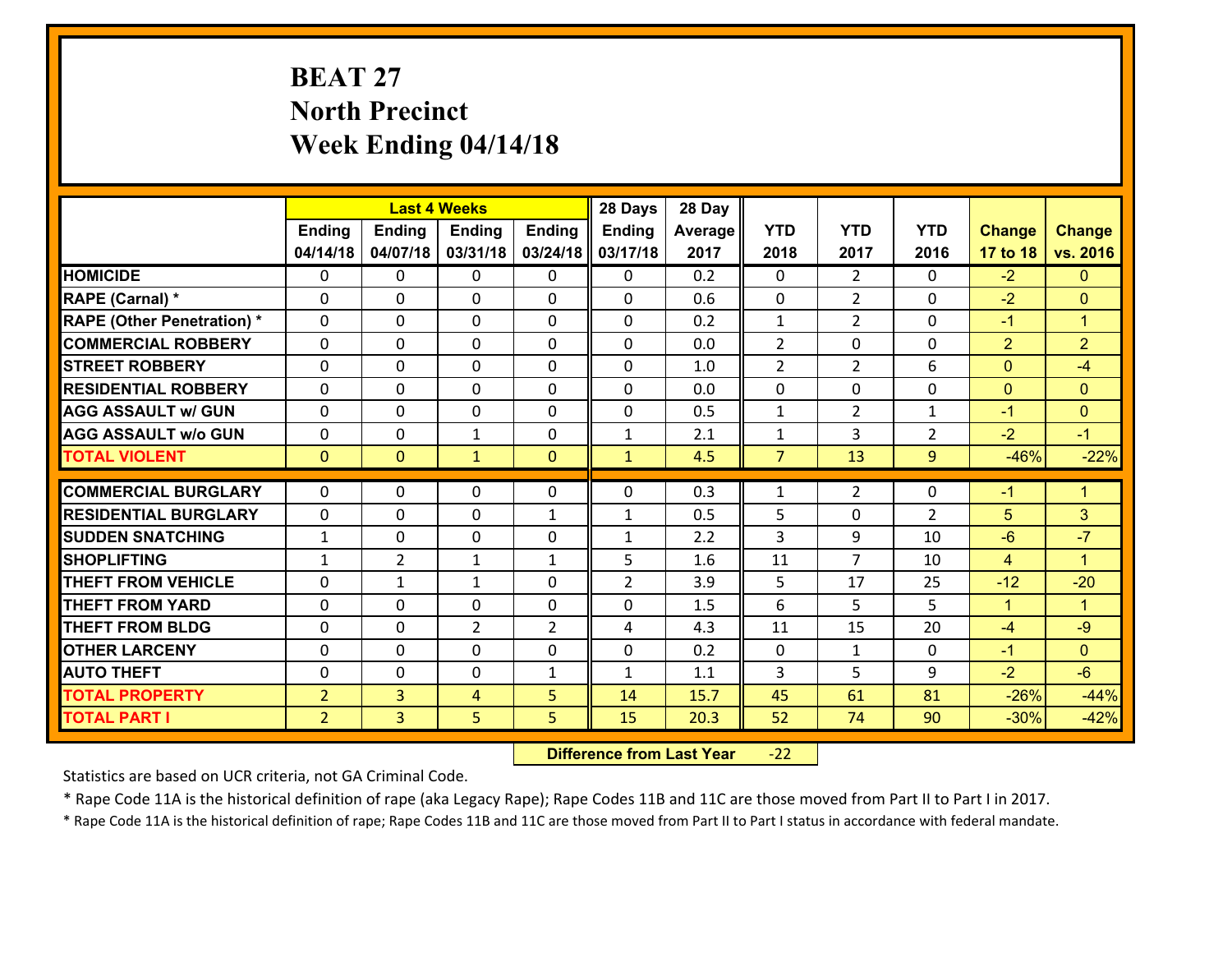

#### **COMPSTATCENTRAL PRECINCTWeek Ending 04/14/18**

**PRECINCT COMMANDER:**

**CAPT. BEN HERRON**



|                                                                                                  | Week<br><b>Ending</b>   | <b>Week</b><br><b>Ending</b> | Weekly<br>Avg    | 28-Day<br><b>Ending</b> | 28-Day<br><b>Ending</b>          | Avg<br>28-Day                            | <b>YTD</b>       | <b>YTD</b>                                   | <b>YTD</b>       | <b>Change</b>    | <b>Change</b>        |
|--------------------------------------------------------------------------------------------------|-------------------------|------------------------------|------------------|-------------------------|----------------------------------|------------------------------------------|------------------|----------------------------------------------|------------------|------------------|----------------------|
|                                                                                                  | 04/14/18                | 04/07/18                     | 2017             | 04/14/18                | 03/17/18                         | 2017                                     | 2018             | 2017                                         | 2016             | 17 to 18         | vs. 2016             |
| <b>HOMICIDE</b>                                                                                  | $\bf{0}$                | 0                            | $\Omega$         | 0                       | 0                                |                                          | 0                | $\Omega$                                     | 9                | $\Omega$         | $-9$                 |
| RAPE (Carnal) *                                                                                  | $\mathbf 0$             | 1                            | $\Omega$         | $\mathbf 2$             | $\overline{2}$                   | 1                                        | 6                | 3                                            | 3                | 3                | 3                    |
| <b>RAPE (Other Penetration) *</b>                                                                | $\mathbf{0}$            | 0                            | $\mathbf 0$      | $\mathbf 1$             | $\overline{2}$                   | 1                                        | 5                | 4                                            | $\overline{2}$   | $\mathbf{1}$     | $\overline{3}$       |
| <b>COMMERCIAL ROBBERY</b>                                                                        | 4                       | 0                            | $\mathbf 0$      | 1                       | $\mathbf 1$                      | $\overline{2}$                           | $\mathbf{1}$     | 6                                            | $\overline{4}$   | $-5$             | $-3$                 |
| <b>STREET ROBBERY</b>                                                                            | 1                       | $\mathbf{1}$                 | $\mathbf 1$      | 3                       | 3                                | 5                                        | 13               | 15                                           | 15               | $-2$             | $-2$                 |
| <b>RESIDENTIAL ROBBERY</b>                                                                       | $\mathbf 0$             | 0                            | $\mathbf 0$      | $\overline{\mathbf{0}}$ | $\overline{0}$                   | 1                                        | $\mathbf{1}$     | 1                                            | $\overline{4}$   | $\mathbf{0}$     | $-3$                 |
| <b>AGG ASSAULT w/ GUN</b>                                                                        | 1                       | 1                            | $\overline{2}$   | 4                       | 4                                | $\overline{7}$                           | 13               | $\overline{22}$                              | 20               | $-9$             | $-7$                 |
| <b>AGG ASSAULT W/o GUN</b>                                                                       | $\overline{\mathbf{2}}$ | $\mathbf{1}$                 | $\overline{2}$   | 11                      | $\overline{10}$                  | 6                                        | 24               | 17                                           | $\overline{13}$  | $\overline{7}$   | $\overline{11}$      |
| <b>TOTAL VIOLENT</b>                                                                             | 5                       | $\overline{4}$               | 6                | $\overline{22}$         | $\overline{22}$                  | 23                                       | 63               | 68                                           | 70               | $-7%$            | $-10%$               |
| <b>COMMERCIAL BURGLARY</b>                                                                       | 1                       | 3                            | 1                | 5                       | 5                                | 4                                        | 18               | 11                                           | 26               | $\overline{7}$   | -8                   |
| <b>RESIDENTIAL BURGLARY</b>                                                                      | 4                       | 6                            | 4                | 16                      | 18                               | 17                                       | 46               | $\overline{71}$                              | 75               | $-25$            | $-29$                |
| <b>SUDDEN SNATCHING</b>                                                                          | $\mathbf{0}$            | 0                            | $\Omega$         | $\mathbf{0}$            | $\mathbf{0}$                     | $\overline{2}$                           | 1.               | 8                                            | $\overline{7}$   | $-7$             | $-6$                 |
| <b>SHOPLIFTING</b>                                                                               | 5                       | $\overline{0}$               | 5                | 10                      | $\overline{10}$                  | $\overline{18}$                          | 39               | $\overline{70}$                              | $\overline{36}$  | $-31$            | 3                    |
| <b>THEFT FROM VEHICLE</b>                                                                        | $\overline{5}$          | $\overline{9}$               | 8                | 34                      | $\overline{37}$                  | $\overline{32}$                          | $\overline{92}$  | 132                                          | 138              | $-40$            | $-46$                |
| <b>THEFT FROM YARD</b>                                                                           | 8                       | 0                            | 4                | $\overline{13}$         | $\overline{13}$                  | $\overline{16}$                          | 43               | 60                                           | $\overline{42}$  | $-17$            | $\blacktriangleleft$ |
| <b>THEFT FROM BLDG</b>                                                                           | $\overline{2}$          | 4                            | 4                | 13                      | 15                               | 16                                       | 50               | 42                                           | 74               | 8                | $-24$                |
| <b>OTHER LARCENY</b>                                                                             | $\mathbf{0}$            | $\overline{0}$               | 1                | $\overline{2}$          | $\overline{2}$                   | $\overline{3}$                           | 8                | $\overline{14}$                              | $\overline{8}$   | $-6$             | $\Omega$             |
| <b>AUTO THEFT</b>                                                                                | 4                       | $\overline{7}$               | 4                | 21                      | $\overline{21}$                  | $\overline{16}$                          | 65               | $\overline{55}$                              | 62               | 10               | 3                    |
| <b>TOTAL PROPERTY</b>                                                                            | 29                      | 29                           | 31               | 114                     | 121                              | 124                                      | 362              | 463                                          | 468              | $-22%$           | $-23%$               |
| <b>TOTAL PART I</b>                                                                              | 34                      | 33                           | $\overline{37}$  | 136                     | 143                              | 147                                      | 425              | 531                                          | 538              | $-20%$           | $-21%$               |
| Statistics are based on UCR criteria, not GA Criminal Code, and are                              |                         |                              |                  |                         | <b>Difference from Last Year</b> |                                          | -106             |                                              |                  | <b>Last Week</b> | <b>Year-to-Date</b>  |
| preliminary, based on RMS data at the time prepared, and are subject to change.                  |                         |                              |                  |                         |                                  | <b>At-Fault Police Vehicle Accidents</b> |                  |                                              |                  |                  | 4                    |
| Cell Shading: white is within 0.6 standard deviation of the mean; red is above; green is below.  |                         |                              |                  |                         |                                  |                                          |                  | <b>Not At-Fault Police Vehicle Accidents</b> |                  | 1                | $\overline{7}$       |
| * Code 11A is the pre-2016 definition of rape; Codes 11B and 11C are by federal mandate in 2016. |                         |                              |                  |                         |                                  | <b>Total Police Vehicle Accidents</b>    |                  |                                              |                  | $\overline{2}$   | 11                   |
|                                                                                                  | Week                    | <b>Week</b>                  | Weekly           | $28-Day$                | 28-Day                           | Avg                                      |                  |                                              |                  |                  |                      |
| <b>Citizen Initiated Calls</b>                                                                   | <b>Ending</b>           | <b>Ending</b>                | Avg              | <b>Ending</b>           | <b>Ending</b>                    | 28-Day                                   | <b>YTD</b>       | <b>YTD</b>                                   | <b>YTD</b>       | <b>Change</b>    | <b>Change</b>        |
|                                                                                                  | 04/14/18                | 04/07/18                     | 2017             | 04/07/18                | 03/17/18                         | 2017                                     | 2018             | 2017                                         | 2016             | 17 to 18         | vs. 2016             |
| <b>Midnight Shift</b>                                                                            | 132                     | 107                          | 126              | 432                     | 424                              | 503                                      | 1462             | 1572                                         | 1622             | $-110$           | $-160$               |
| Day Shift                                                                                        | 264                     | 267                          | $\overline{271}$ | 1028                    | 970                              | 1085                                     | 3561             | 3716                                         | 3109             | $-155$           | 452                  |
| <b>Afternoon Shift</b>                                                                           | 297                     | 263                          | 294              | 1076                    | 986                              | 1176                                     | 3416             | 3799                                         | 3767             | $-383$           | $-351$               |
| <b>TOTAL CITIZEN CFS</b>                                                                         | 693                     | 637                          | 691              | 2536                    | 2380                             | 2764                                     | 8439             | 9087                                         | 8498             | $-7.1%$          | $-0.7%$              |
| <b>53S ShotSpotter Calls</b>                                                                     | 2                       | 0                            | $\overline{9}$   | 8                       | $\overline{13}$                  | $\overline{36}$                          | 59               | 151                                          | 182              | $-92$            | $-123$               |
| Sig 53 Shots Fired Calls                                                                         | 5                       | $\overline{9}$               | $\overline{15}$  | $\overline{45}$         | 29                               | 61                                       | $\overline{153}$ | 256                                          | $\overline{275}$ | $-103$           | $-122$               |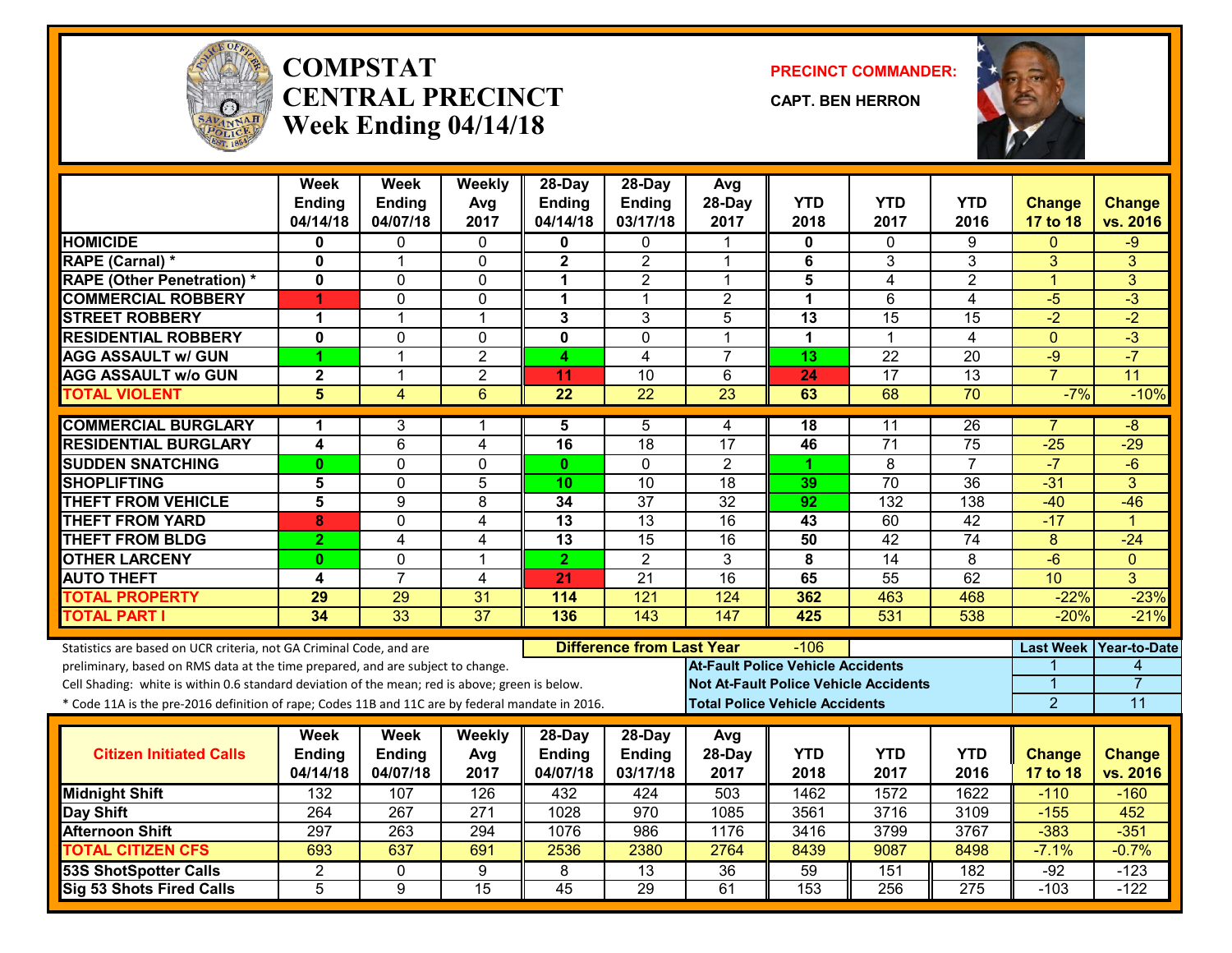# **BEAT 31 Central Precinct Week Ending 04/14/18**

|                                   |                |                | <b>Last 4 Weeks</b> |                | 28 Days        | 28 Day  |                |                |                |                |                      |
|-----------------------------------|----------------|----------------|---------------------|----------------|----------------|---------|----------------|----------------|----------------|----------------|----------------------|
|                                   | <b>Ending</b>  | <b>Ending</b>  | <b>Ending</b>       | <b>Ending</b>  | <b>Ending</b>  | Average | <b>YTD</b>     | <b>YTD</b>     | <b>YTD</b>     | <b>Change</b>  | <b>Change</b>        |
|                                   | 04/14/18       | 04/07/18       | 03/31/18            | 03/24/18       | 03/17/18       | 2017    | 2018           | 2017           | 2016           | 17 to 18       | vs. 2016             |
| <b>HOMICIDE</b>                   | $\mathbf{0}$   | 0              | 0                   | 0              | 0              | 0.1     | $\mathbf 0$    | $\Omega$       | 3              | $\mathbf{0}$   | $-3$                 |
| <b>RAPE (Carnal) *</b>            | $\Omega$       | 0              | $\mathbf{0}$        | 0              | 0              | 0.2     | $\mathbf{0}$   | $\mathbf{1}$   | $\mathbf{1}$   | $-1$           | $-1$                 |
| <b>RAPE (Other Penetration) *</b> | $\Omega$       | 0              | $\Omega$            | $\Omega$       | $\Omega$       | 0.3     | $\mathbf{1}$   | 3              | $\Omega$       | $-2$           | $\blacktriangleleft$ |
| <b>COMMERCIAL ROBBERY</b>         | $\Omega$       | $\Omega$       | $\mathbf 0$         | $\mathbf{1}$   | $\mathbf{1}$   | 0.0     | $\mathbf{1}$   | $\Omega$       | $\Omega$       | $\mathbf{1}$   | $\overline{1}$       |
| <b>STREET ROBBERY</b>             | 0              | $\mathbf 1$    | $\mathbf 0$         | 0              | $\mathbf{1}$   | 1.1     | 6              | $\overline{2}$ | $\mathbf{1}$   | $\overline{4}$ | 5                    |
| <b>RESIDENTIAL ROBBERY</b>        | $\Omega$       | 0              | $\mathbf 0$         | 0              | 0              | 0.2     | $\mathbf 0$    | $\mathbf{1}$   | 0              | $-1$           | $\mathbf{0}$         |
| <b>AGG ASSAULT w/ GUN</b>         | 0              | 0              | $\mathbf 0$         | 0              | 0              | 1.0     | $\overline{2}$ | $\overline{2}$ | 3              | $\mathbf{0}$   | $-1$                 |
| <b>AGG ASSAULT w/o GUN</b>        | $\mathbf{1}$   | 0              | $\mathbf 0$         | 0              | $\mathbf{1}$   | 1.1     | 4              | $\overline{3}$ | $\mathbf{1}$   | $\mathbf{1}$   | 3 <sup>1</sup>       |
| <b>TOTAL VIOLENT</b>              | $\mathbf{1}$   | $\mathbf{1}$   | $\mathbf{0}$        | $\mathbf{1}$   | 3              | 3.8     | 14             | 12             | 9              | 17%            | 56%                  |
| <b>COMMERCIAL BURGLARY</b>        | $\Omega$       |                |                     |                |                |         |                |                |                |                |                      |
|                                   |                | 0              | 0                   | 0              | $\Omega$       | 0.5     | 6              | $\mathbf{1}$   | 4              | 5              | $\overline{2}$       |
| <b>RESIDENTIAL BURGLARY</b>       | $\Omega$       | 0              | $\overline{2}$      | 0              | $\overline{2}$ | 2.3     | 4              | 11             | 11             | $-7$           | $-7$                 |
| <b>SUDDEN SNATCHING</b>           | $\Omega$       | 0              | $\mathbf 0$         | $\Omega$       | $\Omega$       | 0.4     | $\Omega$       | $\mathbf{1}$   | $\mathbf{1}$   | $-1$           | $-1$                 |
| <b>SHOPLIFTING</b>                | $\mathbf{0}$   | 0              | $\mathbf 0$         | $\Omega$       | 0              | 1.5     | $\Omega$       | 9              | 5              | $-9$           | $-5$                 |
| <b>THEFT FROM VEHICLE</b>         | $\mathbf{1}$   | 5              | 1                   | 0              | $\overline{7}$ | 7.0     | 16             | 34             | 26             | $-18$          | $-10$                |
| <b>THEFT FROM YARD</b>            | 0              | $\overline{2}$ | $\mathbf 0$         | $\mathbf{1}$   | 3              | 4.9     | 10             | 19             | $\overline{7}$ | $-9$           | 3 <sup>1</sup>       |
| <b>THEFT FROM BLDG</b>            | $\mathbf{1}$   | 1              | $\overline{2}$      | 0              | 4              | 2.8     | 11             | 3              | 13             | 8              | $-2$                 |
| <b>OTHER LARCENY</b>              | 0              | 0              | $\mathbf 0$         | 0              | 0              | 0.7     | $\mathbf 0$    | 4              | $\Omega$       | $-4$           | $\overline{0}$       |
| <b>AUTO THEFT</b>                 | 0              | 1              | 0                   | 0              | $\mathbf{1}$   | 3.0     | 4              | 12             | 13             | $-8$           | $-9$                 |
| <b>TOTAL PROPERTY</b>             | $\overline{2}$ | 9              | 5                   | $\mathbf{1}$   | 17             | 22.9    | 51             | 94             | 80             | $-46%$         | $-36%$               |
| <b>TOTAL PART I</b>               | $\overline{3}$ | 10             | 5                   | $\overline{2}$ | 20             | 26.8    | 65             | 106            | 89             | $-39%$         | $-27%$               |

 **Difference from Last Year**r -41

Statistics are based on UCR criteria, not GA Criminal Code.

\* Rape Code 11A is the historical definition of rape (aka Legacy Rape); Rape Codes 11B and 11C are those moved from Part II to Part I in 2017.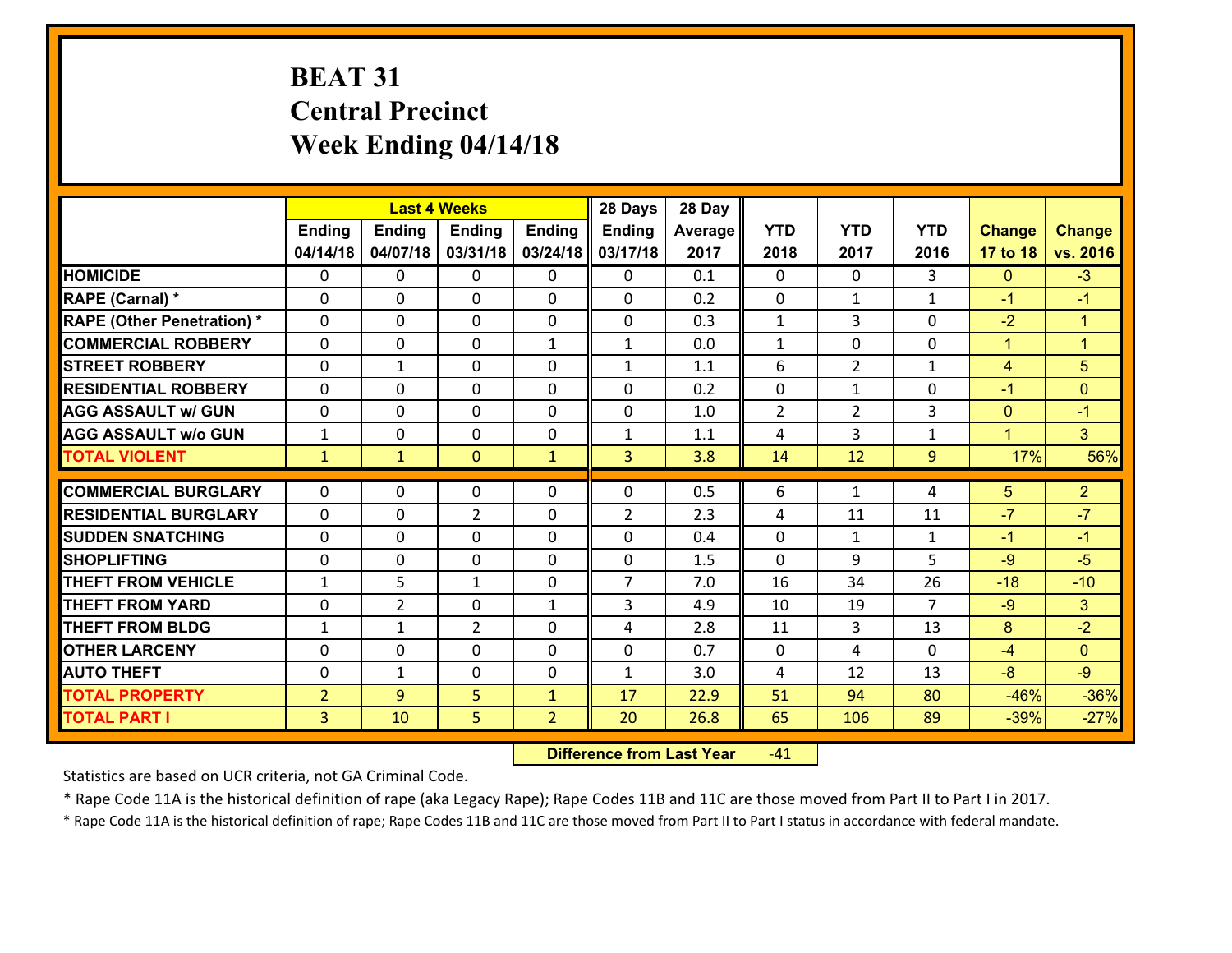# **BEAT 32 Central Precinct Week Ending 04/14/18**

|                                   |                 |                | <b>Last 4 Weeks</b> |                | 28 Days        | 28 Day  |                |                |              |                |                      |
|-----------------------------------|-----------------|----------------|---------------------|----------------|----------------|---------|----------------|----------------|--------------|----------------|----------------------|
|                                   | <b>Ending</b>   | <b>Ending</b>  | <b>Ending</b>       | <b>Ending</b>  | Ending         | Average | <b>YTD</b>     | <b>YTD</b>     | <b>YTD</b>   | <b>Change</b>  | <b>Change</b>        |
|                                   | 04/14/18        | 04/07/18       | 03/31/18            | 03/24/18       | 03/17/18       | 2017    | 2018           | 2017           | 2016         | 17 to 18       | vs. 2016             |
| <b>HOMICIDE</b>                   | $\Omega$        | 0              | 0                   | 0              | 0              | 0.0     | 0              | $\Omega$       | 0            | $\Omega$       | $\Omega$             |
| RAPE (Carnal) *                   | $\mathbf{1}$    | 0              | $\mathbf{0}$        | $\Omega$       | $\mathbf{1}$   | 0.4     | $\mathbf{1}$   | $\mathbf{1}$   | 0            | $\mathbf{0}$   | $\blacktriangleleft$ |
| <b>RAPE (Other Penetration) *</b> | 0               | 0              | $\mathbf 0$         | 0              | 0              | 0.2     | $\mathbf{0}$   | $\mathbf{1}$   | 0            | $-1$           | $\Omega$             |
| <b>COMMERCIAL ROBBERY</b>         | 0               | 0              | $\mathbf 0$         | 0              | 0              | 0.5     | 0              | 3              | 0            | $-3$           | $\Omega$             |
| <b>STREET ROBBERY</b>             | 0               | 0              | $\mathbf 0$         | 0              | 0              | 0.5     | $\mathbf 1$    | $\mathbf{1}$   | $\mathbf{1}$ | $\mathbf{0}$   | $\Omega$             |
| <b>RESIDENTIAL ROBBERY</b>        | 0               | 0              | $\mathbf 0$         | $\mathbf 0$    | 0              | 0.0     | $\mathbf 0$    | 0              | 0            | $\mathbf{0}$   | $\overline{0}$       |
| <b>AGG ASSAULT w/ GUN</b>         | 0               | $\mathbf{1}$   | $\mathbf 0$         | 0              | $\mathbf{1}$   | 0.4     | $\mathbf{1}$   | 3              | $\mathbf{1}$ | $-2$           | $\overline{0}$       |
| <b>AGG ASSAULT w/o GUN</b>        | 0               | 0              | $\mathbf 0$         | $\mathbf{1}$   | $\mathbf{1}$   | 0.5     | $\overline{2}$ | $\overline{2}$ | 3            | $\mathbf{0}$   | $-1$                 |
| <b>TOTAL VIOLENT</b>              | $\mathbf{1}$    | $\mathbf{1}$   | $\mathbf{0}$        | $\mathbf{1}$   | 3              | 2.5     | 5              | 11             | 5            | $-55%$         | 0%                   |
| <b>COMMERCIAL BURGLARY</b>        | $\Omega$        | 0              |                     | 0              | $\Omega$       | 0.3     | $\mathbf{0}$   | $\mathbf{0}$   |              | $\mathbf{0}$   | $-3$                 |
|                                   |                 |                | 0                   |                |                |         |                |                | 3            |                |                      |
| <b>RESIDENTIAL BURGLARY</b>       | $\mathbf{0}$    | 0              | 0                   | 0              | 0              | 2.1     | 5              | 2              | 9            | 3              | $-4$                 |
| <b>SUDDEN SNATCHING</b>           | 0               | 0              | $\mathbf 0$         | 0              | 0              | 0.2     | $\Omega$       | $\overline{2}$ | 0            | $-2$           | $\Omega$             |
| <b>SHOPLIFTING</b>                | 0               | $\overline{2}$ | $\mathbf 0$         | 3              | 5              | 3.8     | 18             | 11             | 6            | $\overline{7}$ | 12                   |
| <b>THEFT FROM VEHICLE</b>         | $\overline{3}$  | $\mathbf{1}$   | $\overline{2}$      | 0              | 6              | 8.7     | 21             | 33             | 29           | $-12$          | $-8$                 |
| <b>THEFT FROM YARD</b>            | $\overline{2}$  | 0              | $\mathbf 0$         | $\mathbf{1}$   | 3              | 2.8     | 10             | 14             | 5            | $-4$           | 5                    |
| <b>THEFT FROM BLDG</b>            | 0               | $\mathbf{1}$   | 1                   | $\Omega$       | $\overline{2}$ | 4.1     | 10             | 13             | 19           | $-3$           | $-9$                 |
| <b>OTHER LARCENY</b>              | $\mathbf 0$     | 0              | $\mathbf 0$         | $\Omega$       | 0              | 1.0     | $\mathbf{1}$   | $\overline{2}$ | 0            | $-1$           | $\overline{1}$       |
| <b>AUTO THEFT</b>                 | $\mathbf{1}$    | 0              | $\mathbf{1}$        | $\mathbf 0$    | $\overline{2}$ | 2.3     | 9              | 11             | 8            | $-2$           | $\overline{1}$       |
| <b>TOTAL PROPERTY</b>             | $6\phantom{1}6$ | 4              | 4                   | $\overline{4}$ | 18             | 25.4    | 74             | 88             | 79           | $-16%$         | $-6%$                |
| <b>TOTAL PART I</b>               | $\overline{7}$  | 5              | 4                   | 5              | 21             | 27.8    | 79             | 99             | 84           | $-20%$         | $-6%$                |

 **Difference from Last Year**‐20

Statistics are based on UCR criteria, not GA Criminal Code.

\* Rape Code 11A is the historical definition of rape (aka Legacy Rape); Rape Codes 11B and 11C are those moved from Part II to Part I in 2017.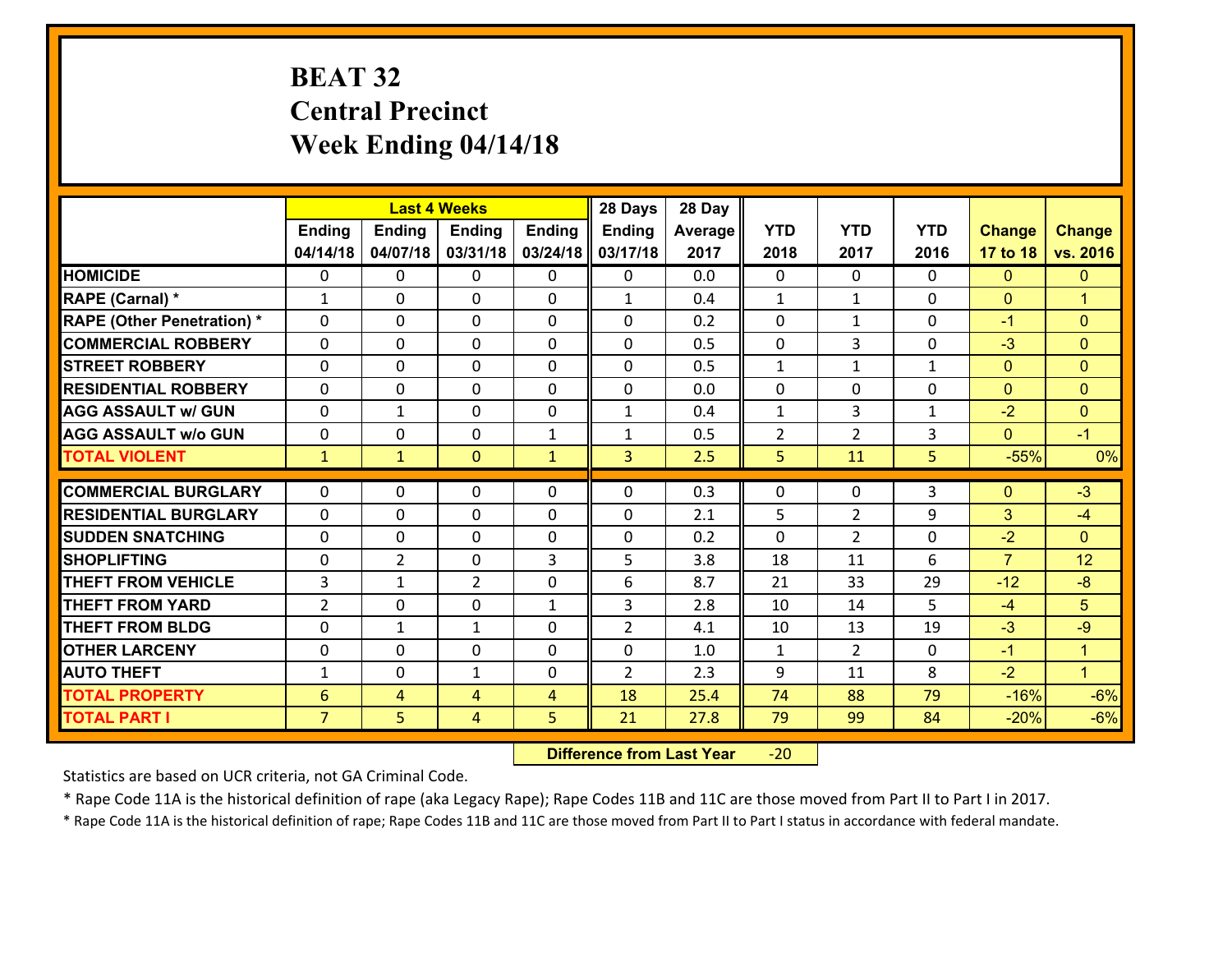# **BEAT 33 Central PrecinctWeek Ending 04/14/18**

|                                   |                |                | <b>Last 4 Weeks</b> |              | 28 Days        | 28 Day  |                |                |                |                      |                      |
|-----------------------------------|----------------|----------------|---------------------|--------------|----------------|---------|----------------|----------------|----------------|----------------------|----------------------|
|                                   | Ending         | <b>Ending</b>  | <b>Ending</b>       | Ending       | <b>Ending</b>  | Average | <b>YTD</b>     | <b>YTD</b>     | <b>YTD</b>     | <b>Change</b>        | <b>Change</b>        |
|                                   | 04/14/18       | 04/07/18       | 03/31/18            | 03/24/18     | 03/17/18       | 2017    | 2018           | 2017           | 2016           | 17 to 18             | vs. 2016             |
| <b>HOMICIDE</b>                   | $\Omega$       | 0              | 0                   | $\Omega$     | $\Omega$       | 0.2     | 0              | $\Omega$       | 4              | $\Omega$             | $-4$                 |
| RAPE (Carnal) *                   | $\mathbf{0}$   | 0              | $\mathbf{0}$        | 0            | $\Omega$       | 0.2     | $\mathbf{0}$   | $\mathbf{0}$   | $\mathbf{1}$   | $\mathbf{0}$         | $-1$                 |
| <b>RAPE (Other Penetration) *</b> | $\Omega$       | 0              | $\mathbf{0}$        | $\Omega$     | $\Omega$       | 0.1     | $\mathbf{1}$   | 0              | 0              | $\mathbf{1}$         | $\blacktriangleleft$ |
| <b>COMMERCIAL ROBBERY</b>         | $\mathbf{0}$   | 0              | 0                   | 0            | $\Omega$       | 0.5     | $\mathbf{0}$   | 3              | $\mathbf{1}$   | $-3$                 | $-1$                 |
| <b>STREET ROBBERY</b>             | 0              | 0              | 1                   | $\mathbf{1}$ | $\overline{2}$ | 1.5     | 5              | 8              | $\overline{7}$ | $-3$                 | $-2$                 |
| <b>RESIDENTIAL ROBBERY</b>        | $\Omega$       | $\Omega$       | $\mathbf 0$         | $\Omega$     | 0              | 0.1     | 0              | $\Omega$       | 0              | $\mathbf{0}$         | $\Omega$             |
| <b>AGG ASSAULT w/ GUN</b>         | $\Omega$       | 0              | $\mathbf 0$         | 0            | 0              | 1.4     | $\overline{2}$ | 5              | $\overline{2}$ | $-3$                 | $\overline{0}$       |
| <b>AGG ASSAULT w/o GUN</b>        | 0              | $\overline{2}$ | $\mathbf 0$         | $\mathbf 0$  | $\overline{2}$ | 1.1     | 4              | 5              | 5              | $-1$                 | $-1$                 |
| <b>TOTAL VIOLENT</b>              | $\mathbf{0}$   | $\overline{2}$ | $\mathbf{1}$        | $\mathbf{1}$ | $\overline{4}$ | 4.9     | 12             | 21             | 20             | $-43%$               | $-40%$               |
| <b>COMMERCIAL BURGLARY</b>        | $\Omega$       | 0              | $\overline{2}$      | $\Omega$     | $\overline{2}$ | 0.6     | 3              | $\overline{2}$ | 9              | $\blacktriangleleft$ | $-6$                 |
| <b>RESIDENTIAL BURGLARY</b>       | 0              | 1              | $\overline{2}$      | $\mathbf{1}$ | 4              | 1.7     | 4              | 6              | 10             | $-2$                 | $-6$                 |
| <b>SUDDEN SNATCHING</b>           | 0              | 0              | 0                   | 0            | 0              | 0.3     | 0              | $\mathbf{1}$   | $\overline{2}$ | $-1$                 | $-2$                 |
| <b>SHOPLIFTING</b>                | $\mathbf{1}$   | 0              | $\mathbf 0$         | $\mathbf{1}$ | $\overline{2}$ | 5.4     | $\overline{7}$ | 30             | 11             | $-23$                | $-4$                 |
| <b>THEFT FROM VEHICLE</b>         | $\overline{2}$ | 4              | $\mathbf 0$         | $\mathbf{1}$ | $\overline{7}$ | 5.6     | 16             | 32             | 27             | $-16$                | $-11$                |
| <b>THEFT FROM YARD</b>            | 0              | $\mathbf{1}$   | $\mathbf 0$         | 5            | 6              | 3.2     | 12             | 8              | 16             | $\overline{4}$       | $-4$                 |
| <b>THEFT FROM BLDG</b>            | 0              | 0              | $\mathbf 0$         | 0            | 0              | 2.5     | 8              | 8              | 16             | $\mathbf{0}$         | $-8$                 |
| <b>OTHER LARCENY</b>              | $\overline{2}$ | 0              | $\mathbf 0$         | 0            | $\overline{2}$ | 0.8     | 4              | 4              | 4              | $\mathbf{0}$         | $\overline{0}$       |
| <b>AUTO THEFT</b>                 | 3              | $\mathbf{1}$   | $\mathbf{1}$        | $\mathbf{1}$ | 6              | 3.0     | 13             | 11             | 17             | $\overline{2}$       | $-4$                 |
| <b>TOTAL PROPERTY</b>             | 8              | $\overline{7}$ | 5                   | 9            | 29             | 23.1    | 67             | 102            | 112            | $-34%$               | $-40%$               |
| <b>TOTAL PART I</b>               | 8              | 9              | 6                   | 10           | 33             | 28.0    | 79             | 123            | 132            | $-36%$               | $-40%$               |
|                                   |                |                |                     |              |                |         |                |                |                |                      |                      |

 **Difference from Last Year**r -44

Statistics are based on UCR criteria, not GA Criminal Code.

\* Rape Code 11A is the historical definition of rape (aka Legacy Rape); Rape Codes 11B and 11C are those moved from Part II to Part I in 2017.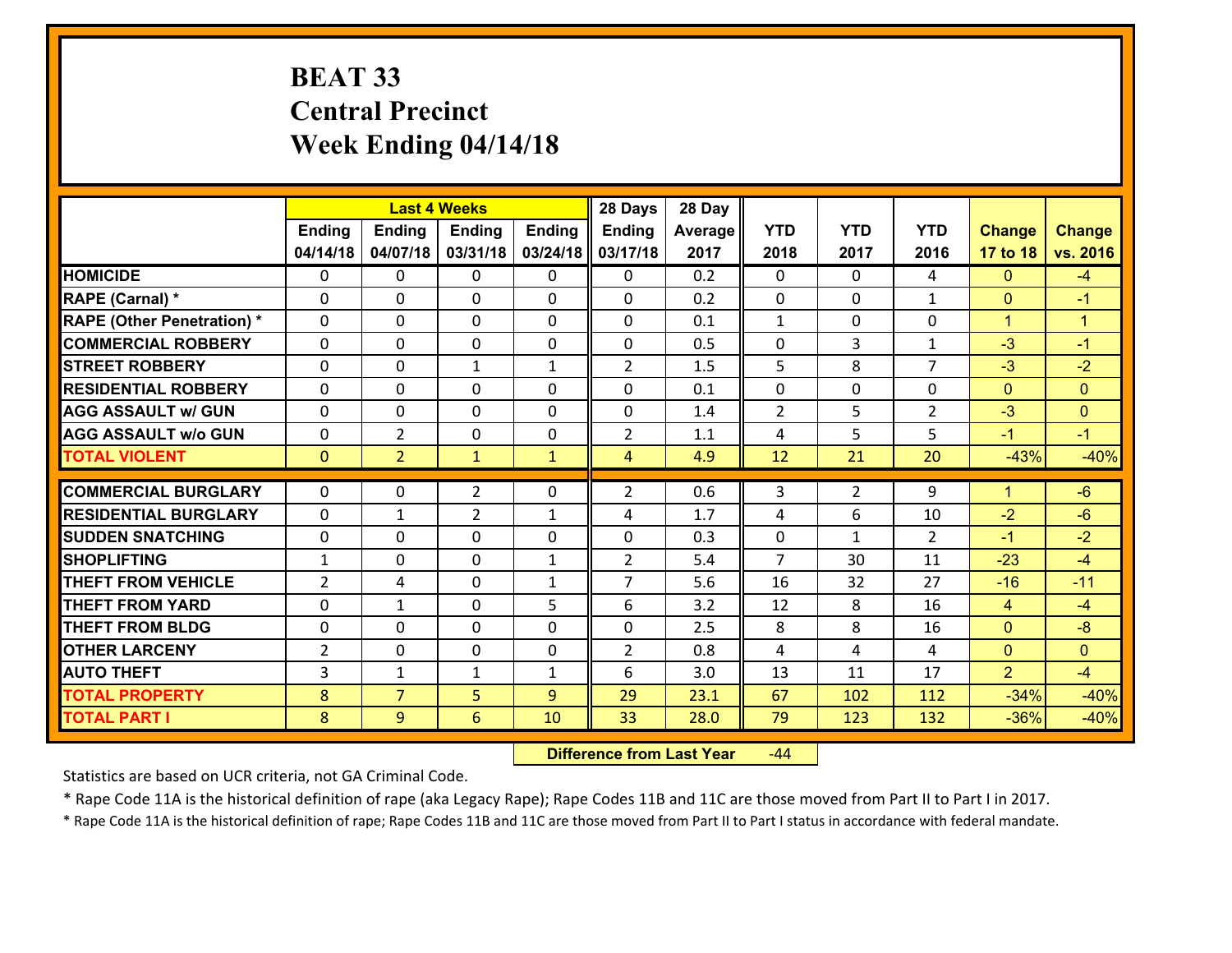# **BEAT 34 Central Precinct Week Ending 04/14/18**

|                                   |                |                | <b>Last 4 Weeks</b> |                | 28 Days        | 28 Day  |                |                |                |                |                      |
|-----------------------------------|----------------|----------------|---------------------|----------------|----------------|---------|----------------|----------------|----------------|----------------|----------------------|
|                                   | <b>Ending</b>  | <b>Ending</b>  | <b>Ending</b>       | <b>Ending</b>  | Ending         | Average | <b>YTD</b>     | <b>YTD</b>     | <b>YTD</b>     | <b>Change</b>  | <b>Change</b>        |
|                                   | 04/14/18       | 04/07/18       | 03/31/18            | 03/24/18       | 03/17/18       | 2017    | 2018           | 2017           | 2016           | 17 to 18       | vs. 2016             |
| <b>HOMICIDE</b>                   | $\Omega$       | 0              | $\mathbf{0}$        | $\Omega$       | 0              | 0.3     | $\Omega$       | $\Omega$       | $\mathbf{1}$   | $\mathbf{0}$   | $-1$                 |
| RAPE (Carnal) *                   | $\Omega$       | 0              | $\mathbf{0}$        | 0              | $\Omega$       | 0.5     | 2              | $\Omega$       | 0              | $\overline{2}$ | $\overline{2}$       |
| <b>RAPE (Other Penetration) *</b> | 0              | $\mathbf{1}$   | $\mathbf 0$         | 0              | $\mathbf{1}$   | 0.0     | 0              | 0              | $\mathbf{1}$   | $\mathbf{0}$   | $-1$                 |
| <b>COMMERCIAL ROBBERY</b>         | $\mathbf{0}$   | 0              | 0                   | 0              | $\Omega$       | 0.1     | $\mathbf{0}$   | 0              | $\mathbf{1}$   | $\mathbf{0}$   | $-1$                 |
| <b>STREET ROBBERY</b>             | 0              | 0              | $\mathbf 0$         | 0              | 0              | 0.7     | 0              | $\overline{2}$ | $\overline{2}$ | $-2$           | $-2$                 |
| <b>RESIDENTIAL ROBBERY</b>        | 0              | 0              | $\mathbf 0$         | 0              | 0              | 0.3     | $\mathbf{1}$   | 0              | $\mathbf{1}$   | $\mathbf{1}$   | $\overline{0}$       |
| <b>AGG ASSAULT w/ GUN</b>         | 0              | 0              | 1                   | 0              | $\mathbf{1}$   | 2.4     | $\overline{2}$ | 9              | 6              | $-7$           | $-4$                 |
| <b>AGG ASSAULT w/o GUN</b>        | 0              | $\overline{2}$ | $\mathbf{1}$        | $\mathbf{1}$   | 4              | 1.8     | 9              | 5              | $\mathbf{1}$   | $\overline{4}$ | 8 <sup>°</sup>       |
| <b>TOTAL VIOLENT</b>              | $\mathbf{0}$   | $\overline{3}$ | $\overline{2}$      | $\mathbf{1}$   | 6              | 6.1     | 14             | 16             | 13             | $-13%$         | 8%                   |
| <b>COMMERCIAL BURGLARY</b>        | $\Omega$       | 0              | $\mathbf{0}$        | 0              | $\Omega$       | 0.4     | 2              | $\overline{2}$ | 3              | $\mathbf{0}$   | $-1$                 |
| <b>RESIDENTIAL BURGLARY</b>       | 2              | 1              | $\overline{2}$      | $\overline{2}$ | $\overline{7}$ | 5.4     | 19             | 28             | 16             | $-9$           | 3                    |
| <b>ISUDDEN SNATCHING</b>          | $\mathbf{0}$   | 0              | $\mathbf{0}$        | $\Omega$       | $\Omega$       | 0.5     | $\mathbf{0}$   | $\overline{2}$ | $\mathbf{1}$   | $-2$           | $-1$                 |
| <b>SHOPLIFTING</b>                | $\Omega$       | $\Omega$       | $\mathbf 0$         | $\Omega$       | 0              | 2.8     | $\overline{2}$ | 0              | $\mathbf{1}$   | $\overline{2}$ | $\blacktriangleleft$ |
| <b>THEFT FROM VEHICLE</b>         | $\mathbf{1}$   | $\mathbf{1}$   | $\overline{2}$      | $\mathbf{1}$   | 5              | 3.3     | 13             | 14             | 14             | $-1$           | $-1$                 |
| <b>THEFT FROM YARD</b>            | 0              | 0              | 0                   | 0              | 0              | 1.6     | 3              | 5              | 4              | $-2$           | $-1$                 |
| <b>THEFT FROM BLDG</b>            | $\mathbf{1}$   | $\mathbf{1}$   | $\mathbf 0$         | $\mathbf{1}$   | 3              | 2.3     | 8              | 4              | $\overline{7}$ | $\overline{4}$ | $\blacktriangleleft$ |
| <b>OTHER LARCENY</b>              | 0              | 0              | $\mathbf 0$         | 0              | 0              | 0.2     | 0              | $\mathbf{1}$   | $\mathbf{1}$   | $-1$           | $-1$                 |
|                                   |                |                |                     |                |                |         |                |                |                |                |                      |
| <b>AUTO THEFT</b>                 | $\mathbf{0}$   | $\mathbf{1}$   | 0                   | 0              | $\mathbf{1}$   | 3.2     | 11             | 9              | 11             | $\overline{2}$ | $\overline{0}$       |
| <b>TOTAL PROPERTY</b>             | $\overline{4}$ | 4              | 4                   | 4              | 16             | 19.7    | 58             | 65             | 58             | $-11%$         | 0%                   |
| <b>TOTAL PART I</b>               | $\overline{4}$ | $\overline{7}$ | 6                   | 5              | 22             | 25.8    | 72             | 81             | 71             | $-11%$         | 1%                   |

 **Difference from Last Year**r -9

Statistics are based on UCR criteria, not GA Criminal Code.

\* Rape Code 11A is the historical definition of rape (aka Legacy Rape); Rape Codes 11B and 11C are those moved from Part II to Part I in 2017.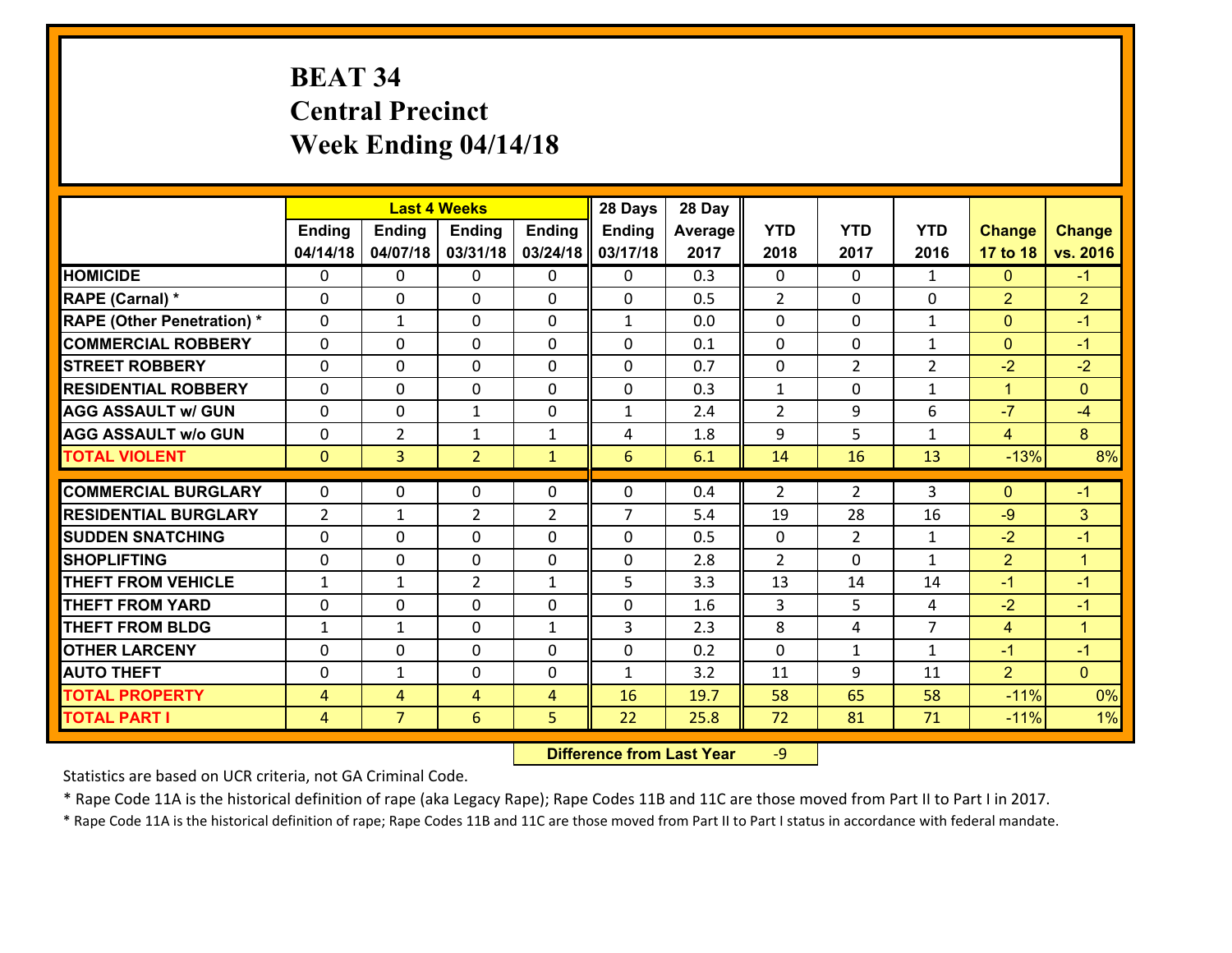# **BEAT 35 Central PrecinctWeek Ending 04/14/18**

|                                   |              |                | <b>Last 4 Weeks</b> |                | 28 Days        | 28 Day  |                |                |                |                |               |
|-----------------------------------|--------------|----------------|---------------------|----------------|----------------|---------|----------------|----------------|----------------|----------------|---------------|
|                                   | Ending       | Ending         | <b>Ending</b>       | <b>Ending</b>  | <b>Ending</b>  | Average | <b>YTD</b>     | <b>YTD</b>     | <b>YTD</b>     | <b>Change</b>  | <b>Change</b> |
|                                   | 04/14/18     | 04/07/18       | 03/31/18            | 03/24/18       | 03/17/18       | 2017    | 2018           | 2017           | 2016           | 17 to 18       | vs. 2016      |
| <b>HOMICIDE</b>                   | 0            | $\Omega$       | 0                   | 0              | 0              | 0.1     | $\Omega$       | $\Omega$       | $\mathbf{1}$   | $\mathbf{0}$   | $-1$          |
| RAPE (Carnal) *                   | $\Omega$     | 0              | $\mathbf 0$         | $\Omega$       | 0              | 0.0     | $\mathbf{1}$   | $\Omega$       | $\mathbf{1}$   | $\mathbf{1}$   | $\mathbf{0}$  |
| <b>RAPE (Other Penetration) *</b> | $\Omega$     | $\Omega$       | $\mathbf{0}$        | 0              | 0              | 0.0     | 3              | $\Omega$       | $\Omega$       | 3              | 3             |
| <b>COMMERCIAL ROBBERY</b>         | $\Omega$     | $\Omega$       | $\mathbf{0}$        | 0              | 0              | 0.4     | $\Omega$       | $\Omega$       | $\overline{2}$ | $\mathbf{0}$   | $-2$          |
| <b>STREET ROBBERY</b>             | $\Omega$     | $\Omega$       | $\Omega$            | $\Omega$       | 0              | 0.6     | $\mathbf{1}$   | $\mathbf{1}$   | 3              | $\mathbf{0}$   | $-2$          |
| <b>RESIDENTIAL ROBBERY</b>        | $\Omega$     | $\Omega$       | $\mathbf{0}$        | 0              | $\Omega$       | 0.1     | $\Omega$       | $\Omega$       | $\overline{2}$ | $\mathbf{0}$   | $-2$          |
| <b>AGG ASSAULT w/ GUN</b>         | 0            | $\mathbf{1}$   | $\mathbf 0$         | $\mathbf{1}$   | $\overline{2}$ | 1.3     | 6              | 3              | 5              | 3              | $\mathbf{1}$  |
| <b>AGG ASSAULT W/o GUN</b>        | $\mathbf{1}$ | $\mathbf{1}$   | 0                   | $\Omega$       | $\overline{2}$ | 1.2     | 3              | $\mathbf{1}$   | $\overline{2}$ | $\overline{2}$ | $\mathbf{1}$  |
| <b>TOTAL VIOLENT</b>              | $\mathbf{1}$ | $\overline{2}$ | $\mathbf{0}$        | $\mathbf{1}$   | 4              | 3.6     | 14             | 5              | 16             | 180%           | $-13%$        |
|                                   |              |                |                     |                |                |         |                |                |                |                |               |
|                                   |              |                |                     |                |                |         |                |                |                |                |               |
| <b>COMMERCIAL BURGLARY</b>        | 0            | 0              | 0                   | $\mathbf{1}$   | 1              | 1.0     | $\overline{2}$ | 3              | 5              | $-1$           | $-3$          |
| <b>RESIDENTIAL BURGLARY</b>       | $\mathbf{1}$ | 0              | $\mathbf 0$         | $\Omega$       | $\mathbf{1}$   | 3.7     | $\overline{7}$ | 15             | 20             | $-8$           | $-13$         |
| <b>ISUDDEN SNATCHING</b>          | $\Omega$     | 0              | $\mathbf{0}$        | $\Omega$       | 0              | 0.2     | $\mathbf{1}$   | $\mathbf{1}$   | 3              | $\mathbf{0}$   | $-2$          |
| <b>SHOPLIFTING</b>                | $\Omega$     | $\mathbf{1}$   | $\mathbf{0}$        | 0              | $\mathbf{1}$   | 2.2     | $\overline{2}$ | 8              | 9              | $-6$           | $-7$          |
| <b>THEFT FROM VEHICLE</b>         | $\mathbf{1}$ | 1              | 3                   | $\overline{2}$ | $\overline{7}$ | 3.6     | 14             | 12             | 22             | $\overline{2}$ | $-8$          |
| <b>THEFT FROM YARD</b>            | $\Omega$     | 0              | $\mathbf{0}$        | $\mathbf{1}$   | $\mathbf{1}$   | 2.2     | 5              | $\overline{7}$ | $\overline{7}$ | $-2$           | $-2$          |
| <b>THEFT FROM BLDG</b>            | $\Omega$     | $\Omega$       | $\Omega$            | $\Omega$       | 0              | 2.6     | 5              | 8              | 12             | $-3$           | $-7$          |
| <b>OTHER LARCENY</b>              | $\Omega$     | 0              | $\mathbf{0}$        | 0              | 0              | 0.5     | 2              | 3              | $\mathcal{P}$  | $-1$           | $\mathbf{0}$  |
| <b>AUTO THEFT</b>                 | 1            | 1              | 3                   | 3              | 8              | 2.5     | 19             | $\overline{7}$ | 10             | 12             | 9             |
| <b>TOTAL PROPERTY</b>             | 3            | $\overline{3}$ | 6                   | $\overline{7}$ | 19             | 18.6    | 57             | 64             | 90             | $-11%$         | $-37%$        |
| <b>TOTAL PART I</b>               | 4            | 5.             | 6                   | 8              | 23             | 22.2    | 71             | 69             | 106            | 3%             | $-33%$        |

 **Difference from Last Year** 2 $2 \mid$ 

Statistics are based on UCR criteria, not GA Criminal Code.

\* Rape Code 11A is the historical definition of rape (aka Legacy Rape); Rape Codes 11B and 11C are those moved from Part II to Part I in 2017.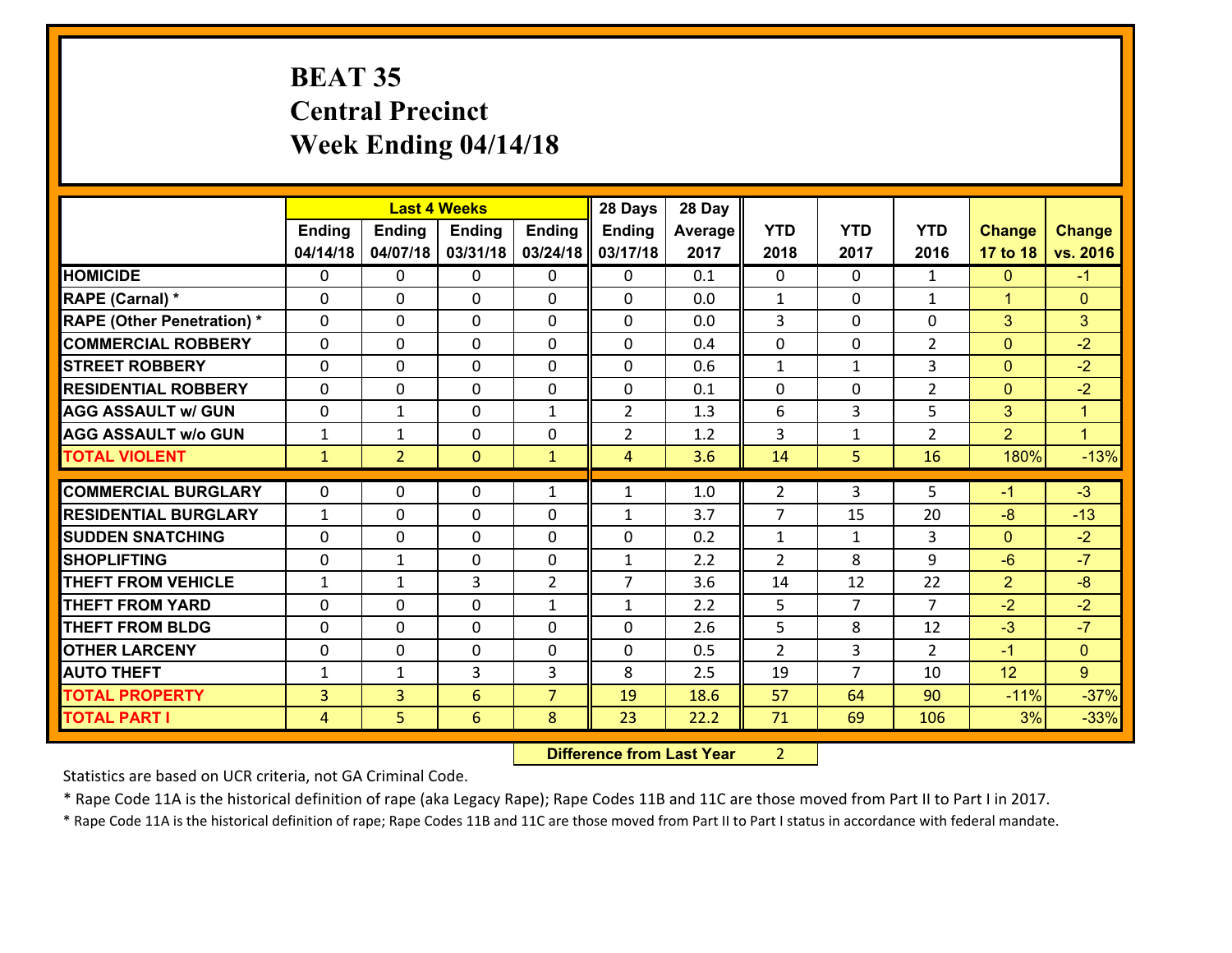# **BEAT 36 Central Precinct Week Ending 04/14/18**

|                                              |                                |                | <b>Last 4 Weeks</b> |                | 28 Days        | 28 Day       |                |                                  |                     |                |                                      |
|----------------------------------------------|--------------------------------|----------------|---------------------|----------------|----------------|--------------|----------------|----------------------------------|---------------------|----------------|--------------------------------------|
|                                              | <b>Ending</b>                  | <b>Ending</b>  | <b>Ending</b>       | <b>Ending</b>  | Ending         | Average      | <b>YTD</b>     | <b>YTD</b>                       | <b>YTD</b>          | <b>Change</b>  | <b>Change</b>                        |
|                                              | 04/14/18                       | 04/07/18       | 03/31/18            | 03/24/18       | 03/17/18       | 2017         | 2018           | 2017                             | 2016                | 17 to 18       | vs. 2016                             |
| <b>HOMICIDE</b>                              | $\Omega$                       | 0              | $\mathbf{0}$        | $\Omega$       | 0              | 0.0          | $\Omega$       | $\Omega$                         | 0                   | $\mathbf{0}$   | $\mathbf{0}$                         |
| RAPE (Carnal) *                              | 0                              | 0              | $\mathbf{1}$        | 0              | $\mathbf{1}$   | 0.2          | 2              | $\mathbf{1}$                     | 0                   | $\mathbf{1}$   | $\overline{2}$                       |
| <b>RAPE (Other Penetration) *</b>            | $\Omega$                       | 0              | $\mathbf{0}$        | $\Omega$       | 0              | 0.0          | $\Omega$       | $\Omega$                         | $\mathbf{1}$        | $\mathbf{0}$   | $-1$                                 |
| <b>COMMERCIAL ROBBERY</b>                    | 0                              | 0              | 0                   | $\Omega$       | 0              | 0.2          | $\mathbf{0}$   | $\Omega$                         | 0                   | $\mathbf{0}$   | $\mathbf{0}$                         |
| <b>STREET ROBBERY</b>                        | 0                              | 0              | $\mathbf 0$         | 0              | 0              | 0.4          | $\mathbf 0$    | $\mathbf{1}$                     | $\mathbf{1}$        | $-1$           | $-1$                                 |
| <b>RESIDENTIAL ROBBERY</b>                   | $\Omega$                       | 0              | $\mathbf 0$         | 0              | 0              | 0.1          | $\mathbf 0$    | $\mathbf 0$                      | $\mathbf{1}$        | $\overline{0}$ | $-1$                                 |
| <b>AGG ASSAULT w/ GUN</b>                    | $\Omega$                       | 0              | $\mathbf 0$         | $\Omega$       | 0              | 0.6          | $\mathbf 0$    | $\mathbf 0$                      | 3                   | $\mathbf{0}$   | $-3$                                 |
| <b>AGG ASSAULT w/o GUN</b>                   | $\mathbf{1}$                   | 0              | $\mathbf 0$         | 0              | $\mathbf{1}$   | 0.7          | 2              | $\mathbf{1}$                     | $\mathbf{1}$        | $\mathbf{1}$   | $\blacklozenge$                      |
| <b>TOTAL VIOLENT</b>                         | $\mathbf{1}$                   | $\overline{0}$ | $\mathbf{1}$        | $\mathbf{0}$   | $\overline{2}$ | 2.1          | $\overline{4}$ | 3 <sup>1</sup>                   | $\overline{7}$      | 33%            | $-43%$                               |
| <b>COMMERCIAL BURGLARY</b>                   | $\Omega$                       | 1              | 1                   | 0              | $\overline{2}$ | 0.8          | 5              | 3                                | 2                   | $\overline{2}$ | 3                                    |
|                                              |                                |                |                     |                |                |              |                |                                  |                     |                |                                      |
|                                              |                                |                |                     |                |                |              |                |                                  |                     |                |                                      |
| <b>RESIDENTIAL BURGLARY</b>                  | $\Omega$                       | 1              | $\mathbf{0}$        | $\mathbf{1}$   | $\overline{2}$ | 1.7          | $\overline{7}$ | 9                                | 9                   | $-2$           | $-2$                                 |
| <b>SUDDEN SNATCHING</b>                      | 0                              | 0              | $\mathbf{0}$        | 0              | 0              | 0.2          | $\mathbf{0}$   | $\mathbf{1}$                     | 0                   | $-1$           | $\mathbf{0}$                         |
| <b>SHOPLIFTING</b>                           | $\mathbf{1}$                   | 0              | $\mathbf{0}$        | $\mathbf{1}$   | $\overline{2}$ | 2.6          | 10             | 12                               | 4                   | $-2$           | 6                                    |
| <b>THEFT FROM VEHICLE</b>                    | $\Omega$                       | 0              | 1                   | $\mathbf{1}$   | $\overline{2}$ | 3.3          | 12             | $\overline{7}$<br>$\overline{7}$ | 20                  | 5              | $-8$                                 |
| <b>THEFT FROM YARD</b>                       | 0                              | 0              | $\mathbf 0$         | 0              | 0<br>4         | 1.5          | 3              |                                  | 3<br>$\overline{7}$ | $-4$           | $\mathbf{0}$<br>$\blacktriangleleft$ |
| <b>THEFT FROM BLDG</b>                       | 0                              | $\overline{2}$ | 1                   | $\mathbf{1}$   |                | 1.5          | 8              | 6                                |                     | $\overline{2}$ |                                      |
| <b>OTHER LARCENY</b>                         | 0<br>$\mathbf{0}$              | 0              | $\mathbf 0$         | 0<br>0         | 0<br>3         | 0.3          | $\mathbf{1}$   | 0<br>5                           | $\mathbf{1}$<br>3   | $\mathbf{1}$   | $\mathbf{0}$<br>$6\overline{6}$      |
| <b>AUTO THEFT</b>                            |                                | 1              | $\overline{2}$      | $\overline{4}$ |                | 2.0          | 9              | 50                               | 49                  | 4              |                                      |
| <b>TOTAL PROPERTY</b><br><b>TOTAL PART I</b> | $\mathbf{1}$<br>$\overline{2}$ | 5<br>5         | 5<br>6              | 4              | 15<br>17       | 13.8<br>16.0 | 55<br>59       | 53                               | 56                  | 10%<br>11%     | 12%<br>5%                            |

 **Difference from Last Year**r 6

Statistics are based on UCR criteria, not GA Criminal Code.

\* Rape Code 11A is the historical definition of rape (aka Legacy Rape); Rape Codes 11B and 11C are those moved from Part II to Part I in 2017.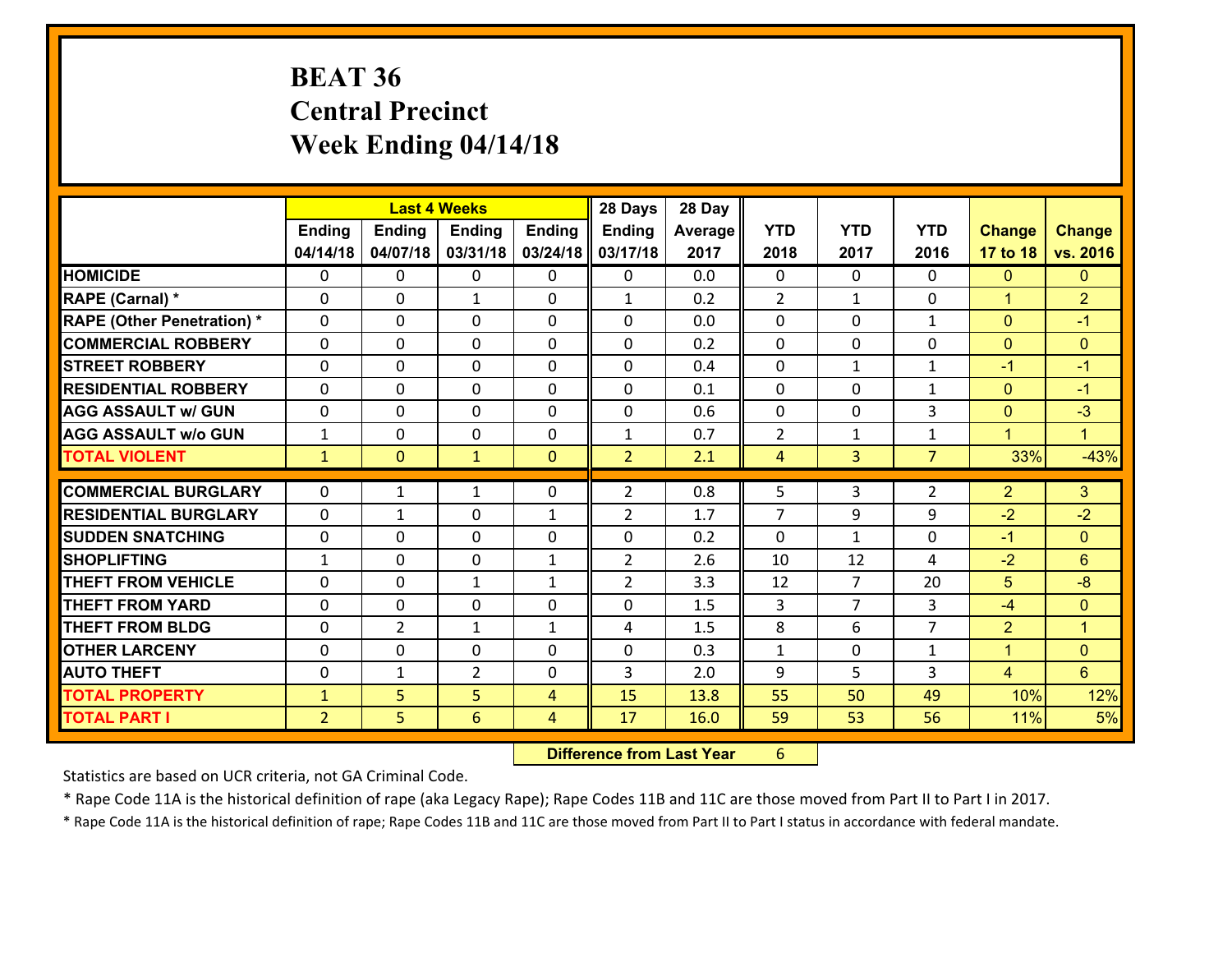

#### **COMPSTATSOUTH PRECINCT** CAPT. JOY GELLATLY **Week Ending 04/14/18**

**PRECINCT COMMANDER:**



|                                                                                                  | Week<br><b>Ending</b><br>04/14/18 | Week<br><b>Ending</b><br>04/07/18 | Weekly<br>Avg<br>2017 | 28-Day<br><b>Ending</b><br>04/14/18 | 28-Day<br><b>Ending</b><br>03/17/18 | Avg<br>28-Day<br>2017                        | <b>YTD</b><br>2018      | <b>YTD</b><br>2017 | <b>YTD</b><br>2016 | <b>Change</b><br>17 to 18 | <b>Change</b><br>vs. 2016 |
|--------------------------------------------------------------------------------------------------|-----------------------------------|-----------------------------------|-----------------------|-------------------------------------|-------------------------------------|----------------------------------------------|-------------------------|--------------------|--------------------|---------------------------|---------------------------|
| <b>HOMICIDE</b>                                                                                  | 0                                 | 0                                 | 0                     | 1                                   | 1                                   | $\mathbf{0}$                                 | 1                       | 1                  | 1                  | $\Omega$                  | $\Omega$                  |
| RAPE (Carnal) *                                                                                  | 1                                 | 1                                 | 0                     | $\overline{2}$                      | $\overline{2}$                      | $\overline{1}$                               | $\overline{7}$          | $\mathbf 1$        | 5                  | $6\phantom{1}6$           | $\overline{2}$            |
| <b>RAPE (Other Penetration) *</b>                                                                | $\mathbf{0}$                      | $\Omega$                          | $\Omega$              | $\mathbf{0}$                        | $\Omega$                            | $\Omega$                                     | 4                       | $\overline{2}$     | 1                  | $\overline{2}$            | 3                         |
| <b>COMMERCIAL ROBBERY</b>                                                                        | $\mathbf 0$                       | $\mathbf{0}$                      | $\mathbf{1}$          | 0                                   | $\mathbf{0}$                        | $\overline{2}$                               | 4                       | 10                 | 6                  | $-6$                      | $-2$                      |
| <b>STREET ROBBERY</b>                                                                            | $\mathbf 0$                       | $\mathbf 0$                       | 1                     | 1                                   | 1                                   | $\overline{c}$                               | 8                       | 6                  | 12                 | $\overline{2}$            | $-4$                      |
| <b>RESIDENTIAL ROBBERY</b>                                                                       | $\mathbf{0}$                      | $\mathbf 0$                       | 0                     | $\mathbf 0$                         | $\Omega$                            | $\Omega$                                     | 1                       | 1                  | 1                  | $\mathbf{0}$              | $\Omega$                  |
| <b>AGG ASSAULT w/ GUN</b>                                                                        | 1                                 | $\mathbf 0$                       | $\mathbf 1$           | 1                                   | $\mathbf 0$                         | 3                                            | $\overline{2}$          | 10                 | $\overline{2}$     | $-8$                      | $\Omega$                  |
| <b>AGG ASSAULT w/o GUN</b>                                                                       | $\mathbf 1$                       | $\mathbf 0$                       | $\mathbf{1}$          | $\mathbf 2$                         | $\overline{2}$                      | 3                                            | 9                       | 6                  | 16                 | 3                         | $-7$                      |
| <b>TOTAL VIOLENT</b>                                                                             | 3                                 | $\overline{1}$                    | $\overline{3}$        | $\overline{7}$                      | $6\phantom{1}6$                     | 12                                           | 36                      | $\overline{37}$    | 44                 | $-3%$                     | $-18%$                    |
| <b>COMMERCIAL BURGLARY</b>                                                                       | 3                                 | $\mathbf{0}$                      | 1                     | 7                                   | 7                                   | 4                                            | 15                      | 16                 | 11                 | -1                        | 4                         |
| <b>RESIDENTIAL BURGLARY</b>                                                                      | 4                                 | 4                                 | 4                     | 22                                  | 22                                  | 14                                           | 61                      | 51                 | 52                 | 10                        | 9                         |
| <b>SUDDEN SNATCHING</b>                                                                          | $\mathbf 0$                       | $\mathbf 0$                       | 0                     | $\mathbf{0}$                        | $\mathbf 0$                         | 1                                            | $\overline{\mathbf{3}}$ | 1                  | $\overline{2}$     | $\overline{2}$            | 1                         |
| <b>SHOPLIFTING</b>                                                                               | 15                                | 9                                 | $\overline{7}$        | 50                                  | $\overline{52}$                     | 28                                           | 169                     | 209                | 219                | $-40$                     | $-50$                     |
| <b>THEFT FROM VEHICLE</b>                                                                        | 5                                 | 5                                 | $\overline{7}$        | 27                                  | 24                                  | 30                                           | 89                      | 110                | 80                 | $-21$                     | 9                         |
| <b>THEFT FROM YARD</b>                                                                           | 1                                 | $\overline{2}$                    | $\overline{2}$        | $\overline{\mathbf{4}}$             | 5                                   | 8                                            | 19                      | 25                 | 29                 | $-6$                      | $-10$                     |
| <b>THEFT FROM BLDG</b>                                                                           | 1                                 | $\Omega$                          | 3                     | 5                                   | 4                                   | $\overline{13}$                              | 30                      | 69                 | $\overline{42}$    | $-39$                     | $-12$                     |
| <b>OTHER LARCENY</b>                                                                             | $\mathbf{0}$                      | $\mathbf 0$                       | $\mathbf{1}$          | $\mathbf{0}$                        | $\mathbf{0}$                        | 3                                            | $\overline{7}$          | $\overline{14}$    | $\overline{5}$     | $-7$                      | $\overline{2}$            |
| <b>AUTO THEFT</b>                                                                                | $\overline{2}$                    | 1                                 | 3                     | $\overline{7}$                      | 8                                   | $\overline{13}$                              | 44                      | $\overline{38}$    | $\overline{43}$    | $6\phantom{1}$            | $\overline{1}$            |
| <b>TOTAL PROPERTY</b>                                                                            | 31                                | $\overline{21}$                   | $\overline{28}$       | 122                                 | $\overline{122}$                    | 113                                          | 437                     | 533                | 483                | $-18%$                    | $-10%$                    |
| <b>TOTAL PART I</b>                                                                              | $\overline{34}$                   | $\overline{22}$                   | $\overline{31}$       | 129                                 | 128                                 | 125                                          | 473                     | 570                | 527                | $-17%$                    | $-10%$                    |
| Statistics are based on UCR criteria, not GA Criminal Code, and are                              |                                   |                                   |                       |                                     | <b>Difference from Last Year</b>    |                                              | -97                     |                    |                    |                           | Last Week Year-to-Date    |
| preliminary, based on RMS data at the time prepared, and are subject to change.                  |                                   |                                   |                       |                                     |                                     | <b>At-Fault Police Vehicle Accidents</b>     |                         |                    |                    | $\Omega$                  | 3                         |
| Cell Shading: white is within 0.6 standard deviation of the mean; red is above; green is below.  |                                   |                                   |                       |                                     |                                     | <b>Not At-Fault Police Vehicle Accidents</b> |                         |                    |                    | $\overline{0}$            | $\overline{4}$            |
| * Code 11A is the pre-2016 definition of rape; Codes 11B and 11C are by federal mandate in 2016. |                                   |                                   |                       |                                     |                                     | <b>Total Police Vehicle Accidents</b>        |                         |                    |                    | $\Omega$                  | $\overline{7}$            |
|                                                                                                  | Week                              | <b>Week</b>                       | Weekly                | 28-Day                              | 28-Day                              | Avg                                          |                         |                    |                    |                           |                           |
| <b>Citizen Initiated Calls</b>                                                                   | <b>Ending</b>                     | <b>Ending</b>                     | Avg                   | <b>Ending</b>                       | <b>Ending</b>                       | 28-Day                                       | <b>YTD</b>              | <b>YTD</b>         | <b>YTD</b>         | <b>Change</b>             | <b>Change</b>             |
|                                                                                                  | 04/14/18                          | 04/07/18                          | 2017                  | 04/14/18                            | 03/17/18                            | 2017                                         | 2018                    | 2017               | 2016               | 17 to 18                  | vs. 2016                  |
| <b>Midnight Shift</b>                                                                            | 102                               | $\overline{88}$                   | 91                    | 406                                 | 363                                 | 364                                          | 583                     | 1364               | 1112               | $-781$                    | $-529$                    |
| <b>Day Shift</b>                                                                                 | 279                               | 231                               | 247                   | 1044                                | 965                                 | 986                                          | 1566                    | 3824               | 3109               | $-2258$                   | $-1543$                   |
| <b>Afternoon Shift</b>                                                                           | 262                               | 268                               | 246                   | 1035                                | 1018                                | 982                                          | 1575                    | 3765               | 3036               | $-2190$                   | $-1461$                   |
| <b>TOTAL CITIZEN CFS</b>                                                                         | 643                               | 587                               | 583                   | 2485                                | 2346                                | 2332                                         | 3724                    | 8953               | 7257               | $-58.4%$                  | $-48.7%$                  |
| <b>53S ShotSpotter Calls</b>                                                                     | 0                                 | 0                                 | 0                     | $\mathbf{0}$                        | 0                                   | $\mathbf{0}$                                 | 0                       | $\Omega$           | 0                  | 0                         | $\mathbf{0}$              |
| Sig 53 Shots Fired Calls                                                                         | 6                                 | 8                                 | 8                     | $\overline{40}$                     | $\overline{27}$                     | $\overline{32}$                              | $\overline{123}$        | 127                | 133                | $-4$                      | $-10$                     |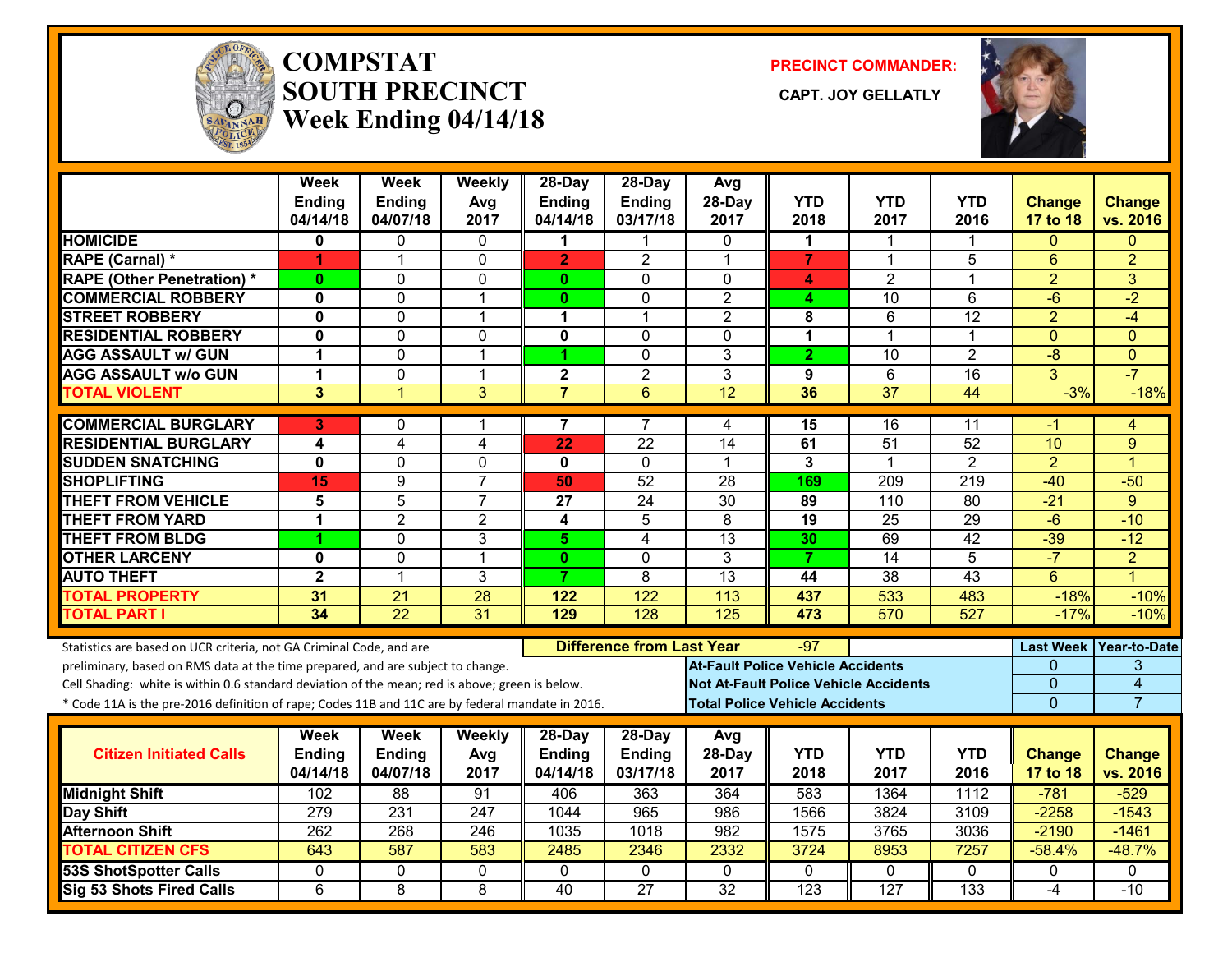# **BEAT 41 South Precinct Week Ending 04/14/18**

|                                   |                |                | <b>Last 4 Weeks</b> |                | 28 Days      | 28 Day  |                |                |                |                      |               |
|-----------------------------------|----------------|----------------|---------------------|----------------|--------------|---------|----------------|----------------|----------------|----------------------|---------------|
|                                   | Ending         | <b>Ending</b>  | <b>Ending</b>       | <b>Ending</b>  | Ending       | Average | <b>YTD</b>     | <b>YTD</b>     | <b>YTD</b>     | <b>Change</b>        | <b>Change</b> |
|                                   | 04/14/18       | 04/07/18       | 03/31/18            | 03/24/18       | 03/17/18     | 2017    | 2018           | 2017           | 2016           | 17 to 18             | vs. 2016      |
| <b>HOMICIDE</b>                   | 0              | $\Omega$       | $\Omega$            | 0              | $\Omega$     | 0.0     | $\Omega$       | $\Omega$       | 0              | $\mathbf{0}$         | $\mathbf{0}$  |
| RAPE (Carnal) *                   | 0              | 0              | $\mathbf{0}$        | 0              | 0            | 0.1     | $\mathbf{1}$   | 0              | $\overline{2}$ | $\mathbf{1}$         | $-1$          |
| <b>RAPE (Other Penetration) *</b> | $\Omega$       | 0              | $\mathbf{0}$        | $\Omega$       | 0            | 0.0     | $\Omega$       | $\Omega$       | $\Omega$       | $\mathbf{0}$         | $\mathbf{0}$  |
| <b>COMMERCIAL ROBBERY</b>         | 0              | 0              | 0                   | $\Omega$       | $\mathbf{0}$ | 1.2     | $\mathbf{0}$   | 3              | $\overline{2}$ | $-3$                 | $-2$          |
| <b>STREET ROBBERY</b>             | 0              | 0              | $\mathbf 0$         | 0              | 0            | 0.3     | $\mathbf{1}$   | $\mathbf 0$    | 3              | $\mathbf{1}$         | $-2$          |
| <b>RESIDENTIAL ROBBERY</b>        | $\Omega$       | $\Omega$       | $\mathbf 0$         | $\Omega$       | $\Omega$     | 0.1     | $\Omega$       | $\Omega$       | $\Omega$       | $\Omega$             | $\mathbf{0}$  |
| <b>AGG ASSAULT w/ GUN</b>         | 0              | $\Omega$       | $\mathbf 0$         | $\Omega$       | $\Omega$     | 0.2     | $\mathbf 0$    | $\Omega$       | 0              | $\overline{0}$       | $\mathbf{0}$  |
| <b>AGG ASSAULT w/o GUN</b>        | 0              | 0              | $\mathbf 0$         | 0              | 0            | 0.3     | $\mathbf{1}$   | $\overline{2}$ | $\overline{2}$ | $-1$                 | $-1$          |
| <b>TOTAL VIOLENT</b>              | $\mathbf{0}$   | $\overline{0}$ | $\mathbf{0}$        | $\mathbf{0}$   | $\mathbf{0}$ | 2.1     | 3              | 5              | 9              | $-40%$               | $-67%$        |
| <b>COMMERCIAL BURGLARY</b>        | $\Omega$       | $\Omega$       | $\mathbf{0}$        | $\Omega$       | 0            | 1.4     | $\overline{2}$ | 3              | 6              | $-1$                 | $-4$          |
| <b>RESIDENTIAL BURGLARY</b>       | 0              | 0              | $\mathbf 0$         | 0              | 0            | 2.1     | 5              | 6              | 8              | $-1$                 | $-3$          |
| <b>SUDDEN SNATCHING</b>           | 0              | 0              | 0                   | $\Omega$       | 0            | 0.2     | $\overline{2}$ | $\mathbf 0$    | $\mathbf{1}$   | $\overline{2}$       | $\mathbf{1}$  |
| <b>SHOPLIFTING</b>                | $\overline{2}$ | $\mathbf{1}$   | $\mathbf 0$         | $\mathbf{1}$   | 4            | 4.4     | $\overline{7}$ | 20             | 8              | $-13$                | $-1$          |
| <b>THEFT FROM VEHICLE</b>         | 0              | $\mathbf{1}$   | $\mathbf{1}$        | $\mathbf{1}$   | 3            | 3.5     | 10             | 11             | 24             | $-1$                 | $-14$         |
| <b>THEFT FROM YARD</b>            | 0              | $\mathbf 0$    | $\mathbf 0$         | $\Omega$       | 0            | 1.8     | $\mathbf{1}$   | 5              | 3              | $-4$                 | $-2$          |
| <b>THEFT FROM BLDG</b>            | $\mathbf{1}$   | 0              | $\mathbf 0$         | $\Omega$       | $\mathbf{1}$ | 3.1     | $\overline{7}$ | $\overline{7}$ | 6              | $\mathbf{0}$         | $\mathbf{1}$  |
| <b>OTHER LARCENY</b>              | 0              | 0              | $\mathbf 0$         | 0              | 0            | 0.4     | $\mathbf{1}$   | $\mathbf{1}$   | 0              | $\overline{0}$       | $\mathbf{1}$  |
| <b>AUTO THEFT</b>                 | $\Omega$       | 0              | $\mathbf{0}$        | $\Omega$       | 0            | 1.7     | 4              | 3              | 8              | $\blacktriangleleft$ | $-4$          |
| <b>TOTAL PROPERTY</b>             | 3              | $\overline{2}$ | $\mathbf{1}$        | $\overline{2}$ | 8            | 18.6    | 39             | 56             | 64             | $-30%$               | $-39%$        |
| <b>TOTAL PART I</b>               | $\overline{3}$ | $\overline{2}$ | $\mathbf{1}$        | $\overline{2}$ | 8            | 20.8    | 42             | 61             | 73             | $-31%$               | $-42%$        |
|                                   |                |                |                     |                |              |         |                |                |                |                      |               |

 **Difference from Last Year**r -19

Statistics are based on UCR criteria, not GA Criminal Code.

\* Rape Code 11A is the historical definition of rape (aka Legacy Rape); Rape Codes 11B and 11C are those moved from Part II to Part I in 2017.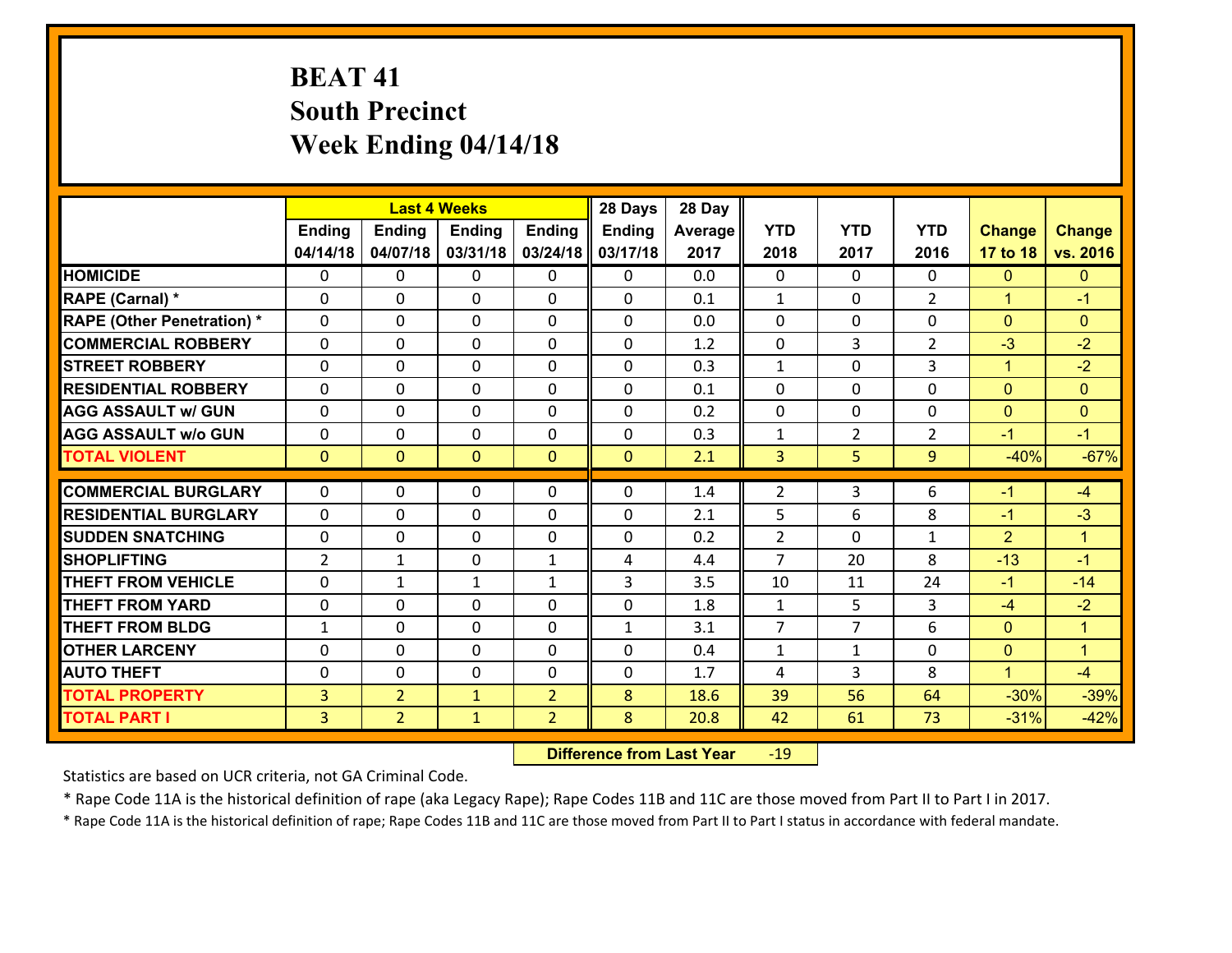# **BEAT 42 South Precinct Week Ending 04/14/18**

|                                   |                |               | <b>Last 4 Weeks</b> |                | 28 Days        | 28 Day  |                |                |                |                |                      |
|-----------------------------------|----------------|---------------|---------------------|----------------|----------------|---------|----------------|----------------|----------------|----------------|----------------------|
|                                   | <b>Ending</b>  | <b>Ending</b> | <b>Ending</b>       | <b>Ending</b>  | Ending         | Average | <b>YTD</b>     | <b>YTD</b>     | <b>YTD</b>     | <b>Change</b>  | <b>Change</b>        |
|                                   | 04/14/18       | 04/07/18      | 03/31/18            | 03/24/18       | 03/17/18       | 2017    | 2018           | 2017           | 2016           | 17 to 18       | vs. 2016             |
| <b>HOMICIDE</b>                   | $\Omega$       | 0             | $\mathbf{0}$        | $\Omega$       | 0              | 0.0     | $\Omega$       | $\Omega$       | $\Omega$       | $\mathbf{0}$   | $\mathbf{0}$         |
| RAPE (Carnal) *                   | $\Omega$       | 0             | $\mathbf{0}$        | 0              | $\Omega$       | 0.0     | $\Omega$       | $\Omega$       | $\mathbf{1}$   | $\mathbf{0}$   | $-1$                 |
| <b>RAPE (Other Penetration) *</b> | $\Omega$       | 0             | $\mathbf 0$         | 0              | 0              | 0.0     | $\mathbf{1}$   | 0              | 0              | $\mathbf{1}$   | $\blacktriangleleft$ |
| <b>COMMERCIAL ROBBERY</b>         | 0              | 0             | 0                   | 0              | $\Omega$       | 0.0     | $\mathbf{1}$   | $\overline{2}$ | 1              | $-1$           | $\mathbf{0}$         |
| <b>STREET ROBBERY</b>             | $\Omega$       | $\mathbf 1$   | $\mathbf 0$         | 0              | $\mathbf{1}$   | 0.0     | 4              | $\mathbf{1}$   | $\mathbf{1}$   | 3              | 3                    |
| <b>RESIDENTIAL ROBBERY</b>        | 0              | 0             | $\mathbf 0$         | 0              | 0              | 0.0     | $\mathbf 0$    | $\mathbf 0$    | $\mathbf{1}$   | $\mathbf{0}$   | $-1$                 |
| <b>AGG ASSAULT w/ GUN</b>         | 0              | 0             | $\mathbf 0$         | 0              | 0              | 0.0     | $\mathbf 0$    | $\mathbf{1}$   | 0              | $-1$           | $\mathbf{0}$         |
| <b>AGG ASSAULT w/o GUN</b>        | 0              | 0             | $\mathbf 0$         | 0              | 0              | 0.0     | $\mathbf 1$    | $\mathbf 0$    | 3              | $\mathbf{1}$   | $-2$                 |
| <b>TOTAL VIOLENT</b>              | $\mathbf{0}$   | $\mathbf{1}$  | $\mathbf{O}$        | $\mathbf{0}$   | $\mathbf{1}$   | 0.0     | $\overline{7}$ | $\overline{4}$ | $\overline{7}$ | 75%            | 0%                   |
| <b>COMMERCIAL BURGLARY</b>        | $\Omega$       | 0             | $\mathbf{0}$        | 0              | $\Omega$       | 0.0     | 1              | 4              | $\overline{2}$ | $-3$           | $-1$                 |
|                                   | $\Omega$       |               |                     |                |                |         |                |                |                |                |                      |
| <b>RESIDENTIAL BURGLARY</b>       |                | 0             | $\mathbf 0$         | 0              | $\Omega$       | 0.0     | 0              | $\overline{2}$ | 0              | $-2$           | $\mathbf{0}$         |
| <b>SUDDEN SNATCHING</b>           | $\mathbf{0}$   | 0             | $\mathbf{0}$        | 0              | 0              | 0.0     | $\Omega$       | $\Omega$       | $\Omega$       | $\mathbf{0}$   | $\Omega$             |
| <b>SHOPLIFTING</b>                | 6              | 6             | 6                   | $\overline{7}$ | 25             | 0.0     | 80             | 105            | 118            | $-25$          | $-38$                |
| <b>THEFT FROM VEHICLE</b>         | $\overline{2}$ | 0             | $\mathbf 0$         | 0              | $\overline{2}$ | 0.0     | 11             | 26             | 16             | $-15$          | $-5$                 |
| <b>THEFT FROM YARD</b>            | $\mathbf{0}$   | 1             | 0                   | 0              | $\mathbf{1}$   | 0.0     | 6              | 4              | 5              | $\overline{2}$ | $\blacktriangleleft$ |
| <b>THEFT FROM BLDG</b>            | 0              | $\Omega$      | $\mathbf 0$         | 0              | 0              | 0.0     | $\mathbf 0$    | 18             | 8              | $-18$          | $-8$                 |
| <b>OTHER LARCENY</b>              | 0              | 0             | $\mathbf 0$         | 0              | 0              | 0.0     | $\mathbf 0$    | 3              | $\mathbf{1}$   | $-3$           | $-1$                 |
| <b>AUTO THEFT</b>                 | $\mathbf{1}$   | 1             | 0                   | 0              | $\overline{2}$ | 0.0     | $\overline{7}$ | $\overline{7}$ | $\overline{7}$ | $\mathbf{0}$   | $\overline{0}$       |
| <b>TOTAL PROPERTY</b>             | $\overline{9}$ | 8             | $6\overline{6}$     | $\overline{7}$ | 30             | 0.0     | 105            | 169            | 157            | $-38%$         | $-33%$               |
| <b>TOTAL PART I</b>               | 9              | 9             | 6                   | $\overline{7}$ | 31             | 0.0     | 112            | 173            | 164            | $-35%$         | $-32%$               |

 **Difference from Last Year**r -61

Statistics are based on UCR criteria, not GA Criminal Code.

\* Rape Code 11A is the historical definition of rape (aka Legacy Rape); Rape Codes 11B and 11C are those moved from Part II to Part I in 2017.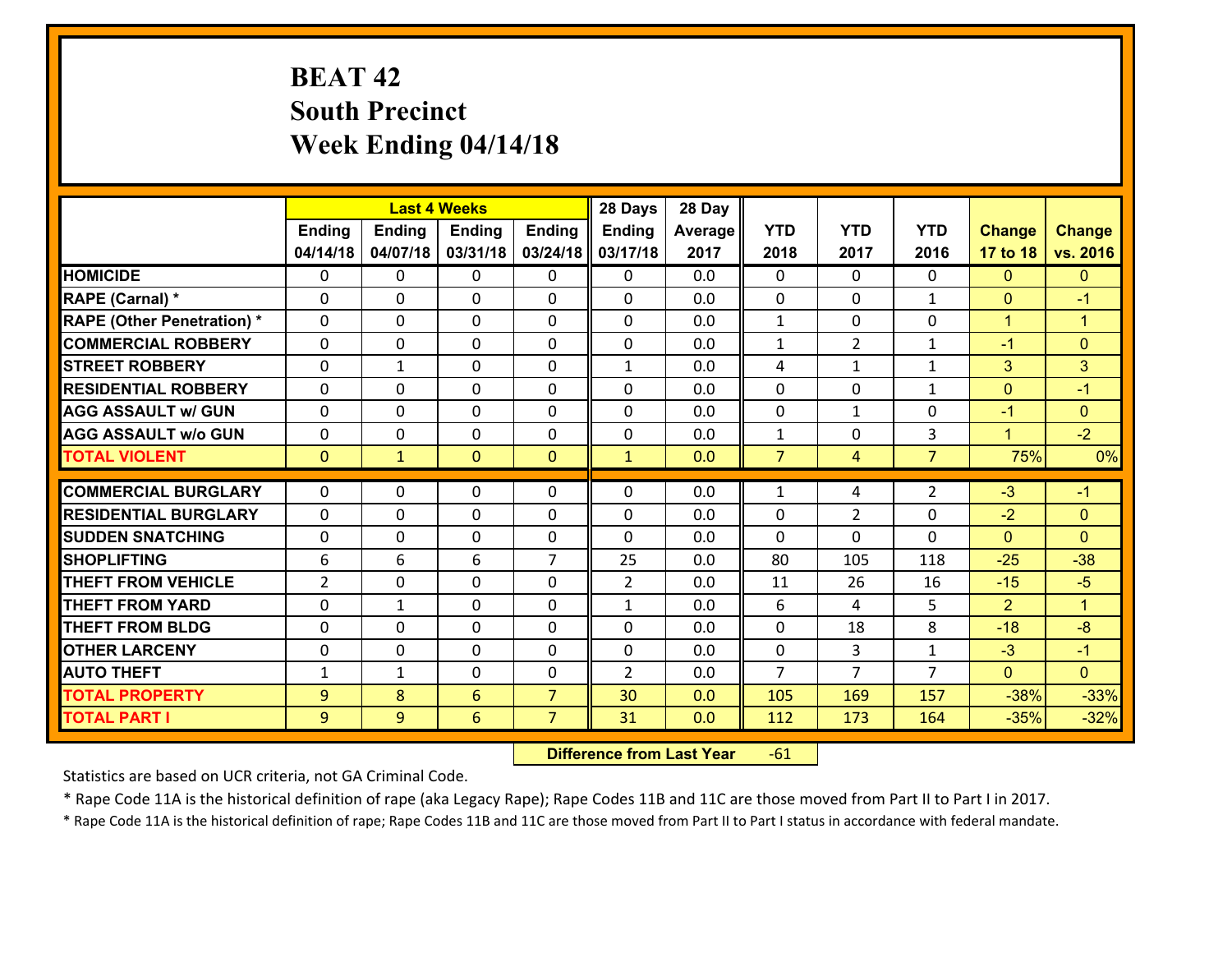# **BEAT 43 South Precinct Week Ending 04/14/18**

|                                   |                | <b>Last 4 Weeks</b> |                |               | 28 Days        | 28 Day  |                |                |                |                |                |
|-----------------------------------|----------------|---------------------|----------------|---------------|----------------|---------|----------------|----------------|----------------|----------------|----------------|
|                                   | <b>Ending</b>  | <b>Ending</b>       | <b>Ending</b>  | <b>Ending</b> | <b>Ending</b>  | Average | <b>YTD</b>     | <b>YTD</b>     | <b>YTD</b>     | <b>Change</b>  | <b>Change</b>  |
|                                   | 04/14/18       | 04/07/18            | 03/31/18       | 03/24/18      | 03/17/18       | 2017    | 2018           | 2017           | 2016           | 17 to 18       | vs. 2016       |
| <b>HOMICIDE</b>                   | 1              | $\Omega$            | 0              | 0             | $\mathbf{1}$   | 0.0     | 1              | $\Omega$       | $\Omega$       | 1              | 1.             |
| RAPE (Carnal) *                   | $\Omega$       | $\Omega$            | $\mathbf{0}$   | $\Omega$      | $\Omega$       | 0.0     | 2              | $\Omega$       | 0              | $\overline{2}$ | $\overline{2}$ |
| <b>RAPE (Other Penetration) *</b> | 0              | 0                   | $\mathbf 0$    | 0             | 0              | 0.1     | $\mathbf{0}$   | $\mathbf{0}$   | 0              | $\mathbf{0}$   | $\mathbf{0}$   |
| <b>COMMERCIAL ROBBERY</b>         | 0              | 0                   | 0              | $\Omega$      | 0              | 0.4     | $\mathbf 0$    | $\mathbf{1}$   | $\overline{2}$ | $-1$           | $-2$           |
| <b>STREET ROBBERY</b>             | 0              | $\mathbf 0$         | $\mathbf 0$    | 0             | $\Omega$       | 0.5     | $\mathbf{1}$   | $\mathbf{1}$   | 3              | $\mathbf{0}$   | $-2$           |
| <b>RESIDENTIAL ROBBERY</b>        | 0              | 0                   | $\mathbf 0$    | 0             | 0              | 0.1     | $\mathbf 0$    | $\mathbf 0$    | 0              | $\mathbf{0}$   | $\overline{0}$ |
| <b>AGG ASSAULT w/ GUN</b>         | 0              | 0                   | $\mathbf 0$    | $\mathbf{1}$  | $\mathbf{1}$   | 0.5     | $\mathbf 0$    | $\mathbf{1}$   | 0              | $-1$           | $\overline{0}$ |
| <b>AGG ASSAULT w/o GUN</b>        | 0              | 0                   | $\mathbf{0}$   | $\Omega$      | 0              | 0.6     | $\mathbf{1}$   | $\mathbf{1}$   | 5              | $\mathbf{0}$   | $-4$           |
| <b>TOTAL VIOLENT</b>              | $\mathbf{1}$   | $\overline{0}$      | $\mathbf{0}$   | $\mathbf{1}$  | $\overline{2}$ | 2.1     | 5              | $\overline{4}$ | 10             | 25%            | $-50%$         |
| <b>COMMERCIAL BURGLARY</b>        |                |                     |                |               |                |         |                |                |                |                |                |
|                                   | $\mathbf{1}$   | 0                   | $\mathbf{0}$   | $\mathbf{1}$  | $\overline{2}$ | 1.2     | 5              | 3              | $\overline{2}$ | $\overline{2}$ | 3              |
| <b>RESIDENTIAL BURGLARY</b>       | $\mathbf{1}$   | 1                   | 1              | $\mathbf{1}$  | 4              | 2.6     | 13             | 10             | 12             | 3              | $\mathbf{1}$   |
| <b>SUDDEN SNATCHING</b>           | 0              | 0                   | $\mathbf 0$    | $\Omega$      | 0              | 0.2     | $\Omega$       | $\Omega$       | $\Omega$       | $\overline{0}$ | $\Omega$       |
| <b>SHOPLIFTING</b>                | 0              | $\mathbf{1}$        | $\mathbf 0$    | 0             | $\mathbf{1}$   | 3.5     | 14             | 19             | 40             | $-5$           | $-26$          |
| <b>THEFT FROM VEHICLE</b>         | $\overline{2}$ | $\overline{2}$      | $\mathbf{1}$   | $\mathbf{1}$  | 6              | 4.6     | 13             | 24             | 3              | $-11$          | 10             |
| <b>THEFT FROM YARD</b>            | 0              | 0                   | $\mathbf 0$    | $\Omega$      | 0              | 1.2     | $\mathbf{1}$   | $\overline{2}$ | 6              | $-1$           | $-5$           |
| <b>THEFT FROM BLDG</b>            | 0              | $\mathbf{1}$        | $\mathbf 0$    | $\Omega$      | 1              | 2.8     | 10             | 13             | 11             | $-3$           | $-1$           |
| <b>OTHER LARCENY</b>              | 0              | $\Omega$            | $\mathbf 0$    | $\Omega$      | 0              | 0.2     | $\mathbf{1}$   | $\mathbf{1}$   | $\mathbf{1}$   | $\overline{0}$ | $\overline{0}$ |
| <b>AUTO THEFT</b>                 | 0              | 0                   | $\mathbf 0$    | $\mathbf{1}$  | $\mathbf{1}$   | 2.1     | $\overline{4}$ | 6              | 9              | $-2$           | $-5$           |
| <b>TOTAL PROPERTY</b>             | $\overline{4}$ | 5                   | $\overline{2}$ | 4             | 15             | 18.3    | 61             | 78             | 84             | $-22%$         | $-27%$         |
| <b>TOTAL PART I</b>               | 5              | 5                   | $\overline{2}$ | 5             | 17             | 20.5    | 66             | 82             | 94             | $-20%$         | $-30%$         |

 **Difference from Last Year**r -16

Statistics are based on UCR criteria, not GA Criminal Code.

\* Rape Code 11A is the historical definition of rape (aka Legacy Rape); Rape Codes 11B and 11C are those moved from Part II to Part I in 2017.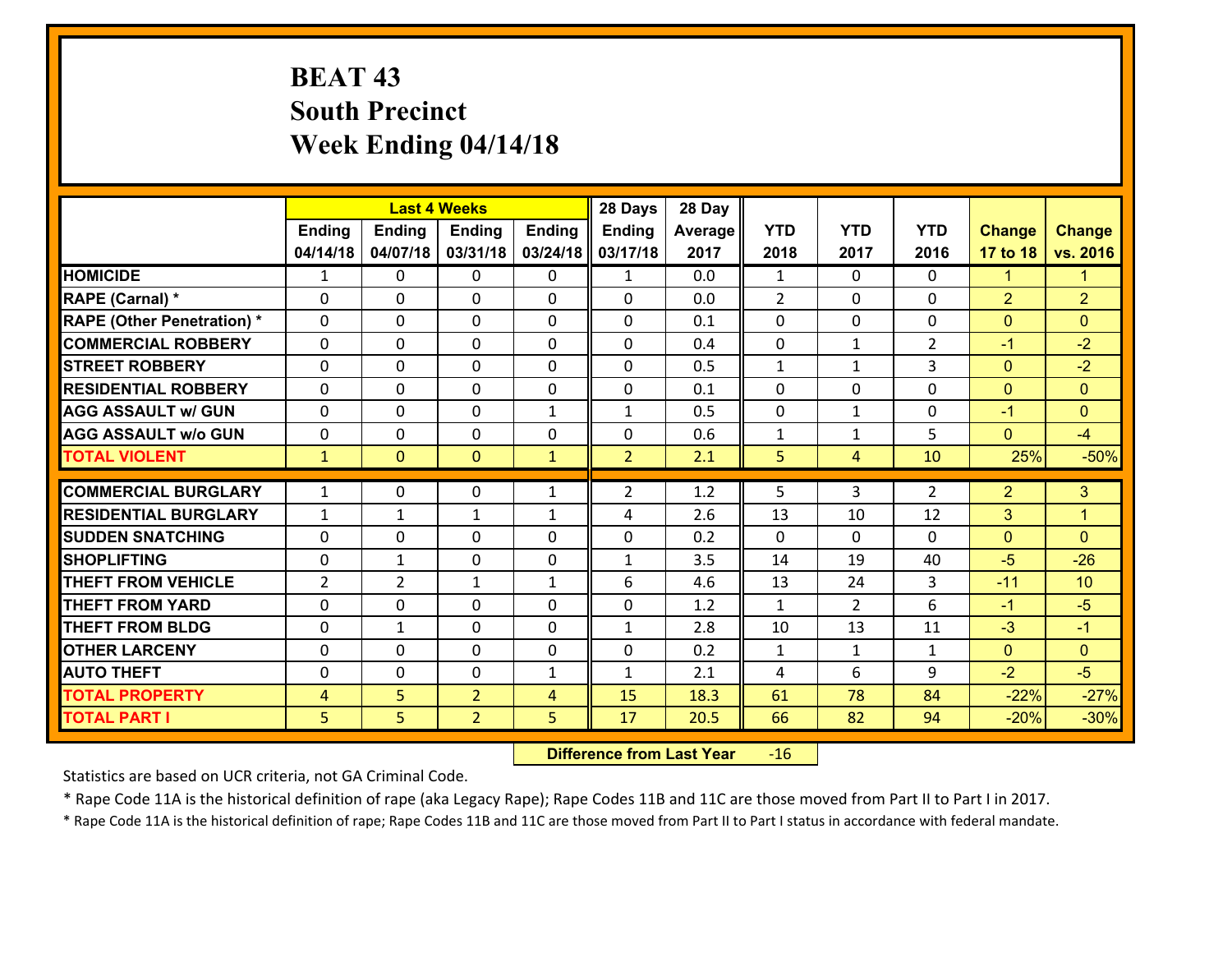# **BEAT 44 South Precinct Week Ending 04/14/18**

|                                   |                |                | <b>Last 4 Weeks</b> |               | 28 Days                    | 28 Day  |                |                |                |                |                |
|-----------------------------------|----------------|----------------|---------------------|---------------|----------------------------|---------|----------------|----------------|----------------|----------------|----------------|
|                                   | <b>Ending</b>  | <b>Ending</b>  | <b>Ending</b>       | <b>Ending</b> | Ending                     | Average | <b>YTD</b>     | <b>YTD</b>     | <b>YTD</b>     | <b>Change</b>  | <b>Change</b>  |
|                                   | 04/14/18       | 04/07/18       | 03/31/18            | 03/24/18      | 03/17/18                   | 2017    | 2018           | 2017           | 2016           | 17 to 18       | vs. 2016       |
| <b>HOMICIDE</b>                   | $\Omega$       | 0              | $\mathbf{0}$        | $\Omega$      | 0                          | 0.1     | $\Omega$       | $\Omega$       | $\mathbf{1}$   | $\mathbf{0}$   | $-1$           |
| RAPE (Carnal) *                   | $\Omega$       | 0              | $\mathbf{1}$        | 0             | $\mathbf{1}$               | 0.1     | $\mathbf{1}$   | $\Omega$       | $\Omega$       | $\mathbf{1}$   | $\overline{1}$ |
| <b>RAPE (Other Penetration) *</b> | $\Omega$       | 0              | $\mathbf 0$         | 0             | 0                          | 0.0     | $\mathbf{1}$   | 0              | 0              | $\mathbf{1}$   | $\mathbf{1}$   |
| <b>COMMERCIAL ROBBERY</b>         | 0              | 0              | 0                   | 0             | 0                          | 0.2     | $\mathbf 0$    | $\mathbf{0}$   | $\Omega$       | $\mathbf{0}$   | $\mathbf{0}$   |
| <b>STREET ROBBERY</b>             | $\Omega$       | 0              | $\mathbf 0$         | 0             | 0                          | 0.6     | $\mathbf 1$    | $\mathbf{1}$   | $\mathbf{1}$   | $\mathbf{0}$   | $\mathbf{0}$   |
| <b>RESIDENTIAL ROBBERY</b>        | 0              | 0              | $\mathbf 0$         | 0             | 0                          | 0.0     | $\mathbf{1}$   | $\mathbf 0$    | 0              | $\mathbf{1}$   | $\mathbf{1}$   |
| <b>AGG ASSAULT w/ GUN</b>         | 0              | 0              | $\mathbf 0$         | 0             | 0                          | 0.7     | $\overline{2}$ | 5              | $\mathbf{1}$   | $-3$           | $\mathbf{1}$   |
| <b>AGG ASSAULT w/o GUN</b>        | 0              | 0              | $\mathbf 0$         | 0             | $\mathbf 0$                | 0.5     | 3              | $\mathbf{1}$   | 3              | $\overline{2}$ | $\overline{0}$ |
| <b>TOTAL VIOLENT</b>              | $\mathbf{0}$   | $\overline{0}$ | $\mathbf{1}$        | $\mathbf{0}$  | $\mathbf{1}$               | 2.1     | 9              | $\overline{7}$ | 6              | 29%            | 50%            |
| <b>COMMERCIAL BURGLARY</b>        | $\Omega$       | 0              | $\mathbf{0}$        | 0             | $\Omega$                   | 0.5     | 0              | $\mathbf{1}$   | 0              | $-1$           | $\mathbf{0}$   |
| <b>RESIDENTIAL BURGLARY</b>       |                |                |                     |               |                            |         | 7              |                |                |                |                |
|                                   | $\mathbf{1}$   | $\overline{2}$ | $\mathbf 0$         | $\mathbf{1}$  | 4                          | 3.9     |                | 13             | 15             | $-6$           | $-8$           |
| <b>SUDDEN SNATCHING</b>           | $\mathbf{0}$   | 0              | $\mathbf{0}$        | $\Omega$      | $\Omega$<br>$\overline{7}$ | 0.0     | $\Omega$       | $\Omega$<br>6  | $\Omega$<br>3  | $\mathbf{0}$   | $\Omega$<br>18 |
| <b>SHOPLIFTING</b>                | $\mathbf{1}$   | 1              | $\mathbf{1}$        | 4             |                            | 3.4     | 21             |                |                | 15             |                |
| <b>THEFT FROM VEHICLE</b>         | $\mathbf{1}$   | 1              | $\overline{2}$      | 0             | 4                          | 8.6     | 19             | 14             | 15             | 5              | $\overline{4}$ |
| <b>THEFT FROM YARD</b>            | $\mathbf{0}$   | 0              | $\mathbf 0$         | 0             | $\mathbf 0$                | 1.7     | 3              | 3              | 3              | $\mathbf 0$    | $\mathbf{0}$   |
| <b>THEFT FROM BLDG</b>            | 0              | 1              | $\mathbf 0$         | 0             | $\mathbf{1}$               | 2.7     | 3              | 9              | $\overline{7}$ | $-6$           | $-4$           |
| <b>OTHER LARCENY</b>              | 0              | 0              | $\mathbf 0$         | 0             | 0                          | 0.5     | 3              | 3              | $\mathbf{1}$   | $\mathbf{0}$   | $\overline{2}$ |
| <b>AUTO THEFT</b>                 | $\mathbf{1}$   | 0              | 0                   | $\mathbf{1}$  | $\overline{2}$             | 3.0     | 6              | 5              | 10             | $\mathbf{1}$   | $-4$           |
| <b>TOTAL PROPERTY</b>             | $\overline{4}$ | 5              | 3                   | 6             | 18                         | 24.2    | 62             | 54             | 54             | 15%            | 15%            |
| <b>TOTAL PART I</b>               | $\overline{4}$ | 5              | 4                   | 6             | 19                         | 26.4    | 71             | 61             | 60             | 16%            | 18%            |

 **Difference from Last Year**r 10

Statistics are based on UCR criteria, not GA Criminal Code.

\* Rape Code 11A is the historical definition of rape (aka Legacy Rape); Rape Codes 11B and 11C are those moved from Part II to Part I in 2017.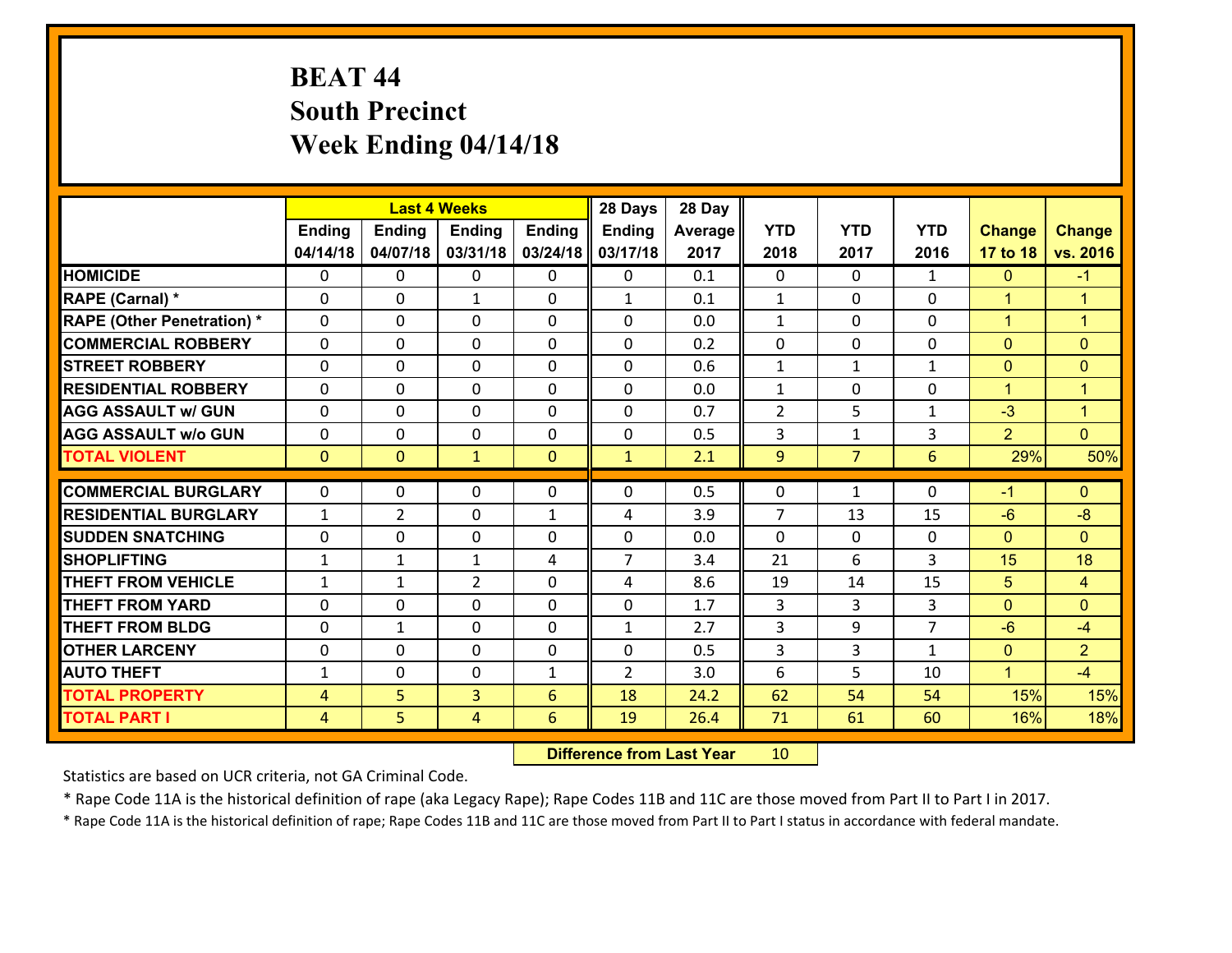# **BEAT 45 South Precinct Week Ending 04/14/18**

|                                                  |                              |                 | <b>Last 4 Weeks</b> |                              | 28 Days                          | 28 Day     |                |                |                      |                |                      |
|--------------------------------------------------|------------------------------|-----------------|---------------------|------------------------------|----------------------------------|------------|----------------|----------------|----------------------|----------------|----------------------|
|                                                  | <b>Ending</b>                | <b>Ending</b>   | <b>Ending</b>       | <b>Ending</b>                | Ending                           | Average    | <b>YTD</b>     | <b>YTD</b>     | <b>YTD</b>           | <b>Change</b>  | <b>Change</b>        |
|                                                  | 04/14/18                     | 04/07/18        | 03/31/18            | 03/24/18                     | 03/17/18                         | 2017       | 2018           | 2017           | 2016                 | 17 to 18       | vs. 2016             |
| <b>HOMICIDE</b>                                  | $\Omega$                     | 0               | $\mathbf{0}$        | 0                            | 0                                | 0.1        | 0              | $\mathbf{1}$   | $\Omega$             | $-1$           | $\mathbf{0}$         |
| RAPE (Carnal) *                                  | $\Omega$                     | 0               | $\mathbf{0}$        | $\mathbf{1}$                 | $\mathbf{1}$                     | 0.1        | 2              | $\Omega$       | $\mathbf{1}$         | $\overline{2}$ | $\blacktriangleleft$ |
| <b>RAPE (Other Penetration) *</b>                | $\Omega$                     | 0               | $\mathbf 0$         | 0                            | 0                                | 0.1        | 0              | $\mathbf{1}$   | $\mathbf{1}$         | $-1$           | $-1$                 |
| <b>COMMERCIAL ROBBERY</b>                        | 0                            | 0               | 0                   | 0                            | 0                                | 0.2        | $\mathbf{1}$   | $\mathbf{1}$   | 0                    | $\mathbf{0}$   | $\mathbf{1}$         |
| <b>STREET ROBBERY</b>                            | $\Omega$                     | 0               | $\mathbf 0$         | 0                            | 0                                | 0.5        | $\mathbf 0$    | $\mathbf{1}$   | 0                    | $-1$           | $\mathbf{0}$         |
| <b>RESIDENTIAL ROBBERY</b>                       | 0                            | 0               | $\mathbf 0$         | 0                            | 0                                | 0.1        | $\mathbf 0$    | $\mathbf 0$    | 0                    | $\mathbf{0}$   | $\mathbf{0}$         |
| <b>AGG ASSAULT w/ GUN</b>                        | 0                            | 0               | $\mathbf 0$         | 0                            | 0                                | 0.6        | $\mathbf 0$    | $\overline{2}$ | 0                    | $-2$           | $\mathbf{0}$         |
| <b>AGG ASSAULT w/o GUN</b>                       | $\mathbf{1}$                 | 0               | $\mathbf 0$         | $\mathbf{1}$                 | $\overline{2}$                   | 0.2        | 3              | $\mathbf 0$    | $\overline{2}$       | 3              | $\mathbf{1}$         |
| <b>TOTAL VIOLENT</b>                             | $\mathbf{1}$                 | $\overline{0}$  | $\mathbf{0}$        | $\overline{2}$               | $\overline{3}$                   | 1.8        | $6\phantom{1}$ | 6              | 4                    | 0%             | 50%                  |
| <b>COMMERCIAL BURGLARY</b>                       |                              |                 |                     |                              |                                  |            |                |                |                      |                |                      |
|                                                  |                              |                 |                     |                              |                                  |            |                |                |                      |                |                      |
|                                                  | $\Omega$                     | 1               | $\mathbf{0}$        | 0                            | $\mathbf{1}$                     | 0.3        | 1              | $\overline{2}$ | $\mathbf{1}$         | $-1$           | $\mathbf{0}$         |
| <b>RESIDENTIAL BURGLARY</b>                      | 4                            | $\overline{2}$  | $\mathbf{1}$        | $\overline{2}$               | 9                                | 2.8        | 17             | 14             | $\overline{7}$       | 3              | 10                   |
| <b>SUDDEN SNATCHING</b>                          | $\mathbf{0}$                 | 0               | $\mathbf{0}$        | $\Omega$                     | $\Omega$<br>$\overline{7}$       | 0.0        | $\Omega$       | $\Omega$       | $\Omega$             | $\mathbf{0}$   | $\Omega$             |
| <b>SHOPLIFTING</b>                               | 4                            | 0               | $\mathbf{1}$        | $\overline{2}$               |                                  | 5.8        | 14             | 18             | 29<br>$\overline{7}$ | $-4$           | $-15$                |
| <b>THEFT FROM VEHICLE</b>                        | $\mathbf{1}$<br>$\mathbf{0}$ | 1               | $\mathbf 0$         | 3                            | 5                                | 4.4        | 17             | 17             |                      | $\mathbf{0}$   | 10                   |
| <b>THEFT FROM YARD</b><br><b>THEFT FROM BLDG</b> | 0                            | 0<br>1          | 1<br>$\mathbf 0$    | $\mathbf{1}$<br>$\mathbf{1}$ | $\overline{2}$<br>$\overline{2}$ | 1.1<br>1.2 | 3<br>3         | 5<br>5         | 5<br>3               | $-2$<br>$-2$   | $-2$<br>$\mathbf{0}$ |
| <b>OTHER LARCENY</b>                             | 0                            | 0               | $\mathbf 0$         | 0                            | 0                                | 0.6        | $\mathbf 1$    | $\overline{2}$ | 0                    | $-1$           | $\mathbf{1}$         |
| <b>AUTO THEFT</b>                                | 0                            | $\mathbf{1}$    | 0                   | 0                            | $\mathbf{1}$                     | 1.8        | 6              | 3              | 5                    | 3              | $\mathbf{1}$         |
| <b>TOTAL PROPERTY</b>                            | 9                            | $6\overline{6}$ | 3                   | 9                            | 27                               | 18.0       | 62             | 66             | 57                   | $-6%$          | 9%                   |
| <b>TOTAL PART I</b>                              | 10                           | 6               | 3                   | 11                           | 30                               | 19.8       | 68             | 72             | 61                   | $-6%$          | 11%                  |

 **Difference from Last Year**‐4

Statistics are based on UCR criteria, not GA Criminal Code.

\* Rape Code 11A is the historical definition of rape (aka Legacy Rape); Rape Codes 11B and 11C are those moved from Part II to Part I in 2017.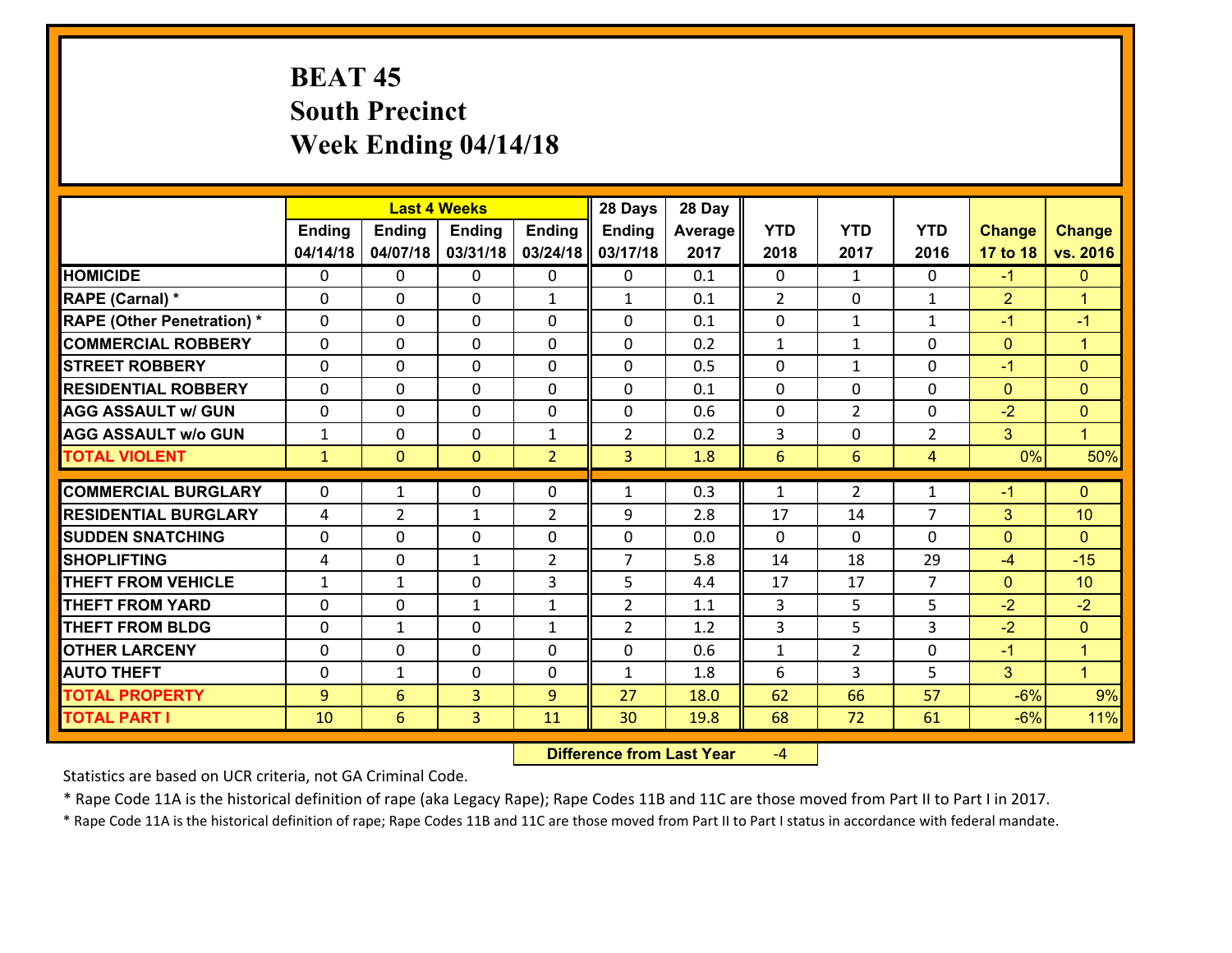# **BEAT 46 South Precinct Week Ending 04/14/18**

|                                   |                |                | <b>Last 4 Weeks</b> |                | 28 Days       | 28 Day  |                |                |                |                |                      |
|-----------------------------------|----------------|----------------|---------------------|----------------|---------------|---------|----------------|----------------|----------------|----------------|----------------------|
|                                   | Ending         | <b>Ending</b>  | <b>Ending</b>       | <b>Ending</b>  | <b>Ending</b> | Average | <b>YTD</b>     | <b>YTD</b>     | <b>YTD</b>     | <b>Change</b>  | <b>Change</b>        |
|                                   | 04/14/18       | 04/07/18       | 03/31/18            | 03/24/18       | 03/17/18      | 2017    | 2018           | 2017           | 2016           | 17 to 18       | vs. 2016             |
| <b>HOMICIDE</b>                   | 0              | 0              | 0                   | 0              | 0             | 0.2     | $\mathbf{0}$   | $\Omega$       | 0              | $\mathbf{0}$   | $\mathbf{0}$         |
| RAPE (Carnal) *                   | 0              | $\Omega$       | $\mathbf{0}$        | 0              | 0             | 0.2     | 1              | 0              | $\mathbf{1}$   | $\mathbf{1}$   | $\mathbf{0}$         |
| <b>RAPE (Other Penetration) *</b> | $\Omega$       | 0              | $\Omega$            | $\Omega$       | $\Omega$      | 0.2     | $\overline{2}$ | $\mathbf{1}$   | $\Omega$       | $\mathbf{1}$   | $\overline{2}$       |
| <b>COMMERCIAL ROBBERY</b>         | 0              | $\Omega$       | $\mathbf 0$         | $\Omega$       | $\Omega$      | 0.4     | $\overline{2}$ | 3              | $\mathbf{1}$   | $-1$           | $\blacktriangleleft$ |
| <b>ISTREET ROBBERY</b>            | 0              | 0              | $\mathbf 0$         | 0              | 0             | 0.5     | $\mathbf{1}$   | $\overline{2}$ | 4              | $-1$           | $-3$                 |
| <b>RESIDENTIAL ROBBERY</b>        | 0              | 0              | 0                   | $\Omega$       | 0             | 0.1     | $\mathbf 0$    | $\mathbf{1}$   | 0              | $-1$           | $\mathbf{0}$         |
| <b>AGG ASSAULT w/ GUN</b>         | 0              | 0              | $\mathbf 0$         | $\Omega$       | 0             | 0.5     | $\mathbf 0$    | $\mathbf{1}$   | $\mathbf{1}$   | $-1$           | $-1$                 |
| <b>AGG ASSAULT w/o GUN</b>        | 0              | 0              | $\mathbf 0$         | $\Omega$       | 0             | 1.2     | $\mathbf{0}$   | $\overline{2}$ | $\mathbf{1}$   | $-2$           | $-1$                 |
| <b>TOTAL VIOLENT</b>              | $\mathbf{0}$   | $\overline{0}$ | $\mathbf{0}$        | $\overline{0}$ | $\mathbf{0}$  | 3.2     | 6              | 10             | 8              | $-40%$         | $-25%$               |
| <b>COMMERCIAL BURGLARY</b>        | $\overline{2}$ | 0              | $\mathbf{0}$        | $\overline{2}$ | 4             | 0.5     | 6              | 3              | 0              | 3              | 6                    |
| <b>RESIDENTIAL BURGLARY</b>       | 3              | 0              | $\mathbf{1}$        | 0              | 4             | 2.4     | 14             | 6              | 5              | 8              | 9                    |
| <b>SUDDEN SNATCHING</b>           | $\Omega$       | $\Omega$       | $\mathbf 0$         | $\Omega$       | 0             | 0.2     | $\mathbf{1}$   | $\mathbf{1}$   | $\mathbf{1}$   | $\Omega$       | $\Omega$             |
| <b>SHOPLIFTING</b>                | 3              | $\mathbf{1}$   | $\mathbf{1}$        | $\mathbf{1}$   | 6             | 10.0    | 32             | 41             | 21             | $-9$           | 11                   |
| <b>THEFT FROM VEHICLE</b>         | 1              | 3              | 1                   | 0              | 5             | 6.2     | 11             | 17             | 13             | $-6$           | $-2$                 |
| <b>THEFT FROM YARD</b>            | 0              | $\mathbf 0$    | $\mathbf{1}$        | $\Omega$       | $\mathbf{1}$  | 1.1     | 3              | 4              | $\overline{7}$ | $-1$           | $-4$                 |
| <b>THEFT FROM BLDG</b>            | 0              | 0              | $\mathbf 0$         | 0              | 0             | 2.5     | 5              | 11             | $\overline{7}$ | $-6$           | $-2$                 |
| <b>OTHER LARCENY</b>              | 0              | 0              | $\mathbf 0$         | 0              | 0             | 0.5     | $\mathbf{1}$   | $\overline{2}$ | $\overline{2}$ | $-1$           | $-1$                 |
| <b>AUTO THEFT</b>                 |                |                |                     |                |               |         |                |                |                |                | 12                   |
|                                   | $\Omega$       | 0              | 1                   | $\Omega$       | 1             | 3.0     | 16             | 14             | 4              | $\overline{2}$ |                      |
| <b>TOTAL PROPERTY</b>             | 9              | 4              | 5                   | 3              | 21            | 26.3    | 89             | 99             | 60             | $-10%$         | 48%                  |
| <b>TOTAL PART I</b>               | 9              | $\overline{4}$ | 5                   | 3              | 21            | 29.5    | 95             | 109            | 68             | $-13%$         | 40%                  |

 **Difference from Last Year**r -14

Statistics are based on UCR criteria, not GA Criminal Code.

\* Rape Code 11A is the historical definition of rape (aka Legacy Rape); Rape Codes 11B and 11C are those moved from Part II to Part I in 2017.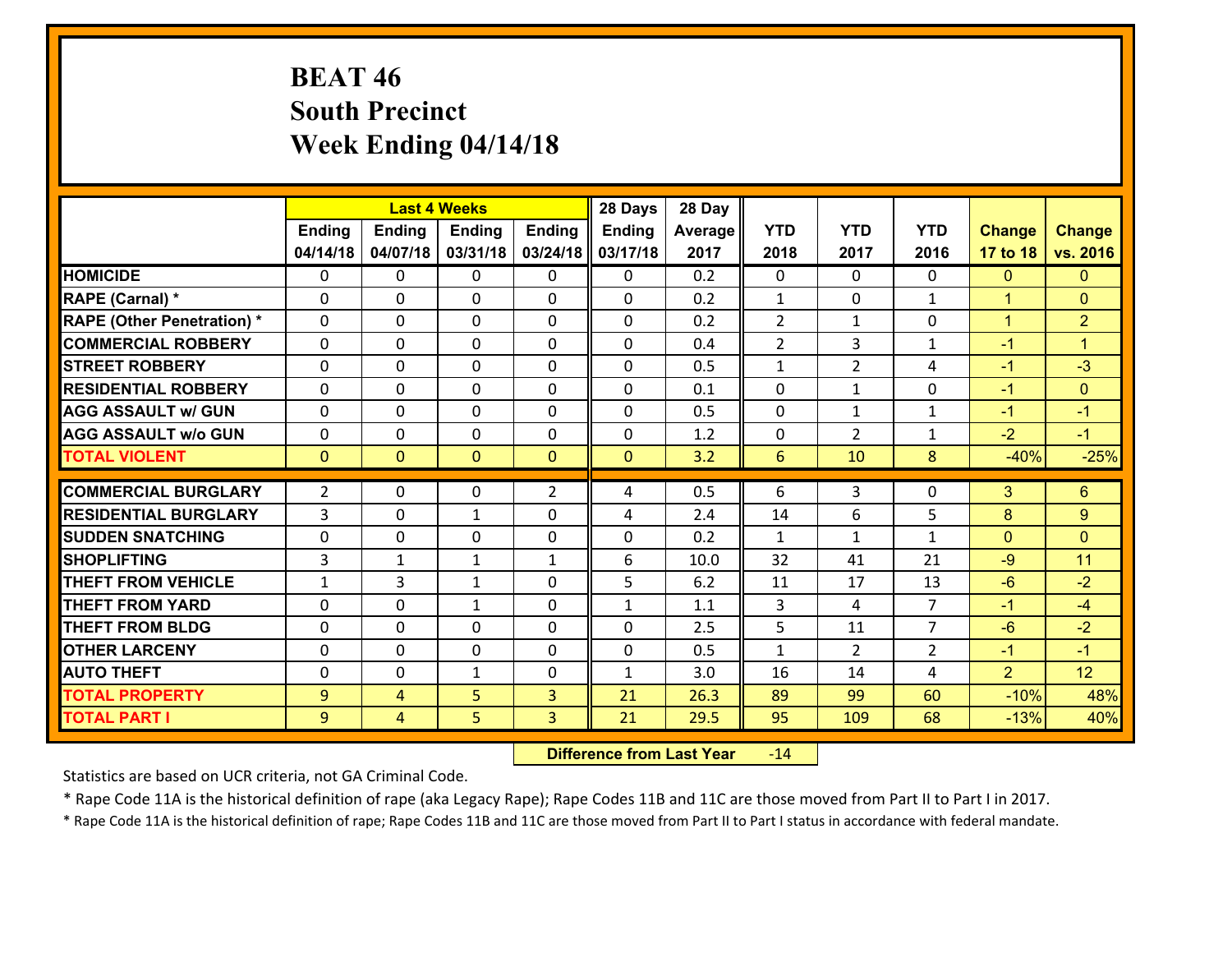# **BEAT 47 South Precinct Week Ending 04/14/18**

|                                   |                |                | <b>Last 4 Weeks</b> |               | 28 Days        | 28 Day  |                |                |                |                      |                |
|-----------------------------------|----------------|----------------|---------------------|---------------|----------------|---------|----------------|----------------|----------------|----------------------|----------------|
|                                   | <b>Ending</b>  | <b>Ending</b>  | <b>Ending</b>       | <b>Ending</b> | Ending         | Average | <b>YTD</b>     | <b>YTD</b>     | <b>YTD</b>     | <b>Change</b>        | <b>Change</b>  |
|                                   | 04/14/18       | 04/07/18       | 03/31/18            | 03/24/18      | 03/17/18       | 2017    | 2018           | 2017           | 2016           | 17 to 18             | vs. 2016       |
| <b>HOMICIDE</b>                   | $\Omega$       | 0              | $\Omega$            | $\mathbf{0}$  | 0              | 0.0     | $\Omega$       | $\Omega$       | $\Omega$       | $\mathbf{0}$         | $\mathbf{0}$   |
| RAPE (Carnal) *                   | $\mathbf{0}$   | 0              | $\mathbf{0}$        | $\mathbf{0}$  | 0              | 0.2     | $\mathbf{0}$   | $\mathbf{1}$   | 0              | $-1$                 | $\overline{0}$ |
| <b>RAPE (Other Penetration) *</b> | $\Omega$       | 0              | $\mathbf{0}$        | $\Omega$      | 0              | 0.0     | $\Omega$       | $\Omega$       | 0              | $\mathbf{0}$         | $\mathbf{0}$   |
| <b>COMMERCIAL ROBBERY</b>         | $\Omega$       | 0              | $\mathbf{0}$        | $\Omega$      | $\Omega$       | 0.1     | $\Omega$       | $\Omega$       | 0              | $\mathbf{0}$         | $\Omega$       |
| <b>STREET ROBBERY</b>             | $\Omega$       | 0              | $\Omega$            | $\Omega$      | $\Omega$       | 0.0     | $\Omega$       | $\Omega$       | 0              | $\mathbf{0}$         | $\mathbf{0}$   |
| <b>RESIDENTIAL ROBBERY</b>        | $\Omega$       | 0              | $\mathbf{0}$        | $\Omega$      | $\Omega$       | 0.0     | $\Omega$       | $\Omega$       | 0              | $\mathbf{0}$         | $\Omega$       |
| <b>AGG ASSAULT w/ GUN</b>         | 0              | 0              | 0                   | 0             | 0              | 0.2     | $\Omega$       | $\Omega$       | 0              | $\mathbf{0}$         | $\overline{0}$ |
| <b>AGG ASSAULT w/o GUN</b>        | 0              | 0              | 0                   | 0             | 0              | 0.3     | $\mathbf{0}$   | $\Omega$       | 0              | $\mathbf{0}$         | $\Omega$       |
| <b>TOTAL VIOLENT</b>              | $\mathbf{0}$   | $\overline{0}$ | $\mathbf{0}$        | $\mathbf{0}$  | $\overline{0}$ | 0.7     | $\mathbf{0}$   | $\mathbf{1}$   | 0              | $-100%$              | #DIV/0!        |
| <b>COMMERCIAL BURGLARY</b>        | $\mathbf 0$    |                |                     |               |                |         |                |                |                |                      | $\mathbf{0}$   |
|                                   |                |                |                     |               |                |         |                |                |                |                      |                |
|                                   |                | 0              | 0                   | 0             | $\Omega$       | 0.3     | $\mathbf{0}$   | 0              | 0              | $\mathbf{0}$         |                |
| <b>RESIDENTIAL BURGLARY</b>       | $\Omega$       | 0              | $\mathbf{1}$        | $\Omega$      | $\mathbf{1}$   | 0.7     | 5              | $\Omega$       | 5              | 5                    | $\Omega$       |
| <b>SUDDEN SNATCHING</b>           | $\mathbf{0}$   | 0              | $\mathbf{0}$        | 0             | $\Omega$       | 0.0     | $\mathbf{0}$   | $\Omega$       | 0              | $\mathbf{0}$         | $\mathbf{0}$   |
| <b>SHOPLIFTING</b>                | $\Omega$       | 0              | $\Omega$            | $\Omega$      | 0              | 0.9     | $\mathbf{1}$   | $\Omega$       | 0              | $\blacktriangleleft$ | $\mathbf{1}$   |
| <b>THEFT FROM VEHICLE</b>         | $\overline{2}$ | 0              | $\mathbf{0}$        | 0             | $\overline{2}$ | 2.7     | 8              | $\mathbf{1}$   | $\overline{2}$ | $\overline{7}$       | 6              |
| <b>THEFT FROM YARD</b>            | 0              | 0              | $\mathbf{0}$        | 0             | 0              | 0.7     | $\overline{2}$ | 2              | 0              | $\mathbf{0}$         | $\overline{2}$ |
| <b>THEFT FROM BLDG</b>            | $\Omega$       | $\Omega$       | $\Omega$            | $\Omega$      | $\Omega$       | 0.9     | $\overline{2}$ | 6              | $\Omega$       | $-4$                 | $\overline{2}$ |
| <b>OTHER LARCENY</b>              | $\mathbf{0}$   | 0              | $\mathbf{0}$        | 0             | $\Omega$       | 0.3     | $\mathbf{0}$   | $\overline{2}$ | 0              | $-2$                 | $\mathbf{0}$   |
| <b>AUTO THEFT</b>                 | 0              | 0              | $\mathbf{0}$        | $\Omega$      | $\Omega$       | 0.9     | $\mathbf{1}$   | 0              | 0              | $\blacktriangleleft$ | $\mathbf{1}$   |
| <b>TOTAL PROPERTY</b>             | $\overline{2}$ | $\Omega$       | $\mathbf{1}$        | $\mathbf{0}$  | 3              | 7.4     | 19             | 11             | $\overline{7}$ | 73%                  | 171%           |
| <b>TOTAL PART I</b>               | $\overline{2}$ | $\mathbf{0}$   | $\mathbf{1}$        | $\mathbf 0$   | 3              | 8.1     | 19             | 12             | $\overline{7}$ | 58%                  | 171%           |

**12. Difference from Last Year 7**  $7 \quad \blacksquare$ 

Statistics are based on UCR criteria, not GA Criminal Code.

\* Rape Code 11A is the historical definition of rape (aka Legacy Rape); Rape Codes 11B and 11C are those moved from Part II to Part I in 2017.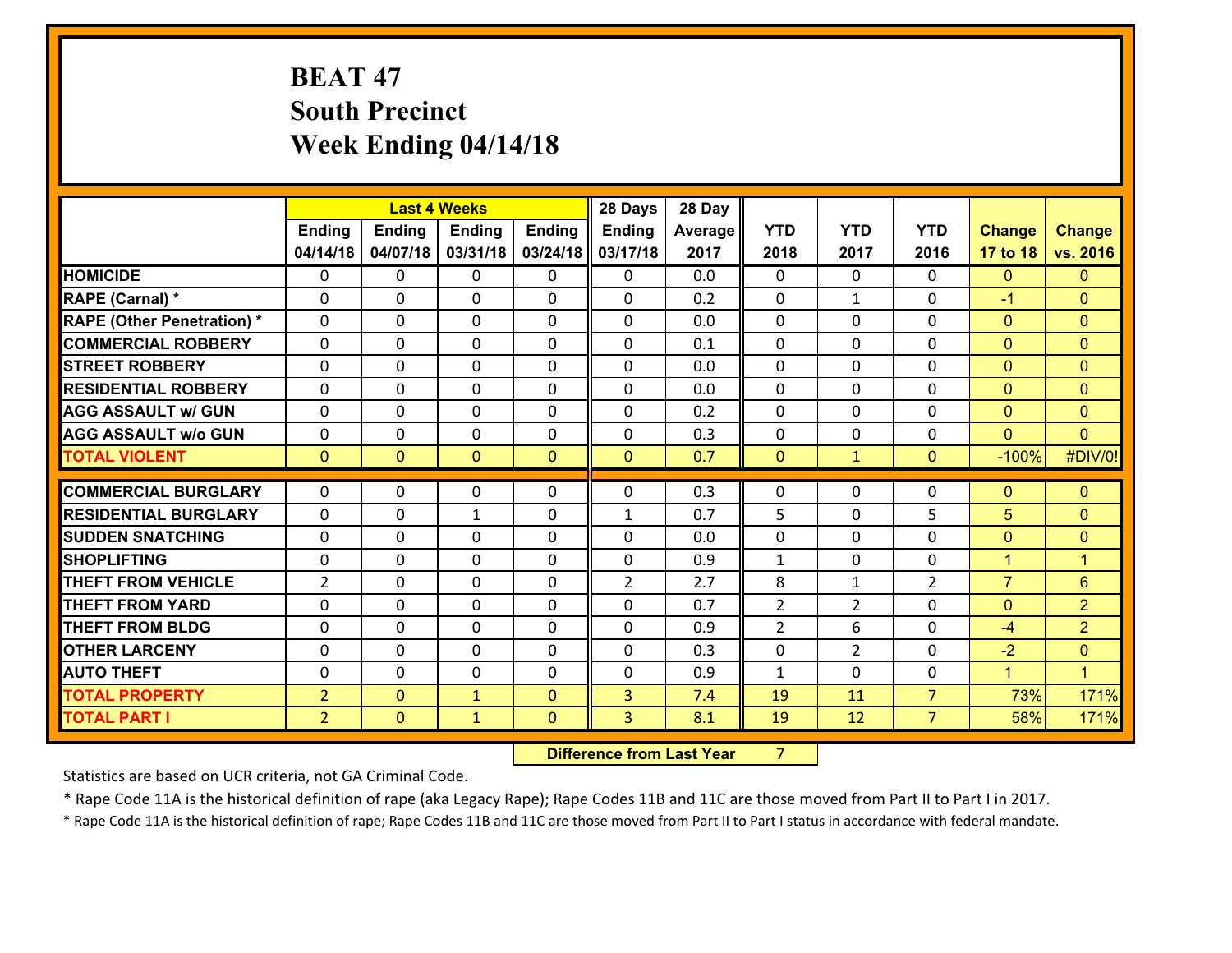

#### **COMPSTATEAST PRECINCTWeek Ending 04/14/18**

**PRECINCT COMMANDER:**

**CAPT. ASHLEY BROWN**



|                                                                                                  | Week<br><b>Ending</b> | <b>Week</b><br><b>Ending</b> | Weekly<br>Avg   | 28-Day<br><b>Ending</b> | $28$ -Day<br><b>Ending</b>       | Avg<br>28-Day                            | YTD                                          | <b>YTD</b>      | YTD             | <b>Change</b>    | <b>Change</b>   |
|--------------------------------------------------------------------------------------------------|-----------------------|------------------------------|-----------------|-------------------------|----------------------------------|------------------------------------------|----------------------------------------------|-----------------|-----------------|------------------|-----------------|
|                                                                                                  | 04/14/18              | 04/07/18                     | 2017            | 04/14/18                | 03/17/18                         | 2017                                     | 2018                                         | 2017            | 2016            | 17 to 18         | vs. 2016        |
| <b>HOMICIDE</b>                                                                                  |                       | 0                            | $\Omega$        | 2.                      | $\overline{2}$                   | 1                                        | 5                                            | 3               | 3               | 2                | 2               |
| <b>RAPE (Carnal) *</b>                                                                           | 1                     | $\mathbf{1}$                 | $\mathbf 0$     | 3                       | 4                                | $\Omega$                                 | 5                                            | $\mathbf 1$     | $\overline{2}$  | 4                | 3               |
| <b>RAPE (Other Penetration)*</b>                                                                 | $\bf{0}$              | 0                            | 0               | 0                       | 0                                | 1                                        | 3                                            | 6               | $\overline{2}$  | $-3$             | 1               |
| <b>COMMERCIAL ROBBERY</b>                                                                        | $\bf{0}$              | 0                            | $\mathbf{1}$    | $\mathbf{0}$            | $\Omega$                         | $\overline{2}$                           | $\overline{2}$                               | $\overline{13}$ | $\overline{4}$  | $-11$            | $-2$            |
| <b>STREET ROBBERY</b>                                                                            | $\mathbf 0$           | 3                            | 1               | 5                       | 5                                | 3                                        | 10                                           | 10              | 33              | $\mathbf{0}$     | $-23$           |
| <b>RESIDENTIAL ROBBERY</b>                                                                       | $\mathbf 0$           | $\overline{0}$               | $\mathbf 0$     | $\overline{\mathbf{0}}$ | $\mathbf 0$                      | $\mathbf 1$                              | $\overline{\mathbf{0}}$                      | $\overline{2}$  | $\mathbf 1$     | $-2$             | $-1$            |
| <b>AGG ASSAULT w/ GUN</b>                                                                        | 0                     | $\mathbf{1}$                 | $\overline{1}$  | $\overline{2}$          | $\overline{2}$                   | 4                                        | 14                                           | $\overline{22}$ | $\overline{41}$ | $-8$             | $-27$           |
| <b>AGG ASSAULT W/o GUN</b>                                                                       | $\mathbf{1}$          | $\overline{5}$               | $\mathbf{1}$    | 10                      | 5                                | 5                                        | 23                                           | 17              | $\overline{11}$ | 6                | 12              |
| <b>TOTAL VIOLENT</b>                                                                             | 3                     | 10                           | 4               | $\overline{22}$         | $\overline{18}$                  | $\overline{17}$                          | 62                                           | 74              | 97              | $-16%$           | $-36%$          |
| <b>COMMERCIAL BURGLARY</b>                                                                       | 1                     | 0                            | 0               | $\mathbf{2}$            | 2                                | 2                                        | 7                                            | 4               | 18              | 3                | -11             |
| <b>RESIDENTIAL BURGLARY</b>                                                                      | $\overline{3}$        | $\overline{5}$               | $\overline{5}$  | $\overline{22}$         | 16                               | 19                                       | 79                                           | 76              | 113             | $\overline{3}$   | $-34$           |
| <b>SUDDEN SNATCHING</b>                                                                          | 4                     | 0                            | $\mathbf 0$     | $\mathbf{1}$            | $\mathbf{1}$                     | $\mathbf 1$                              | $\overline{\mathbf{4}}$                      | 6               | 0               | $\overline{-2}$  | $\overline{4}$  |
| <b>SHOPLIFTING</b>                                                                               | 5                     | 8                            | $6\phantom{1}$  | 25                      | 24                               | 22                                       | 84                                           | $\overline{78}$ | $\overline{81}$ | 6                | 3               |
| <b>THEFT FROM VEHICLE</b>                                                                        | 11                    | 10                           | $\overline{7}$  | $\overline{32}$         | $\overline{32}$                  | 28                                       | $\overline{83}$                              | 111             | 83              | $-28$            | $\Omega$        |
| <b>THEFT FROM YARD</b>                                                                           | 3                     | $\overline{2}$               | 3               | $\overline{10}$         | 10                               | $\overline{11}$                          | $\overline{34}$                              | $\overline{27}$ | $\overline{27}$ | $\overline{7}$   | $\overline{7}$  |
| <b>THEFT FROM BLDG</b>                                                                           | $\mathbf{2}$          | $\overline{2}$               | 3               | 10                      | 9                                | 12                                       | 46                                           | 45              | 64              | $\overline{1}$   | $-18$           |
| <b>OTHER LARCENY</b>                                                                             | $\mathbf 1$           | 4                            | $\overline{1}$  | $\overline{7}$          | $\overline{8}$                   | $\overline{2}$                           | 23                                           | $\overline{10}$ | 6               | 13               | $\overline{17}$ |
| <b>AUTO THEFT</b>                                                                                | 4                     | 6                            | 3               | 18                      | 19                               | 11                                       | 60                                           | 46              | 52              | 14               | 8               |
| <b>TOTAL PROPERTY</b>                                                                            | 28                    | 37                           | 27              | 127                     | 121                              | 107                                      | 420                                          | 403             | 444             | 4%               | $-5%$           |
| <b>TOTAL PART I</b>                                                                              | 31                    | 47                           | $\overline{31}$ | 149                     | 139                              | 124                                      | 482                                          | 477             | 541             | $1\%$            | $-11%$          |
| Statistics are based on UCR criteria, not GA Criminal Code, and are                              |                       |                              |                 |                         | <b>Difference from Last Year</b> |                                          | 5                                            |                 |                 | <b>Last Week</b> | Year-to-Date    |
| preliminary, based on RMS data at the time prepared, and are subject to change.                  |                       |                              |                 |                         |                                  | <b>At-Fault Police Vehicle Accidents</b> |                                              |                 |                 | 0                | 3               |
| Cell Shading: white is within 0.6 standard deviation of the mean; red is above; green is below.  |                       |                              |                 |                         |                                  |                                          | <b>Not At-Fault Police Vehicle Accidents</b> |                 |                 | $\overline{0}$   | $\overline{2}$  |
| * Code 11A is the pre-2016 definition of rape; Codes 11B and 11C are by federal mandate in 2016. |                       |                              |                 |                         |                                  | <b>Total Police Vehicle Accidents</b>    |                                              |                 |                 | $\overline{0}$   | 5               |
|                                                                                                  | Week                  | <b>Week</b>                  | Weekly          | 28-Day                  | 28-Day                           | Avg                                      |                                              |                 |                 |                  |                 |
| <b>Citizen Initiated Calls</b>                                                                   | Ending                | <b>Ending</b>                | Avg             | <b>Ending</b>           | Ending                           | 28-Day                                   | <b>YTD</b>                                   | <b>YTD</b>      | <b>YTD</b>      | <b>Change</b>    | <b>Change</b>   |
|                                                                                                  | 04/14/18              | 04/07/18                     | 2017            | 04/14/18                | 03/17/18                         | 2017                                     | 2018                                         | 2017            | 2016            | 17 to 18         | vs. 2016        |
| <b>Midnight Shift</b>                                                                            | 101                   | 103                          | 114             | 370                     | 384                              | 455                                      | 1311                                         | 1542            | 1497            | $-231$           | $-186$          |
| Day Shift                                                                                        | 286                   | $\overline{256}$             | 282             | 1134                    | 1074                             | 1127                                     | 3741                                         | 3714            | 3760            | 27               | $-19$           |
| <b>Afternoon Shift</b>                                                                           | 330                   | 314                          | 294             | 1239                    | 1105                             | 1177                                     | 3849                                         | 3910            | 3979            | $-61$            | $-130$          |
| <b>TOTAL CITIZEN CFS</b>                                                                         | $\overline{717}$      | 717                          | 690             | 2743                    | 2563                             | 2758                                     | 8901                                         | 9166            | 9236            | $-2.9%$          | $-3.6%$         |
| <b>53S ShotSpotter Calls</b>                                                                     | $\overline{2}$        | $\mathbf{1}$                 | $\overline{7}$  | $\overline{11}$         | $\overline{20}$                  | $\overline{29}$                          | 92                                           | 140             | 198             | -48              | $-106$          |
| Sig 53 Shots Fired Calls                                                                         | $\overline{19}$       | 8                            | $\overline{16}$ | 60                      | 40                               | 62                                       | 204                                          | 275             | 381             | $-71$            | $-177$          |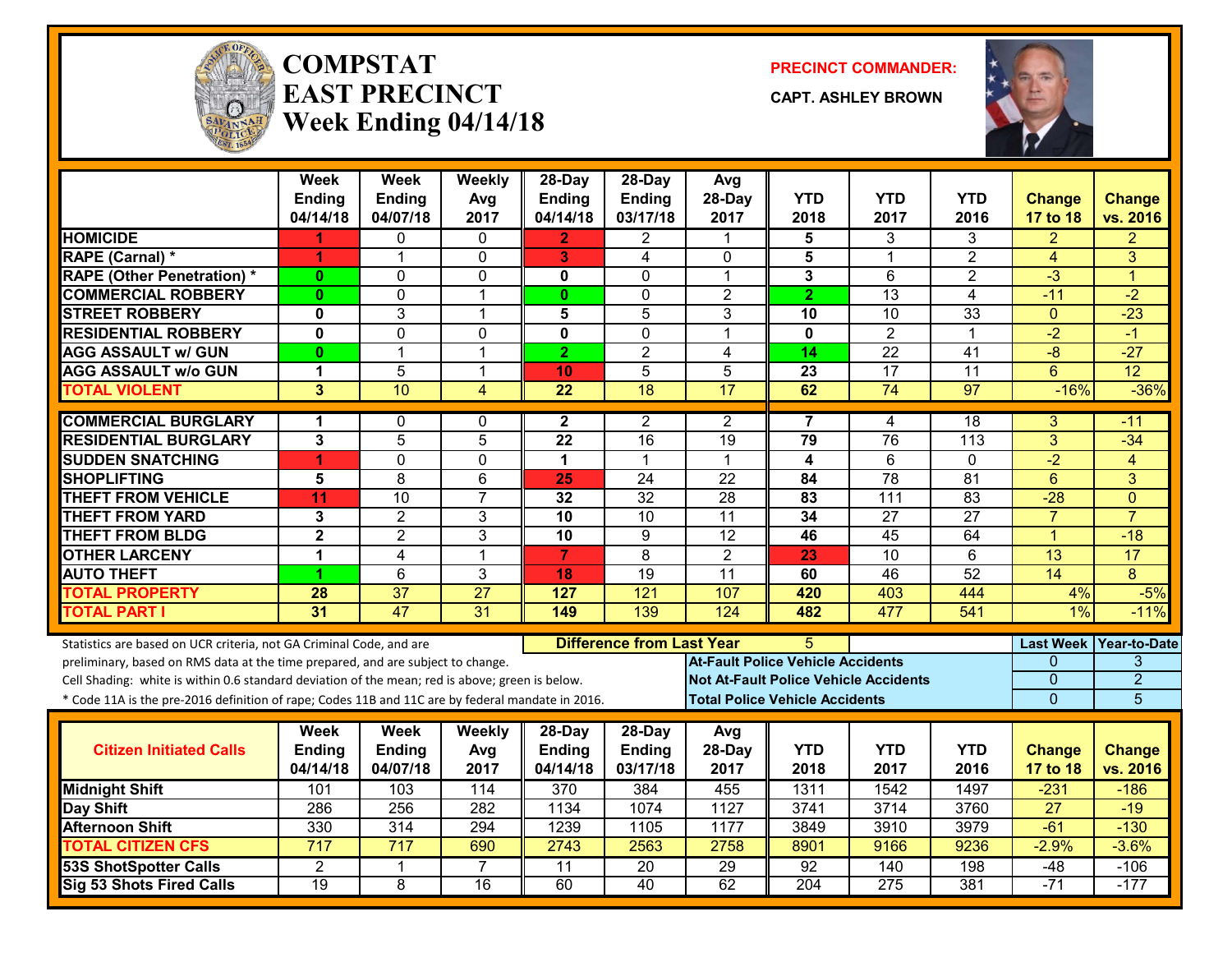## **BEAT 51 East Precinct Week Ending 04/14/18**

|                                   | <b>Last 4 Weeks</b> |                |               |               | 28 Days        | 28 Day  |                |                |                |                |                      |
|-----------------------------------|---------------------|----------------|---------------|---------------|----------------|---------|----------------|----------------|----------------|----------------|----------------------|
|                                   | <b>Ending</b>       | <b>Ending</b>  | <b>Ending</b> | <b>Ending</b> | <b>Ending</b>  | Average | <b>YTD</b>     | <b>YTD</b>     | <b>YTD</b>     | <b>Change</b>  | <b>Change</b>        |
|                                   | 04/14/18            | 04/07/18       | 03/31/18      | 03/24/18      | 03/17/18       | 2017    | 2018           | 2017           | 2016           | 17 to 18       | vs. 2016             |
| <b>HOMICIDE</b>                   | 0                   | 1              | 0             | 0             | $\mathbf{1}$   | 0.0     | 1              | $\mathbf{1}$   | 0              | $\mathbf{0}$   | $\mathbf{1}$         |
| RAPE (Carnal) *                   | 0                   | 0              | $\mathbf{0}$  | 0             | $\Omega$       | 0.0     | $\mathbf{1}$   | 0              | $\Omega$       | $\mathbf{1}$   | $\overline{1}$       |
| <b>RAPE (Other Penetration) *</b> | $\Omega$            | 0              | $\mathbf{0}$  | $\Omega$      | $\Omega$       | 0.0     | $\mathbf{1}$   | $\mathbf{1}$   | $\Omega$       | $\mathbf{0}$   | $\blacktriangleleft$ |
| <b>COMMERCIAL ROBBERY</b>         | 0                   | 0              | $\mathbf{0}$  | $\Omega$      | 0              | 0.0     | 0              | $\mathbf{1}$   | $\mathbf{1}$   | $-1$           | $-1$                 |
| <b>STREET ROBBERY</b>             | $\mathbf{1}$        | 0              | $\mathbf 0$   | 0             | $\mathbf{1}$   | 0.2     | 3              | 4              | 3              | $-1$           | $\mathbf{0}$         |
| <b>RESIDENTIAL ROBBERY</b>        | $\Omega$            | 0              | $\mathbf{0}$  | $\Omega$      | 0              | 0.0     | 0              | $\mathbf{1}$   | $\Omega$       | $-1$           | $\mathbf{0}$         |
| <b>AGG ASSAULT w/ GUN</b>         | $\Omega$            | 1              | $\mathbf 0$   | 0             | $\mathbf{1}$   | 0.2     | $\overline{2}$ | 5              | 15             | $-3$           | $-13$                |
| <b>AGG ASSAULT w/o GUN</b>        | 0                   | 0              | 4             | $\mathbf{1}$  | 5              | 0.3     | 8              | 4              | $\overline{2}$ | $\overline{4}$ | 6 <sup>°</sup>       |
| <b>TOTAL VIOLENT</b>              | $\mathbf{1}$        | $\overline{2}$ | 4             | $\mathbf{1}$  | 8              | 0.8     | 16             | 17             | 21             | $-6%$          | $-24%$               |
| <b>COMMERCIAL BURGLARY</b>        |                     |                |               |               |                |         |                |                |                |                |                      |
|                                   | 0                   | 0              | $\mathbf{0}$  | 0             | 0              | 0.1     | $\overline{2}$ | $\mathbf{1}$   | 3              | 1              | $-1$                 |
| <b>RESIDENTIAL BURGLARY</b>       | $\mathbf{1}$        | 0              | $\mathbf{0}$  | 0             | $\mathbf{1}$   | 0.7     | 5              | 12             | $\overline{7}$ | $-7$           | $-2$                 |
| <b>SUDDEN SNATCHING</b>           | 0                   | 0              | 0             | 0             | $\Omega$       | 0.1     | 1              | $\mathbf{1}$   | $\Omega$       | $\mathbf{0}$   | $\blacksquare$       |
| <b>SHOPLIFTING</b>                | 1                   | 0              | $\mathbf{1}$  | 0             | $\overline{2}$ | 0.5     | 6              | 12             | 12             | $-6$           | $-6$                 |
| <b>THEFT FROM VEHICLE</b>         | $\overline{2}$      | 0              | 0             | 5             | $\overline{7}$ | 0.6     | 15             | $\overline{7}$ | 9              | 8              | 6                    |
| <b>THEFT FROM YARD</b>            | $\mathbf{0}$        | 0              | $\mathbf{0}$  | $\Omega$      | $\Omega$       | 0.3     | 2              | $\mathbf{1}$   | 4              | $\mathbf{1}$   | $-2$                 |
| <b>THEFT FROM BLDG</b>            | 0                   | $\overline{2}$ | $\mathbf{0}$  | 0             | $\overline{2}$ | 0.6     | 8              | 6              | 11             | $\overline{2}$ | $-3$                 |
| <b>OTHER LARCENY</b>              | 0                   | 0              | 3             | $\Omega$      | 3              | 0.1     | $\overline{7}$ | 3              | $\mathbf{1}$   | 4              | $6\phantom{1}$       |
| <b>AUTO THEFT</b>                 | 1                   | 0              | $\mathbf 0$   | 0             | $\mathbf{1}$   | 0.4     | 9              | 5.             | 9              | $\overline{4}$ | $\overline{0}$       |
|                                   |                     |                |               | 5             | 16             | 3.6     | 55             | 48             | 56             | 15%            | $-2%$                |
| <b>TOTAL PROPERTY</b>             | 5                   | $\overline{2}$ | 4             |               |                |         |                |                |                |                |                      |

 **Difference from Last Year**r 6

Statistics are based on UCR criteria, not GA Criminal Code.

\* Rape Code 11A is the historical definition of rape (aka Legacy Rape); Rape Codes 11B and 11C are those moved from Part II to Part I in 2017.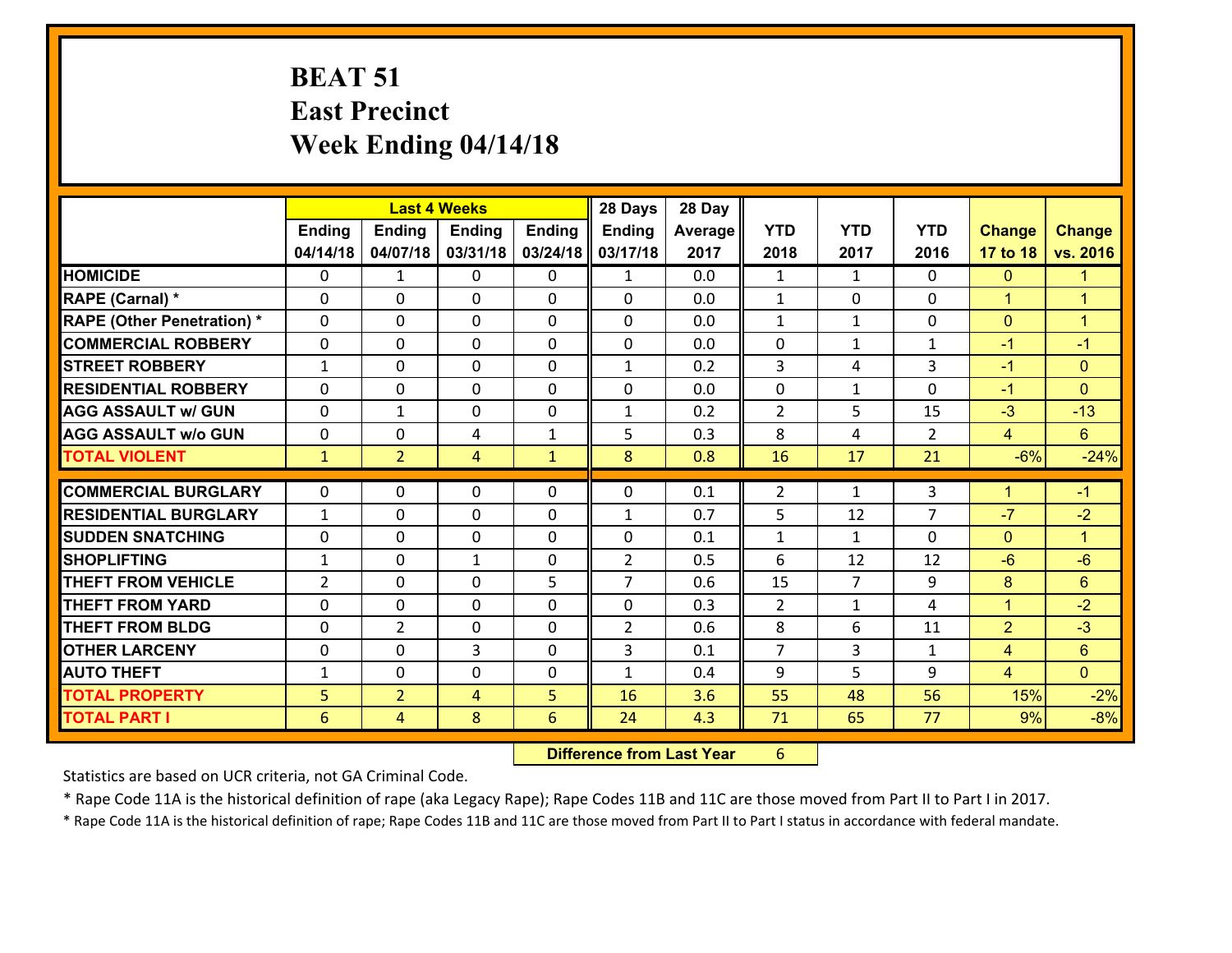## **BEAT 52 East Precinct Week Ending 04/14/18**

|                                   |               |                | <b>Last 4 Weeks</b> |                | 28 Days        | 28 Day  |                |                |                |                |                      |
|-----------------------------------|---------------|----------------|---------------------|----------------|----------------|---------|----------------|----------------|----------------|----------------|----------------------|
|                                   | <b>Ending</b> | <b>Ending</b>  | <b>Ending</b>       | <b>Ending</b>  | Ending         | Average | <b>YTD</b>     | <b>YTD</b>     | <b>YTD</b>     | <b>Change</b>  | <b>Change</b>        |
|                                   | 04/14/18      | 04/07/18       | 03/31/18            | 03/24/18       | 03/17/18       | 2017    | 2018           | 2017           | 2016           | 17 to 18       | vs. 2016             |
| <b>HOMICIDE</b>                   | $\Omega$      | 0              | 0                   | $\Omega$       | 0              | 0.0     | 0              | $\Omega$       | $\mathbf{1}$   | $\mathbf{0}$   | $-1$                 |
| RAPE (Carnal) *                   | $\Omega$      | 0              | $\mathbf{0}$        | $\mathbf{1}$   | $\mathbf{1}$   | 0.1     | $\mathbf{1}$   | $\mathbf{0}$   | 0              | $\mathbf{1}$   | $\blacktriangleleft$ |
| <b>RAPE (Other Penetration) *</b> | 0             | 0              | $\mathbf 0$         | 0              | $\Omega$       | 0.2     | $\mathbf{0}$   | $\mathbf{1}$   | 0              | $-1$           | $\overline{0}$       |
| <b>COMMERCIAL ROBBERY</b>         | 0             | 0              | $\mathbf 0$         | 0              | 0              | 0.0     | $\mathbf{1}$   | $\mathbf{0}$   | 0              | $\mathbf{1}$   | $\mathbf{1}$         |
| <b>STREET ROBBERY</b>             | 0             | 0              | $\mathbf{1}$        | 0              | $\mathbf{1}$   | 1.1     | $\overline{2}$ | $\overline{3}$ | 9              | $-1$           | $-7$                 |
| <b>RESIDENTIAL ROBBERY</b>        | 0             | 0              | $\mathbf 0$         | 0              | 0              | 0.3     | 0              | $\mathbf{1}$   | 0              | $-1$           | $\overline{0}$       |
| <b>AGG ASSAULT w/ GUN</b>         | 0             | 0              | $\mathbf 0$         | 0              | 0              | 0.5     | $\overline{2}$ | 3              | 11             | $-1$           | $-9$                 |
| <b>AGG ASSAULT w/o GUN</b>        | 0             | 0              | $\mathbf 0$         | $\mathbf{0}$   | 0              | 1.2     | 4              | 5              | $\mathbf{1}$   | $-1$           | 3 <sup>1</sup>       |
| <b>TOTAL VIOLENT</b>              | $\mathbf{0}$  | $\overline{0}$ | $\mathbf{1}$        | $\mathbf{1}$   | $\overline{2}$ | 3.4     | 10             | 13             | 22             | $-23%$         | $-55%$               |
| <b>COMMERCIAL BURGLARY</b>        | $\Omega$      | 0              | 0                   | 0              | 0              | 0.2     | $\mathbf{0}$   | $\mathbf{1}$   | 0              | $-1$           | $\mathbf{0}$         |
| <b>RESIDENTIAL BURGLARY</b>       | 3             | 1              | 1                   | 0              | 5              | 2.6     | 18             | $\overline{7}$ | 15             | 11             | 3                    |
| <b>SUDDEN SNATCHING</b>           | $\Omega$      | 0              | $\mathbf 0$         | $\Omega$       | 0              | 0.3     | $\mathbf{0}$   | $\overline{2}$ | 0              | $-2$           | $\Omega$             |
| <b>SHOPLIFTING</b>                | 0             | 0              | $\mathbf 0$         | 0              | 0              | 0.3     | 0              | $\overline{2}$ | 0              | $-2$           | $\overline{0}$       |
| <b>THEFT FROM VEHICLE</b>         | 2             | 0              | $\mathbf 0$         | 0              | $\overline{2}$ | 7.2     | 9              | 29             | 8              | $-20$          | $\blacktriangleleft$ |
| <b>THEFT FROM YARD</b>            | 0             | 0              | $\mathbf 0$         | 0              | 0              | 1.8     | 3              | 8              | 5              | $-5$           | $-2$                 |
| <b>THEFT FROM BLDG</b>            | 0             | $\mathbf{1}$   | 1                   | $\mathbf{1}$   | 3              | 1.3     | 6              | 6              | 8              | $\mathbf{0}$   | $-2$                 |
| <b>OTHER LARCENY</b>              | $\mathbf 0$   | $\Omega$       | $\mathbf 0$         | $\Omega$       | 0              | 0.5     | 5              | $\mathbf{1}$   | $\overline{2}$ | $\overline{4}$ | 3 <sup>1</sup>       |
| <b>AUTO THEFT</b>                 | 4             | 0              | $\mathbf{1}$        | $\mathbf 0$    | 5              | 2.5     | 14             | 8              | 4              | 6              | 10                   |
| <b>TOTAL PROPERTY</b>             | 9             | $\overline{2}$ | 3                   | $\mathbf{1}$   | 15             | 16.6    | 55             | 64             | 42             | $-14%$         | 31%                  |
| <b>TOTAL PART I</b>               | 9             | $\overline{2}$ | 4                   | $\overline{2}$ | 17             | 20.0    | 65             | 77             | 64             | $-16%$         | 2%                   |
|                                   |               |                |                     |                |                |         |                |                |                |                |                      |

 **Difference from Last Year**r -12

Statistics are based on UCR criteria, not GA Criminal Code.

\* Rape Code 11A is the historical definition of rape (aka Legacy Rape); Rape Codes 11B and 11C are those moved from Part II to Part I in 2017.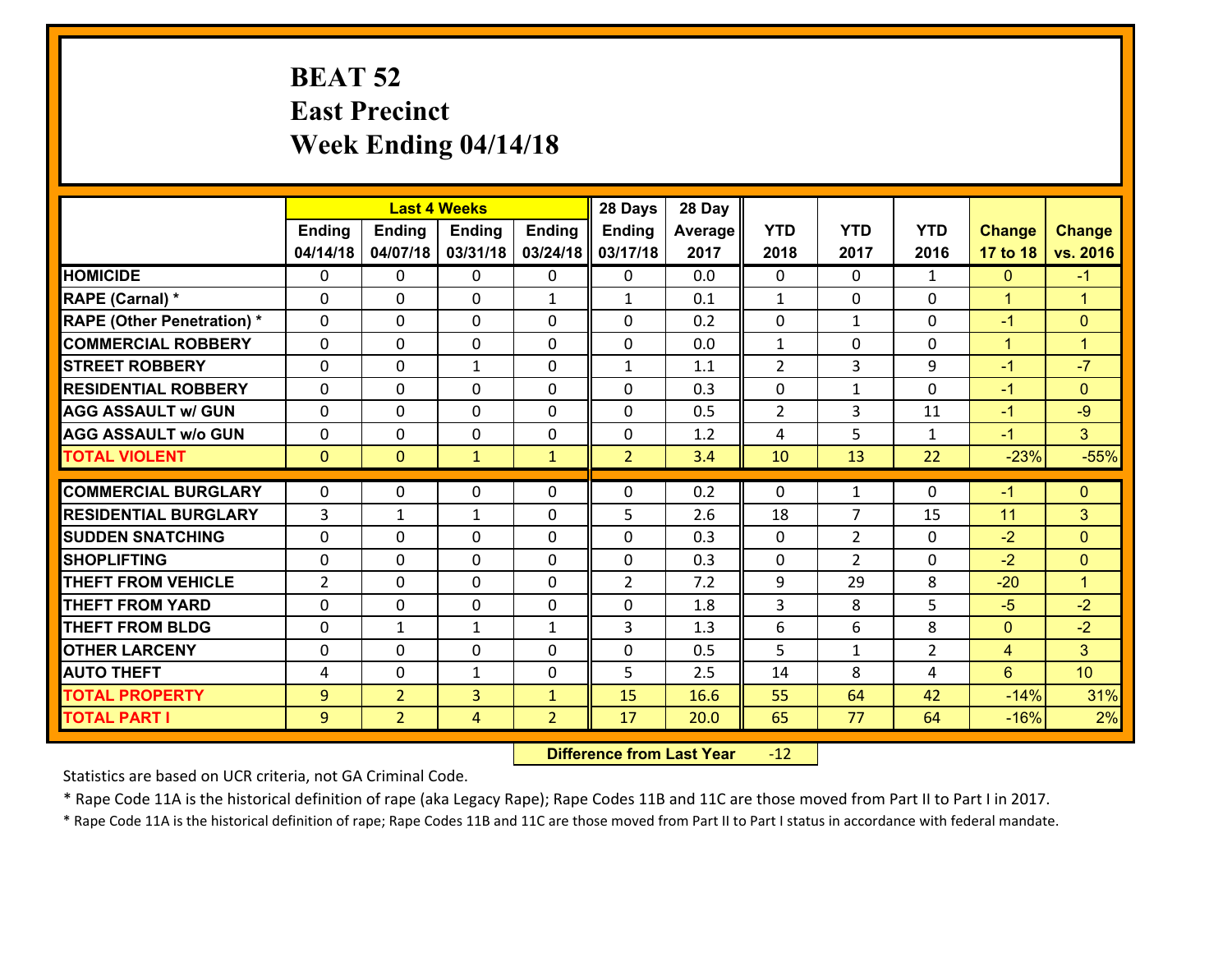## **BEAT 53 East Precinct Week Ending 04/14/18**

|                                              |                                  |                     | <b>Last 4 Weeks</b> |                | 28 Days        | 28 Day       |                |                |                |                |                  |
|----------------------------------------------|----------------------------------|---------------------|---------------------|----------------|----------------|--------------|----------------|----------------|----------------|----------------|------------------|
|                                              | <b>Ending</b>                    | <b>Ending</b>       | <b>Ending</b>       | <b>Ending</b>  | <b>Ending</b>  | Average      | <b>YTD</b>     | <b>YTD</b>     | <b>YTD</b>     | <b>Change</b>  | <b>Change</b>    |
|                                              | 04/14/18                         | 04/07/18            | 03/31/18            | 03/24/18       | 03/17/18       | 2017         | 2018           | 2017           | 2016           | 17 to 18       | vs. 2016         |
| <b>HOMICIDE</b>                              | $\mathbf{0}$                     | 0                   | 0                   | 0              | $\mathbf{0}$   | 0.5          | $\mathbf 0$    | $\mathbf{1}$   | $\Omega$       | $-1$           | $\mathbf{0}$     |
| RAPE (Carnal) *                              | $\Omega$                         | 0                   | $\mathbf{0}$        | 0              | $\Omega$       | 0.1          | 1              | 0              | $\mathbf{1}$   | $\mathbf{1}$   | $\mathbf{0}$     |
| <b>RAPE (Other Penetration) *</b>            | $\Omega$                         | $\Omega$            | $\Omega$            | $\Omega$       | $\Omega$       | 0.2          | $\Omega$       | $\overline{2}$ | $\mathbf{1}$   | $-2$           | $-1$             |
| <b>COMMERCIAL ROBBERY</b>                    | 0                                | $\Omega$            | $\mathbf 0$         | $\Omega$       | 0              | 0.1          | 0              | $\Omega$       | $\Omega$       | $\mathbf{0}$   | $\mathbf{0}$     |
| <b>STREET ROBBERY</b>                        | $\mathbf{1}$                     | 0                   | $\mathbf 0$         | 0              | $\mathbf{1}$   | 0.3          | $\overline{2}$ | $\mathbf 0$    | 6              | $\overline{2}$ | $-4$             |
| <b>RESIDENTIAL ROBBERY</b>                   | $\Omega$                         | 0                   | $\mathbf 0$         | 0              | 0              | 0.2          | 0              | $\mathbf{0}$   | $\mathbf{1}$   | $\mathbf{0}$   | $-1$             |
| <b>AGG ASSAULT w/ GUN</b>                    | 0                                | 0                   | $\mathbf 0$         | 0              | 0              | 1.7          | $\overline{2}$ | 4              | 3              | $-2$           | $-1$             |
| <b>AGG ASSAULT w/o GUN</b>                   | $\mathbf{1}$                     | 0                   | $\mathbf{1}$        | 0              | $\overline{2}$ | 1.2          | 5              | 5              | $\mathbf{1}$   | $\mathbf{0}$   | $\overline{4}$   |
| <b>TOTAL VIOLENT</b>                         | 2 <sup>1</sup>                   | $\overline{0}$      | $\mathbf{1}$        | $\overline{0}$ | $\overline{3}$ | 4.3          | 10             | 12             | 13             | $-17%$         | $-23%$           |
| <b>COMMERCIAL BURGLARY</b>                   | $\Omega$                         | 0                   | 0                   | 0              | 0              | 0.1          | 1              | $\mathbf{0}$   | $\overline{2}$ | $\mathbf 1$    | $-1$             |
|                                              |                                  |                     |                     |                |                |              |                |                |                |                |                  |
|                                              |                                  |                     |                     |                |                |              |                |                |                |                |                  |
| <b>RESIDENTIAL BURGLARY</b>                  | $\mathbf{1}$                     | 1                   | $\mathbf{0}$        | $\mathbf{1}$   | 3              | 2.5          | 15             | 7              | 26             | 8              | $-11$            |
| <b>SUDDEN SNATCHING</b>                      | $\Omega$                         | 0                   | $\mathbf 0$         | $\Omega$       | $\Omega$       | 0.2          | $\mathbf{1}$   | $\mathbf{1}$   | $\Omega$       | $\mathbf{0}$   | $\overline{1}$   |
| <b>SHOPLIFTING</b>                           | 0                                | 0                   | $\mathbf 0$         | $\Omega$       | 0              | 0.1          | $\overline{2}$ | $\Omega$       | $\mathbf{1}$   | $\overline{2}$ | $\mathbf{1}$     |
| <b>THEFT FROM VEHICLE</b>                    | $\overline{2}$                   | 1                   | $\overline{2}$      | $\mathbf{1}$   | 6              | 6.3          | 18             | 14             | 17             | 4              | $\mathbf{1}$     |
| <b>THEFT FROM YARD</b>                       | 0                                | 0                   | $\mathbf 0$         | $\mathbf{1}$   | $\mathbf{1}$   | 2.2          | 8              | 5              | 5              | 3              | 3                |
| <b>THEFT FROM BLDG</b>                       | $\mathbf{1}$                     | $\mathbf{1}$        | $\mathbf 0$         | $\mathbf{1}$   | 3              | 4.4          | 10             | 9              | 17             | $\mathbf{1}$   | $-7$             |
| <b>OTHER LARCENY</b>                         | 0                                | 0                   | $\mathbf 0$         | $\mathbf{1}$   | $\mathbf{1}$   | 0.3          | 3              | $\mathbf{1}$   | 0              | $\overline{2}$ | 3 <sup>1</sup>   |
| <b>AUTO THEFT</b>                            | 0                                | 1                   | 1                   | 0              | $\overline{2}$ | 2.7          | 10             | 9              | 10             | $\mathbf{1}$   | $\overline{0}$   |
| <b>TOTAL PROPERTY</b><br><b>TOTAL PART I</b> | $\overline{4}$<br>$6\phantom{1}$ | 4<br>$\overline{4}$ | 3<br>4              | 5<br>5         | 16<br>19       | 18.7<br>23.0 | 68<br>78       | 46<br>58       | 78<br>91       | 48%<br>34%     | $-13%$<br>$-14%$ |

 **Difference from Last Year**r 20

Statistics are based on UCR criteria, not GA Criminal Code.

\* Rape Code 11A is the historical definition of rape (aka Legacy Rape); Rape Codes 11B and 11C are those moved from Part II to Part I in 2017.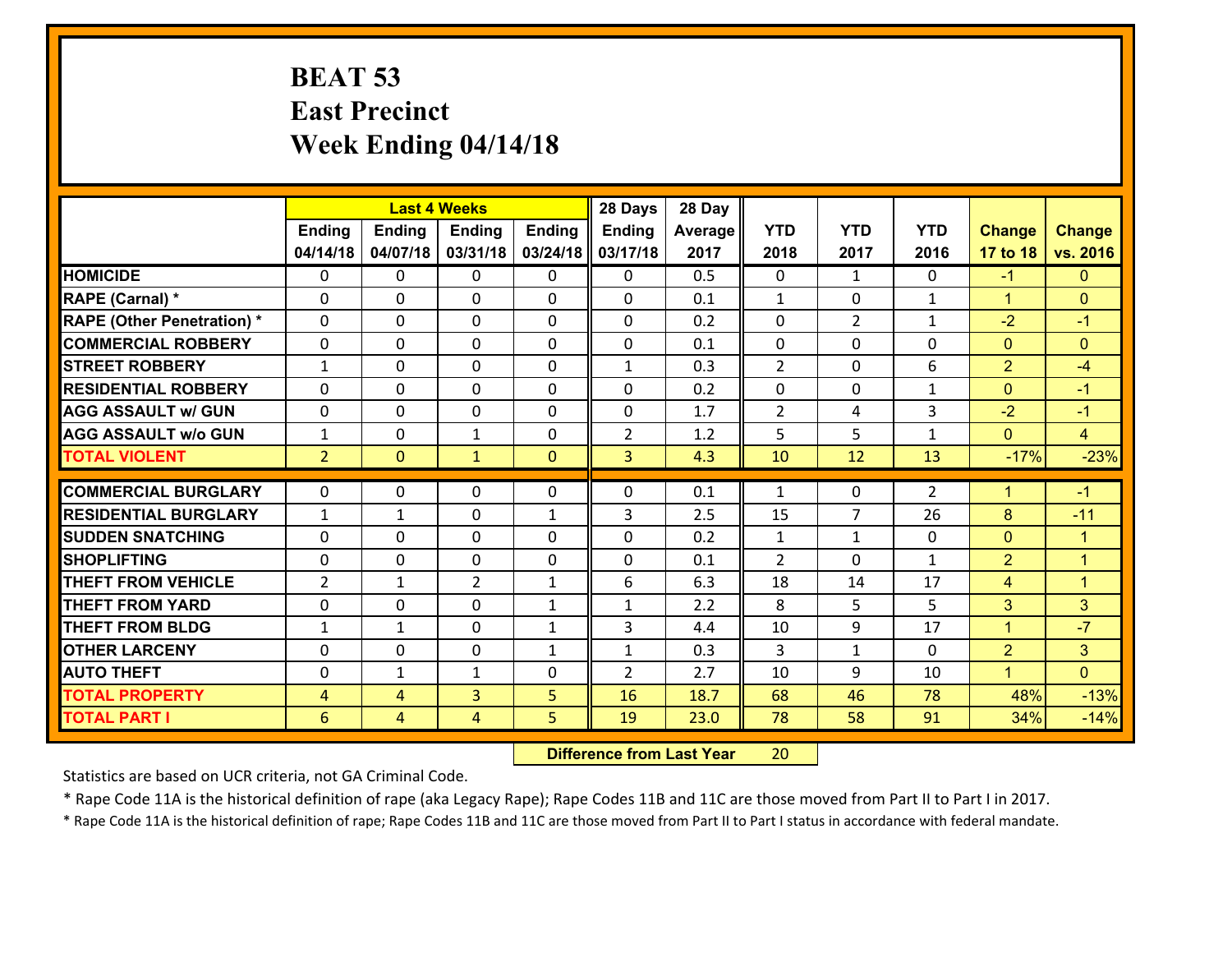## **BEAT 54 East Precinct Week Ending 04/14/18**

|                                   |                |                | <b>Last 4 Weeks</b> |                | 28 Days        | 28 Day  |                |                |               |                      |                      |
|-----------------------------------|----------------|----------------|---------------------|----------------|----------------|---------|----------------|----------------|---------------|----------------------|----------------------|
|                                   | <b>Ending</b>  | <b>Ending</b>  | <b>Ending</b>       | <b>Ending</b>  | Ending         | Average | <b>YTD</b>     | <b>YTD</b>     | <b>YTD</b>    | <b>Change</b>        | <b>Change</b>        |
|                                   | 04/14/18       | 04/07/18       | 03/31/18            | 03/24/18       | 03/17/18       | 2017    | 2018           | 2017           | 2016          | 17 to 18             | vs. 2016             |
| <b>HOMICIDE</b>                   | $\Omega$       | 0              | $\Omega$            | $\mathbf{1}$   | $\mathbf{1}$   | 0.2     | 3              | $\mathbf{1}$   | $\mathbf{1}$  | $\overline{2}$       | $\overline{2}$       |
| RAPE (Carnal) *                   | $\Omega$       | 0              | $\mathbf{0}$        | $\mathbf{0}$   | 0              | 0.1     | $\mathbf 0$    | $\Omega$       | 0             | $\mathbf{0}$         | $\overline{0}$       |
| <b>RAPE (Other Penetration) *</b> | $\Omega$       | 0              | $\mathbf{0}$        | $\Omega$       | 0              | 0.1     | $\Omega$       | $\Omega$       | $\mathbf{1}$  | $\mathbf{0}$         | $-1$                 |
| <b>COMMERCIAL ROBBERY</b>         | $\Omega$       | 0              | $\mathbf{0}$        | $\Omega$       | $\Omega$       | 0.9     | $\mathbf{1}$   | 6              | 0             | $-5$                 | $\blacktriangleleft$ |
| <b>STREET ROBBERY</b>             | $\Omega$       | 0              | $\mathbf{1}$        | $\Omega$       | $\mathbf{1}$   | 0.8     | $\mathbf{1}$   | $\mathbf{1}$   | 10            | $\mathbf{0}$         | $-9$                 |
| <b>RESIDENTIAL ROBBERY</b>        | $\Omega$       | 0              | $\mathbf{0}$        | $\Omega$       | $\Omega$       | 0.0     | $\Omega$       | $\Omega$       | 0             | $\mathbf{0}$         | $\Omega$             |
| <b>AGG ASSAULT w/ GUN</b>         | 0              | 0              | $\mathbf{1}$        | 0              | $\mathbf{1}$   | 1.1     | 6              | 5              | 8             | $\mathbf{1}$         | $-2$                 |
| <b>AGG ASSAULT w/o GUN</b>        | 0              | 1              | 0                   | 0              | 1              | 0.8     | $\overline{2}$ | 3              | 0             | $-1$                 | 2 <sup>1</sup>       |
| <b>TOTAL VIOLENT</b>              | $\mathbf{0}$   | $\mathbf{1}$   | $\overline{2}$      | $\mathbf{1}$   | $\overline{4}$ | 4.0     | 13             | 16             | 20            | $-19%$               | $-35%$               |
|                                   |                |                |                     |                |                |         |                |                |               |                      |                      |
|                                   |                |                |                     |                |                |         |                |                |               |                      |                      |
| <b>COMMERCIAL BURGLARY</b>        | $\mathbf 0$    | 0              | 0                   | $\mathbf{1}$   | 1              | 0.7     | 1              | $\mathbf{1}$   | 6             | $\mathbf{0}$         | $-5$                 |
| <b>RESIDENTIAL BURGLARY</b>       | $\overline{2}$ | $\mathbf{1}$   | 4                   | 0              | $\overline{7}$ | 5.1     | 24             | 17             | 31            | $\overline{7}$       | $-7$                 |
| <b>SUDDEN SNATCHING</b>           | $\mathbf{0}$   | 0              | $\mathbf{0}$        | 0              | $\Omega$       | 0.1     | $\mathbf{0}$   | $\Omega$       | 0             | $\mathbf{0}$         | $\mathbf{0}$         |
| <b>SHOPLIFTING</b>                | 1              | $\mathbf{1}$   | $\mathbf{1}$        | 3              | 6              | 5.0     | 23             | $\overline{7}$ | 21            | 16                   | $\overline{2}$       |
| <b>THEFT FROM VEHICLE</b>         | $\mathbf{1}$   | 0              | 3                   | $\mathbf{1}$   | 5              | 5.3     | 15             | 24             | 25            | $-9$                 | $-10$                |
| <b>THEFT FROM YARD</b>            | $\overline{2}$ | $\overline{2}$ | $\mathbf{0}$        | $\mathbf{1}$   | 5              | 2.3     | 10             | 4              | 4             | 6                    | 6                    |
| <b>THEFT FROM BLDG</b>            | $\mathbf{1}$   | $\Omega$       | $\mathbf{1}$        | $\Omega$       | $\overline{2}$ | 2.3     | 8              | 15             | 11            | $-7$                 | $-3$                 |
| <b>OTHER LARCENY</b>              | $\mathbf{1}$   | 0              | $\mathbf{1}$        | 0              | $\overline{2}$ | 0.2     | 3              | $\mathbf{1}$   | $\mathcal{P}$ | $\overline{2}$       | $\mathbf{1}$         |
| <b>AUTO THEFT</b>                 | 3              | $\mathbf{1}$   | $\mathbf{1}$        | $\Omega$       | 5              | 1.9     | 14             | 13             | 12            | $\blacktriangleleft$ | $\overline{2}$       |
| <b>TOTAL PROPERTY</b>             | 11             | 5              | 11                  | 6              | 33             | 22.9    | 98             | 82             | 112           | 20%                  | $-13%$               |
| <b>TOTAL PART I</b>               | 11             | 6              | 13                  | $\overline{7}$ | 37             | 26.8    | 111            | 98             | 132           | 13%                  | $-16%$               |

 **Difference from Last Year**r 13

Statistics are based on UCR criteria, not GA Criminal Code.

\* Rape Code 11A is the historical definition of rape (aka Legacy Rape); Rape Codes 11B and 11C are those moved from Part II to Part I in 2017.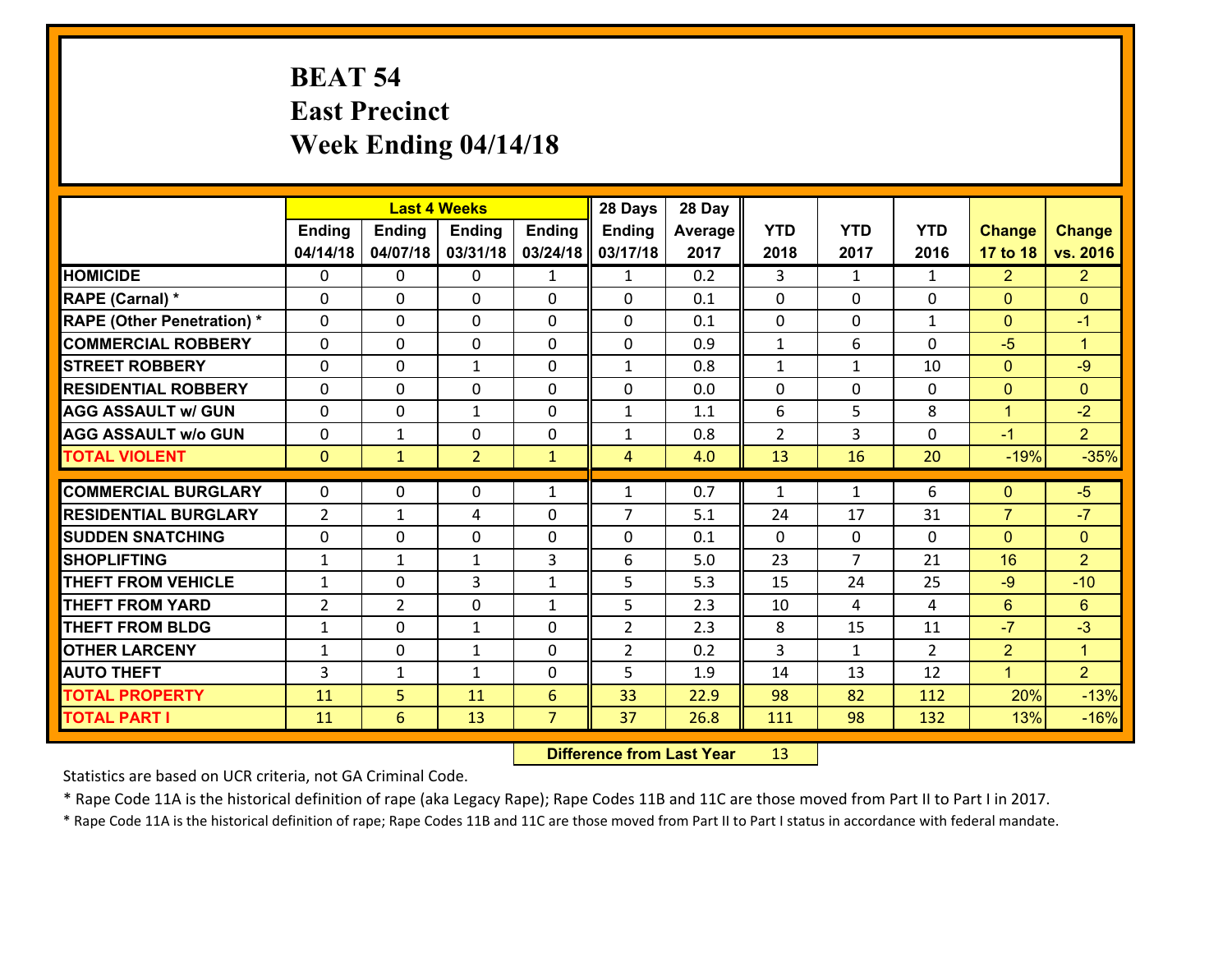## **BEAT 55 East Precinct Week Ending 04/14/18**

|                                   | <b>Last 4 Weeks</b> |                |               |               | 28 Days        | 28 Day  |                |              |                |                      |                |
|-----------------------------------|---------------------|----------------|---------------|---------------|----------------|---------|----------------|--------------|----------------|----------------------|----------------|
|                                   | <b>Ending</b>       | <b>Ending</b>  | <b>Endina</b> | <b>Ending</b> | <b>Ending</b>  | Average | <b>YTD</b>     | <b>YTD</b>   | <b>YTD</b>     | <b>Change</b>        | <b>Change</b>  |
|                                   | 04/14/18            | 04/07/18       | 03/31/18      | 03/24/18      | 03/17/18       | 2017    | 2018           | 2017         | 2016           | 17 to 18             | vs. 2016       |
| <b>HOMICIDE</b>                   | $\Omega$            | 0              | 0             | 0             | 0              | 0.0     | 1              | $\Omega$     | $\Omega$       | $\blacktriangleleft$ | $\mathbf{1}$   |
| <b>RAPE (Carnal) *</b>            | $\Omega$            | $\Omega$       | $\mathbf 0$   | $\Omega$      | $\Omega$       | 0.0     | $\Omega$       | $\Omega$     | $\Omega$       | $\Omega$             | $\Omega$       |
| <b>RAPE (Other Penetration) *</b> | 0                   | 0              | $\mathbf 0$   | 0             | 0              | 0.0     | $\mathbf 0$    | 0            | 0              | $\mathbf{0}$         | $\mathbf{0}$   |
| <b>COMMERCIAL ROBBERY</b>         | 0                   | 0              | $\mathbf 0$   | 0             | 0              | 1.0     | $\mathbf 0$    | 6            | $\mathbf{1}$   | $-6$                 | $-1$           |
| <b>STREET ROBBERY</b>             | 0                   | 0              | $\mathbf 0$   | 0             | 0              | 0.2     | $\mathbf 1$    | $\mathbf{1}$ | 3              | $\overline{0}$       | $-2$           |
| <b>RESIDENTIAL ROBBERY</b>        | 0                   | 0              | $\mathbf 0$   | 0             | 0              | 0.0     | $\mathbf 0$    | $\mathbf 0$  | 0              | $\mathbf{0}$         | $\mathbf{0}$   |
| <b>AGG ASSAULT w/ GUN</b>         | 0                   | 0              | $\mathbf 0$   | 0             | 0              | 0.5     | $\mathbf{1}$   | 3            | $\overline{2}$ | $-2$                 | $-1$           |
| <b>AGG ASSAULT w/o GUN</b>        | 0                   | $\mathbf{1}$   | $\mathbf 0$   | 0             | $\mathbf{1}$   | 0.5     | $\overline{2}$ | $\Omega$     | 4              | $\overline{2}$       | $-2$           |
| <b>TOTAL VIOLENT</b>              | $\mathbf{0}$        | $\mathbf{1}$   | $\mathbf{0}$  | $\mathbf{0}$  | $\mathbf{1}$   | 2.2     | 5              | 10           | 10             | $-50%$               | $-50%$         |
| <b>COMMERCIAL BURGLARY</b>        | $\Omega$            | 0              | $\mathbf{0}$  | 0             | 0              | 0.3     | $\overline{2}$ | $\Omega$     | 5              | $\overline{2}$       | $-3$           |
|                                   |                     |                |               |               |                |         |                |              |                |                      |                |
| <b>RESIDENTIAL BURGLARY</b>       | $\mathbf{1}$        | 0              | $\mathbf 0$   | $\mathbf{1}$  | $\overline{2}$ | 3.4     | $\overline{7}$ | 19           | 9              | $-12$                | $-2$           |
| <b>SUDDEN SNATCHING</b>           | 0                   | $\Omega$       | $\mathbf 0$   | $\Omega$      | 0              | 0.2     | $\Omega$       | $\mathbf{1}$ | $\Omega$       | $-1$                 | $\Omega$       |
| <b>SHOPLIFTING</b>                | 6                   | 3              | 6             | $\mathbf{1}$  | 16             | 13.8    | 51             | 56           | 41             | $-5$                 | 10             |
| <b>THEFT FROM VEHICLE</b>         | 0                   | $\overline{2}$ | $\mathbf 0$   | $\mathbf{1}$  | 3              | 4.1     | 12             | 20           | 14             | $-8$                 | $-2$           |
| <b>THEFT FROM YARD</b>            | $\mathbf 0$         | 0              | 1             | $\mathbf{1}$  | $\overline{2}$ | 1.5     | 6              | 4            | 5              | $\overline{2}$       | $\overline{1}$ |
| <b>THEFT FROM BLDG</b>            | 0                   | 0              | $\mathbf 0$   | $\Omega$      | 0              | 1.5     | 5              | 4            | 11             | $\mathbf{1}$         | $-6$           |
| <b>OTHER LARCENY</b>              | $\mathbf 0$         | $\mathbf 1$    | $\mathbf 0$   | $\mathbf 0$   | $\mathbf{1}$   | 0.6     | $\overline{2}$ | $\mathbf{1}$ | 0              | $\overline{1}$       | $\overline{2}$ |
| <b>AUTO THEFT</b>                 | $\Omega$            | $\mathbf{1}$   | $\mathbf{1}$  | $\mathbf{1}$  | 3              | 1.7     | 8              | 3            | 8              | 5                    | $\Omega$       |
| <b>TOTAL PROPERTY</b>             | $\overline{7}$      | $\overline{7}$ | 8             | 5             | 27             | 27.2    | 93             | 108          | 93             | $-14%$               | 0%             |
| <b>TOTAL PART I</b>               | $\overline{7}$      | 8              | 8             | 5             | 28             | 29.4    | 98             | 118          | 103            | $-17%$               | $-5%$          |

 **Difference from Last Year**‐20

Statistics are based on UCR criteria, not GA Criminal Code.

\* Rape Code 11A is the historical definition of rape (aka Legacy Rape); Rape Codes 11B and 11C are those moved from Part II to Part I in 2017.